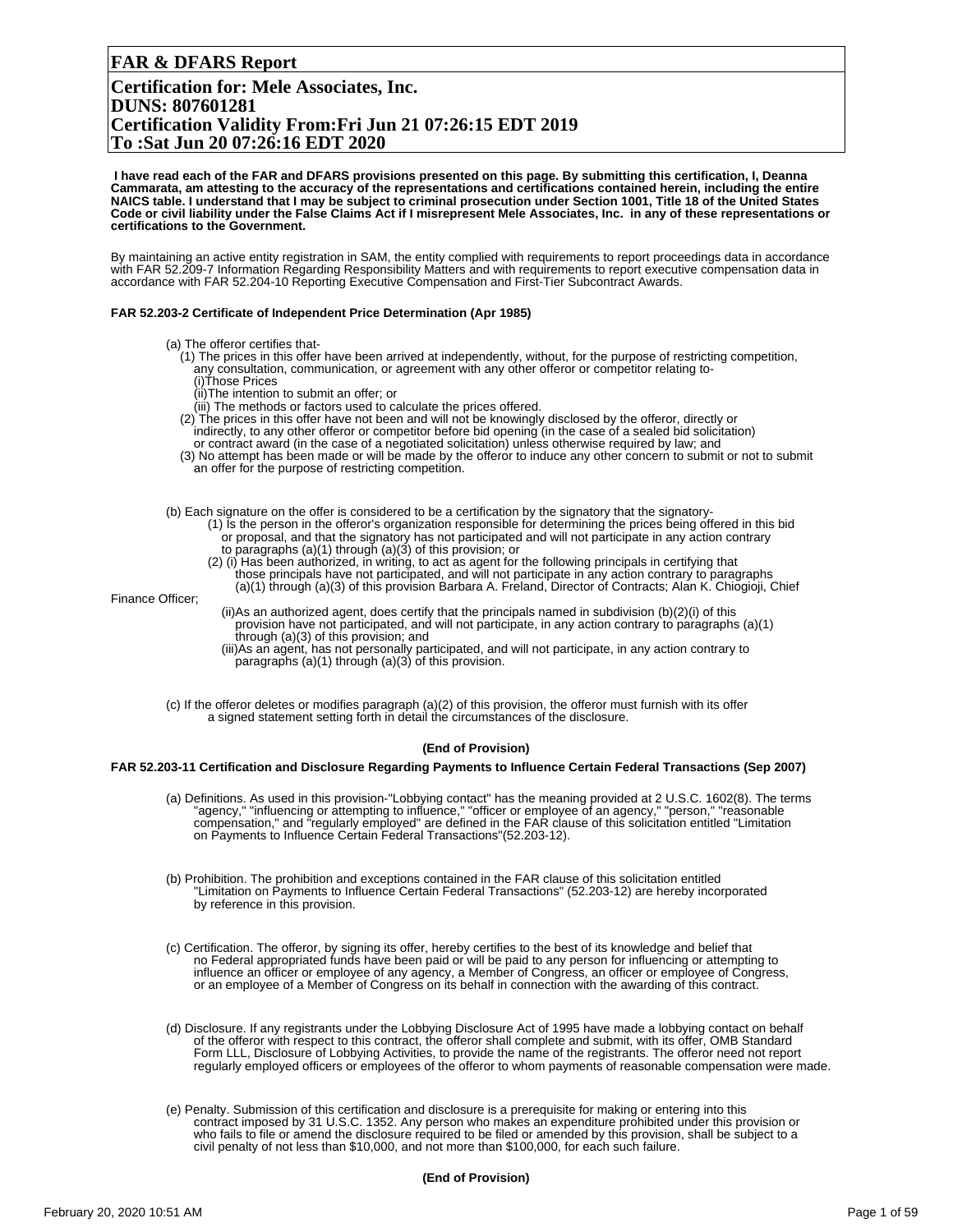#### **FAR 52.203-18 Prohibition on Contracting with Entities that Require Certain Internal Confidentiality Agreements or Statements-Representation (JAN 2017)**

 As prescribed in 3.909–3(a), insert the following provision: Prohibition on Contracting With Entities That Require Certain Internal Confidentiality Agreements or Statements-Representation (JAN 2017)

# (a) Definition.

 Internal confidentiality agreement or statement, subcontract, and subcontractor, as used in this provision, are defined in the clause at 52.203-19, Prohibition on Requiring Certain Internal Confidentiality Agreements or Statements.

 (b) In accordance with section 743 of Division E, Title VII, of the Consolidated and Further Continuing Appropriations Act, 2015 (Pub. L. 113-235) and its successor provisions in subsequent appropriations acts (and as extended in continuing resolutions), Government agencies are not permitted to use funds appropriated (or otherwise made available) for contracts with an entity that requires employees or subcontractors of such entity seeking to report waste, fraud, or abuse to sign internal confidentiality agreements or statements prohibiting or otherwise restricting such employees or subcontractors from lawfully reporting such waste, fraud, or abuse to a designated investigative or law enforcement representative of a Federal department or agency authorized to receive such information.

 (c) The prohibition in paragraph (b) of this provision does not contravene requirements applicable to Standard Form 312, (Classified Information Nondisclosure Agreement), Form 4414 (Sensitive Compartmented Information Nondisclosure Agreement), or any other form issued by a Federal department or agency governing the nondisclosure of classified information.

 (d) Representation. By submission of its offer, the Offeror represents that it will not require its employees or subcontractors to sign or comply with internal confidentiality agreements or statements prohibiting or otherwise restricting such employees or<br>subcontractors from lawfully reporting waste, fraud, or abuse related to the performance of a investigative or law enforcement representative of a Federal department or agency authorized to receive such information (e.g., agency Office of the Inspector General).

# **(End of Provision)**

# **FAR 52.204-3 Taxpayer Identification (Oct 1998)**

(a) Definitions

 "Common parent," as used in this provision, means that corporate entity that owns or controls an affiliated group of corporations that files its Federal income tax returns on a consolidated basis, and of which the offeror is a member.

 "Taxpayer Identification Number (TIN)," as used in this provision, means the number required by the Internal Revenue Service (IRS) to be used by the offeror in reporting income tax and other returns. The TIN may be either a Social Security Number or an Employer Identification Number.

 (b) All offerors must submit the information required in paragraphs (d) through (f) of this provision to comply with debt collection requirements of 31 U.S.C. 7701(c) and 3325(d), reporting requirements of 26 U.S.C. 6041, 6041A, and 6050M, and implementing regulations issued by the IRS. If the resulting contract is subject to the payment reporting requirements described in Federal Acquisition Regulation (FAR) 4.904, the failure or refusal by the offeror to furnish the information may result in a 31 percent reduction of payments otherwise due under the contract.

 (c) The TIN may be used by the Government to collect and report on any delinquent amounts arising out of the offeror's relationship with the Government (31 U.S.C. 7701(c)(3)). If the resulting contract is subject to the payment reporting requirements described in FAR 4.904, the TIN provided hereunder may be matched with IRS records to verify the

accuracy

of the offeror's TIN.

(d) Taxpayer Identification Number (TIN).

 $*$  [X] TIN on file.

\* [ ] TIN has been applied for.

\* TIN is not required because:

- \* [ ] Offeror is a nonresident alien, foreign corporation, or foreign partnership that does not have income effectively connected with the conduct of a trade or business in the United States and does not have an office or place of business or a fiscal paying agent in the United States;
- \* [ ] Offeror is an agency or instrumentality of a foreign government;
- \* [ ] Offeror is an agency or instrumentality of the Federal Government.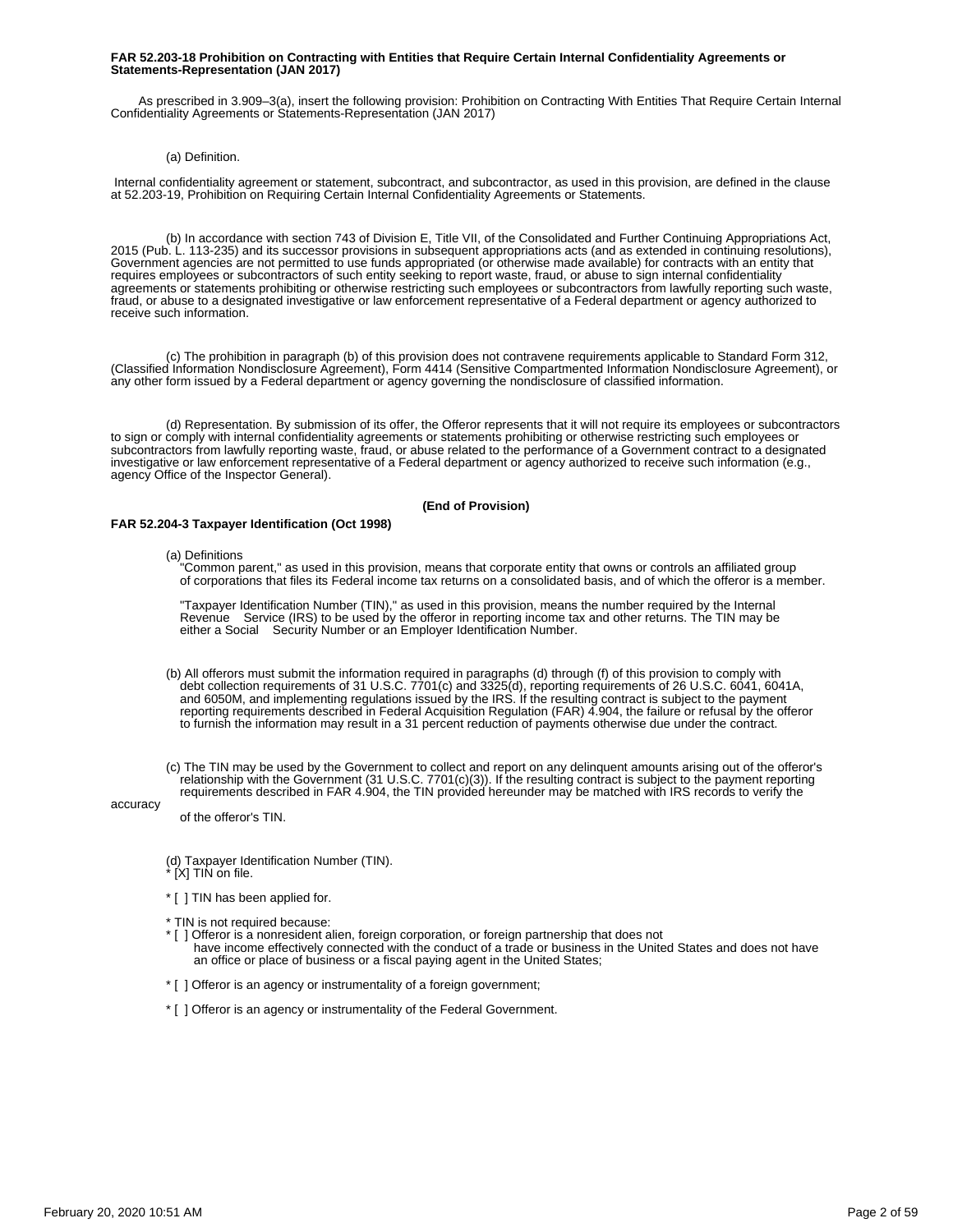(e) Type of organization.

\* [ ] sole proprietorship;

\* [ ] Partnership;

\* [X] Corporate entity (not tax-exempt);

- \* [ ] Corporate entity (tax-exempt);
- \* [ ] Government entity (Federal, State, or local);
- \* [ ] Foreign government;
- \* [ ] International organization per 26 CFR 1.6049-4;

\* [ ] Other

S Corporation

- (f) Common parent.
- [X] Offeror is not owned or controlled by a common parent as defined in paragraph (a) of this provision.
- \* [ ] Name:
- TIN:

# **(End of Provision)**

# **FAR 52.204-5 Women-Owned Business (Other Than Small Business) (Oct 2014)**

 (a) Definition. "Women-owned business concern," as used in this provision, means a concern that is at least 51 percent owned by one or more women; or in the case of any publicly owned business, at least 51 percent of its stock is owned by one or more women; and whose management and daily business operations are controlled by one or more women.

 (b) Representation. [Complete only if the offeror is a women-owned business concern and has not represented itself as a small business concern in paragraph (b)(1) of FAR 52.219-1, Small Business Program Representations, of this solicitation.] The offeror represents that it [ ] is a women-owned business concern.

### **(End of Provision)**

# **FAR 52.204-17 Ownership or Control of Offeror (Jul 2016)**

 (a) Definition. As used in this provision-- Commercial and Government Entity (CAGE) code means--

 (1) An identifier assigned to entities located in the United States or its outlying areas by the Defense Logistics Agency (DLA) Commercial and Government Entity (CAGE) Branch to identify a commercial or government entity, or

 (2) An identifier assigned by a member of the North Atlantic Treaty Organization (NATO) or by the NATO Support and Procurement Agency (NSPA) to entities located outside the United States and its outlying areas that the DLA Commercial and Government Entity (CAGE) Branch records and maintains in the CAGE master file. This type of code is known as a NATO CAGE (NCAGE) code.

 Highest-level owner means the entity that owns or controls an immediate owner of the offeror, or that owns or controls one or more entities that control an immediate owner of the offeror. No entity owns or exercises control of the highest level owner.

 Immediate owner means an entity, other than the offeror, that has direct control of the offeror. Indicators of control include, but are not limited to, one or more of the following: Ownership or interlocking management, identity of interests among family members, shared facilities and equipment, and the common use of employees.

 (b) The Offeror represents that it [ ] has or [X] does not have an immediate owner. If the Offeror has more than one immediate owner (such as a joint venture), then the Offeror shall respond to paragraph (c) and if applicable, paragraph (d) of this provision for each participant in the joint venture.\*

(c) If the Offeror indicates "has" in paragraph (b) of this provision, enter the following information:

Immediate owner CAGE code: Immediate owner legal name:Offeror asserts international ownership. They must provide the owner's NCAGE Code within 90 days of registration.

(Do not use a "doing business as" name)

Is the immediate owner owned or controlled by another entity?

[ ] Yes [ ] No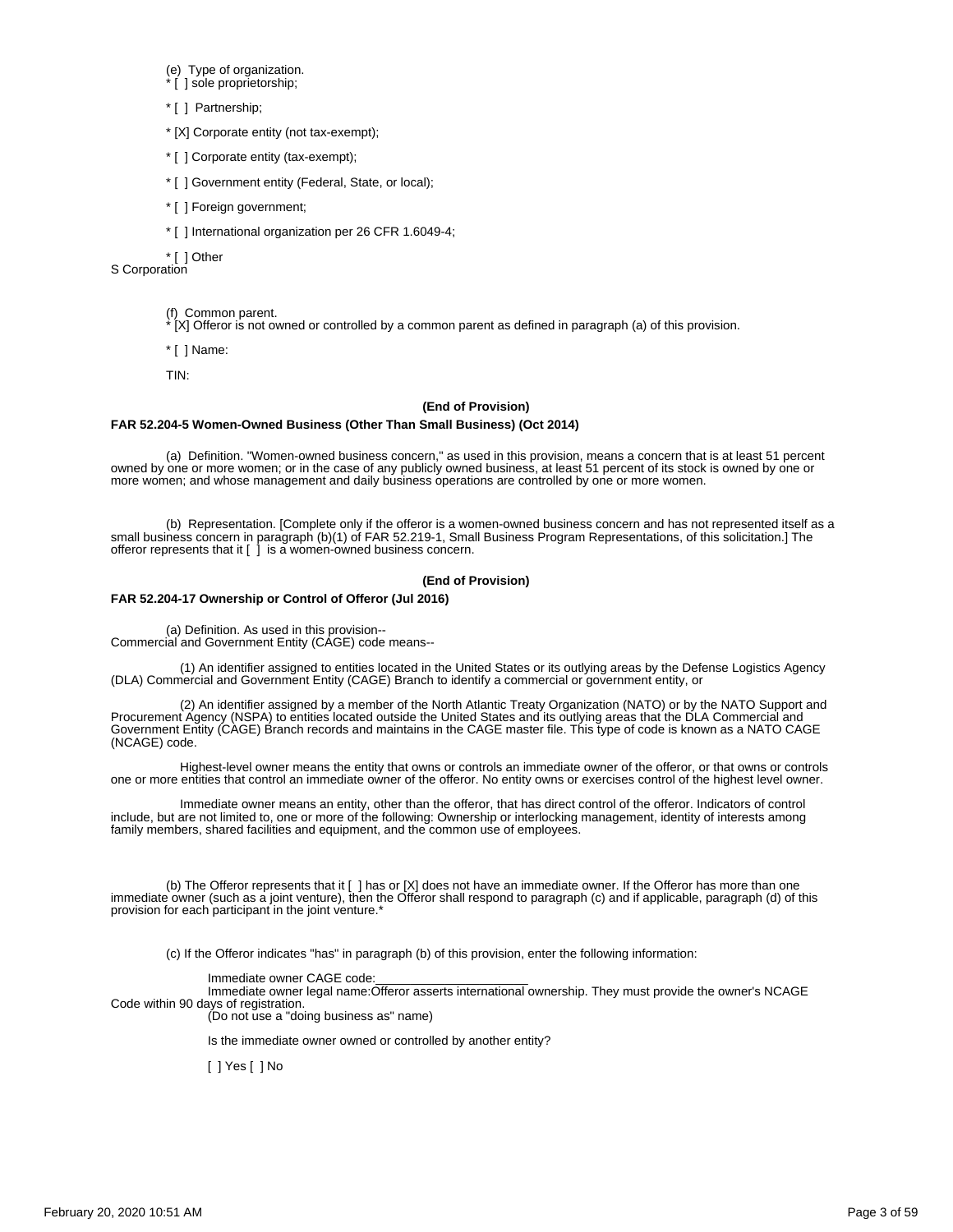(d) If the Offeror indicates "yes" in paragraph (c) of this provision, indicating that the immediate owner is owned or controlled by another entity, then enter the following information:

Highest-level owner CAGE code:

 Highest-level owner legal name:Offeror asserts international ownership. They must provide the owner's NCAGE Code within 90 days of registration.

(Do not use a "doing business as" name)

 \*Currently, only one Immediate or Highest-Level Owner may be identified by a CAGE Code. If the offeror has more than one (such as a joint venture) at either level of ownership, they must select only one to report.

# **(End of Provision)**

# **FAR 52.204-20 Predecessor of Offeror (Jul 2016)**

(a) Definitions. As used in this provision--

 "Commercial and Government Entity (CAGE) code" means--

 (1) An identifier assigned to entities located in the United States or its outlying areas by the Defense Logistics Agency (DLA) Commercial and Government Entity (CAGE) Branch to identify a commercial or government entity, or

 (2) An identifier assigned by a member of the North Atlantic Treaty Organization (NATO) or the NATO Support and Procurement Agency (NSPA) to entities located outside the United States and its outlying areas that the DLA Commercial and Government Entity (CAGE) Branch records and maintains in the CAGE master file. This type of code is known as a NATO CAGE (NCAGE) code.

 "Predecessor" means an entity that is replaced by a successor and includes any predecessors of the predecessor.

"Successor" means an entity that has replaced a predecessor by acquiring the assets and carrying out the affairs of the predecessor<br>under a new name (often through acquisition or merger). The term "successor" does not incl company or a company that only changes its name. The extent of the responsibility of the successor for the liabilities of the predecessor may vary, depending on State law and specific circumstances.

 (b) The Offeror represents that it [ ] is or [X] is not a successor to a predecessor that held a Federal contract or grant within the last three years.

 (c) If the Offeror has indicated "is" in paragraph (b) of this provision, enter the following information for all predecessors that held a Federal contract or grant within the last three years (if more than one predecessor, list in reverse chronological order):

Predecessor CAGE Code: (or mark "Unknown"). Predecessor legal name:

 (Do not use a "doing business as" name)

# **(End of Provision)**

# **FAR 52.209-2 Prohibition on Contracting with Inverted Domestic Corporations-Representation (Nov 2015)**

 (a) Definitions. "Inverted domestic corporation" and "subsidiary" have the meaning given in the clause of this contract entitled Prohibition on Contracting with Inverted Domestic Corporations (52.209-10).

 (b) Government agencies are not permitted to use appropriated (or otherwise made available) funds for contracts with either an inverted domestic corporation, or a subsidiary of an inverted domestic corporation, unless the exception at 9.108-2(b) applies or the requirement is waived in accordance with the procedures at 9.108-4.

 (c) Representation. the offeror represents that- (1) It [ ] is [X] is not an inverted domestic corporation; and  $(2)$  It  $\left[\begin{array}{c}1\end{array}\right]$  is  $[X]$  is not a subsidiary of an inverted domestic corporation.

**(End of Provision)**

**FAR 52.209-5 Certification Regarding Responsibility Matters (OCT 2015)**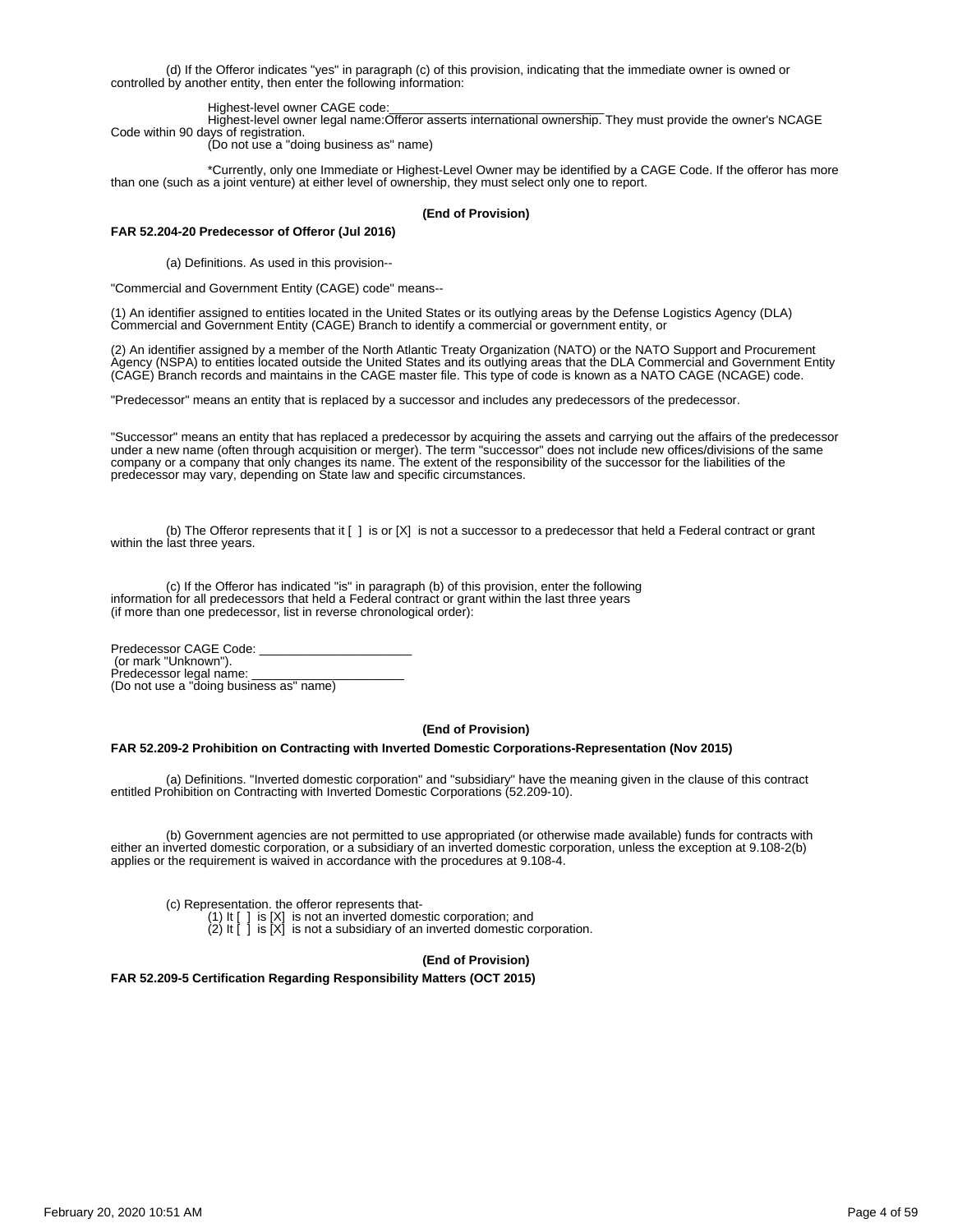(a)(1) The Offeror certifies, to the best of its knowledge and belief, that-

(i) The Offeror and/or any of its Principals-

 (A) Are [ ] Are not [X] presently debarred, suspended, proposed for debarment, or declared ineligible for the award of contracts by any Federal agency;

 (B) Have [ ] Have not [X] , within a three-year period preceding this offer, been convicted of or had a civil judgment rendered against them for: commission of fraud or a criminal offense in connection with obtaining, attempting to obtain, or performing a public (Federal, State, or local) contract or subcontract; violation of Federal or State antitrust statutes relating to the submission of offers; or commission of embezzlement, theft, forgery, bribery, falsification or destruction of records, making false statements, tax evasion, violating Federal criminal tax laws, or receiving stolen property(if offeror checks "have", the offeror shall also see 52.209-7, if included in this solicitation);

 (C) Are [ ] Are not [X] presently indicted for, or otherwise criminally or civilly charged by a governmental entity with, commission of any of the offenses enumerated in paragraph (a)(1)(i)(B) of this provision.

 (D) Have [ ] Have not [X] , within a three-year period preceding this offer, been notified of any delinquent Federal Taxes in an amount that exceeds \$3,500 for which the liability remains unsatisfied.

(1) Federal taxes are considered delinquent if both of the following criteria apply:

 (i) The tax liability is finally determined. The liability is finally determined if it has been assessed. A liability is not finally determined if there is a pending administrative or judicial challenge. In the case of a judicial challenge to the liability, the liability is not finally determined until all judicial appeal rights have been exhausted.

 (ii) The taxpayer is delinquent in making payment. A taxpayer is delinquent if the taxpayer has failed to pay the tax liability when full payment was due and required. A taxpayer is not delinquent in cases where enforced collection action is precluded.

(2) Examples:

 (i) The taxpayer has received a statutory notice of deficiency, under I.R.C.6212, which entitles the taxpayer to seek Tax Court review of a proposed tax deficiency. This is not a delinquent tax because it is not a final tax liability. Should the taxpayer seek Tax Court review, this will not be a final tax liability until the taxpayer has exercised all judicial appeal rights.

 (ii) The IRS has filed a notice of Federal tax lien with respect to an assessed tax liability, and the taxpayer has been issued a notice under I.R.C. 6320 entitling the taxpayer to request a hearing with the IRS Office of Appeals contesting the lien filing, and to further appeal to the Tax Court if the IRS determines to sustain the lien filing. In the course of the hearing, the taxpayer is entitled to contest the underlying tax liability because the taxpayer has had no prior opportunity to contest the liability. This is not a delinquent tax because it is not a final tax liability. Should the taxpayer seek tax court review, this will not be a final tax liability until the taxpayer has exercised all judicial appeal rights.

 (iii) The taxpayer has entered into an installment agreement pursuant to I.R.C.6159. The taxpayer is making timely payments and is in full compliance with the agreement terms. The taxpayer is not delinquent because the taxpayer is not currently required to make full payment.

(iv) The taxpayer has filed for bankruptcy protection. The taxpayer is not delinquent because enforced

collection action is stayed under 11 U.S.C 362 (the Bankruptcy Code). (ii) The Offeror has [ ] , has not [X] , within a three-year period preceding this offer, had one or more contracts terminated for default by any Federal agency.

 (2) "Principal," for the purposes of this certification, means an officer, director, owner, partner, or a person having primary management or supervisory responsibilities within a business entity (e.g., general manager; plant manager; head of a division or business segment; and similar positions).

 This Certification Concerns a Matter Within the Jurisdiction of an Agency of the United States and the Making of a False, Fictitious, or Fraudulent Certification May Render the Maker Subject to Prosecution Under Section 1001, Title 18, United States Code.

 (b) The Offeror shall provide immediate written notice to the Contracting Officer if, at any time prior to contract award, the Offeror learns that its certification was erroneous when submitted or has become erroneous by reason of changed circumstances.

 (c) A certification that any of the items in paragraph (a) of this provision exists will not necessarily result in withholding of an award under this solicitation. However, the certification will be considered in connection with a determination of the Offeror's responsibility. Failure of the Offeror to furnish a certification or provide such additional information as requested by the Contracting Officer may render the Offeror nonresponsible.

 (d) Nothing contained in the foregoing shall be construed to require establishment of a system of records in order to render, in good faith, the certification required by paragraph (a) of this provision. The knowledge and information of an Offeror is not required to exceed that which is normally possessed by a prudent person in the ordinary course of business dealings.

 (e) The certification in paragraph (a) of this provision is a material representation of fact upon which reliance was placed when making award. If it is later determined that the Offeror knowingly rendered an erroneous certification, in addition to other remedies available to the Government, the Contracting Officer may terminate the contract resulting from this solicitation for default.

# **(End of Provision)**

# **FAR 52.209-10 Prohibition on Contracting with Inverted Domestic Corporations (Nov 2015)**

 Definitions. As used in this clause- "Inverted domestic corporation" means a foreign incorporated entity that meets the definition of an inverted domestic corporation under 6 U.S.C. 395(b), applied in accordance with the rules and definitions of 6 U.S.C. 395(c).

 "Subsidiary" means an entity in which more than 50 percent of the entity is owned-

 (1) Directly by a parent corporation; or

 (2) Through another subsidiary of a parent corporation.

 (b) If the contractor reorganizes as an inverted domestic corporation or becomes a subsidiary of an inverted domestic corporation at any time during the period of performance of this contract, the Government may be prohibited from paying for Contractor activities performed after the date when it becomes an inverted domestic corporation or subsidiary. The Government may seek any available remedies in the event the Contractor

 fails to perform in accordance with the terms and conditions of the contract as a result of Government action under this clause.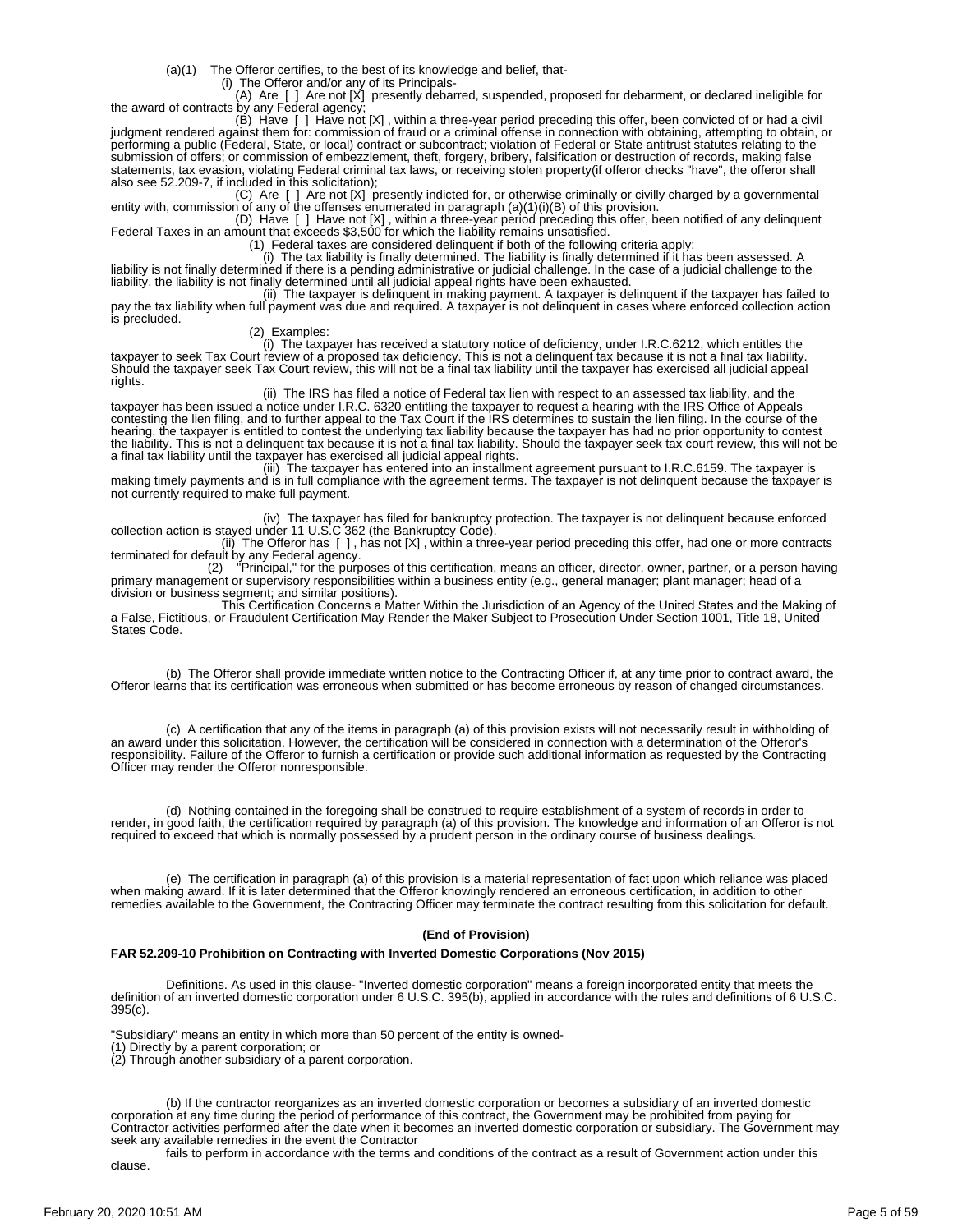(d) In the event the Contractor becomes either an inverted domestic corporation, or a subsidiary of an inverted domestic corporation during contract performance, the Contractor shall give written notice to the Contracting Officer within five business days from the date of the inversion event.

 (e) Penalty. Submission of this certification and disclosure is a prerequisite for making or entering into this contract imposed by 31 U.S.C. 1352. Any person who makes an expenditure prohibited under this provision or who fails to file or amend the disclosure required to be filed or amended by this provision, shall be subject to a civil penalty of not less than \$10,000, and not more than \$100,000, for each such failure.

# **(End of Provision)**

#### **FAR 52.209-11 Representation by Corporations Regarding Delinquent Tax Liability or a Felony Conviction under any Federal Law (Feb 2016)**

 (a) As required by sections 744 and 745 of Division E of the Consolidated and Further Continuing Appropriations Act, 2015 (Pub. L. 113-235), and similar provisions, if contained in subsequent appropriations acts, the Government will not enter into a contract with any corporation that-

 (1) Has any unpaid Federal tax liability that has been assessed, for which all judicial and administrative remedies have been exhausted or have lapsed, and that is not being paid in a timely manner pursuant to an agreement with the authority responsible for collecting the tax liability, where the awarding agency is aware of the unpaid tax liability, unless an agency has considered suspension or debarment of the corporation and made a determination that suspension or debarment is not necessary to protect the interests of the Government; or

 (2) Was convicted of a felony criminal violation under any Federal law within the preceding 24 months, where the awarding agency is aware of the conviction, unless an agency has considered suspension or debarment of the corporation and made a determination that this action is not necessary to protect the interests of the Government.

(b) The Offeror represents that-

 (1) It [ ] is [X] is not a corporation that has any unpaid Federal tax liability that has been assessed, for which all judicial and administrative remedies have been exhausted or have lapsed, and that is not being paid in a timely manner pursuant to an agreement with the authority responsible for collecting the tax liability; and

 (2) It [ ] is [X] is not a corporation that was convicted of a felony criminal violation under a Federal law within the preceding 24 months.

### **(End of Provision)**

### **FAR 52.212-3 Offeror Representations and Certifications - Commercial Items (Oct 2018)**

 The NAICS Codes you selected on the Goods and Services page of this registration are listed in the table under 52.212- 3(c). Those NAICS Codes for which you are identified as small serve to complete the small business concern representation in  $52.212 - 3(c)(1)$ .

 You are certifying to your size status for all the NAICS codes in the table. Please review it carefully. The Y/N answers are located in the "Small Business?" column. A "Y" indicates "Small" and "N" indicates "Other than Small." This status is derived from the SBA's size standards based on the size metrics you entered.

 The Offeror shall complete only paragraph (b) of this provision if the Offeror has completed the annual representations and certifications electronically in the System for Award Management (SAM), accessed through https://www.sam.gov. If the Offeror has not completed the annual representations and certifications electronically, the Offeror shall complete only paragraphs (c) through (u) of this provision.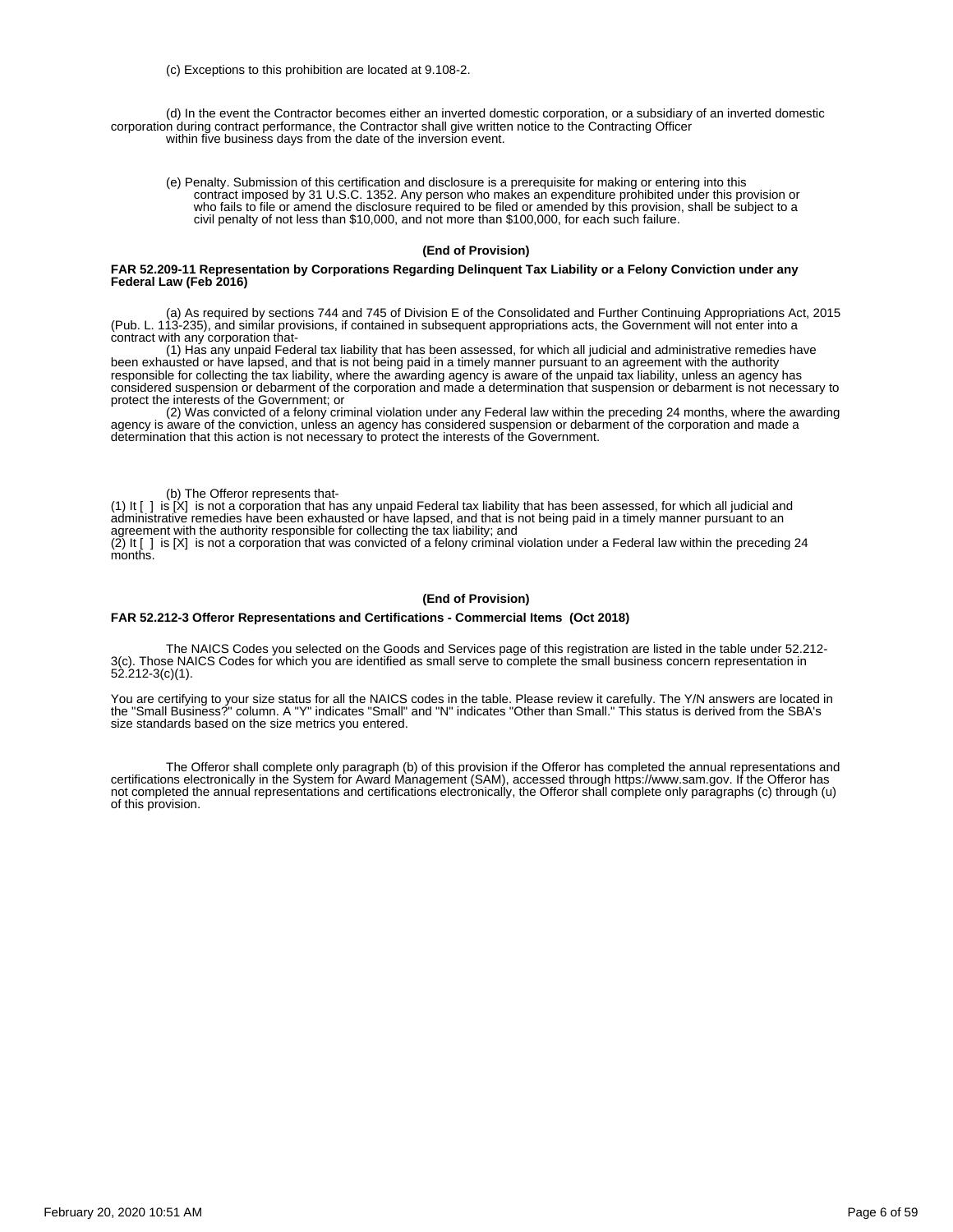### (a) Definitions. As used in this provision-

"Commercial and Government Entity (CAGE) code" means--

 (1) An identifier assigned to entities located in the United States or its outlying areas by the Defense Logistics Agency (DLA) Contractor and Government Entity (CAGE) Branch to identify a commercial or government entity, or

 (2) An identifier assigned by a member of the North Atlantic Treaty Organization (NATO) or by the NATO Support Agency (NSPA) to entities located outside the United States and its outlying areas that the DLA Contractor and Government Entity (CAGE) Branch records and maintains in the CAGE master file. This type of code is known as an NCAGE code.

 "Economically disadvantaged women-owned small business (EDWOSB) concern" means a small business concern that is at least 51 percent directly and unconditionally owned by, and the management and daily business operations of which are controlled by, one or more women who are citizens of the United States and who are economically disadvantaged in accordance with 13 CFR part 127. It automatically qualifies as a women-owned small business eligible for the WOSB Program.

"Forced or indentured child labor" means all work or service-

 (1) Exacted from any person under the age of 18 under the menace of any penalty for its nonperformance and for which the worker does not offer himself voluntarily; or

 (2) Performed by any person under the age of 18 pursuant to a contract the enforcement of which can be accomplished by process or penalties.

 "Highest-level owner" means the entity that owns or controls an immediate owner of the offeror, or that owns or controls one or more entities that control an immediate owner of the offeror. No entity owns or exercises control of the highest level owner.

 "Immediate owner" means an entity, other than the offeror, that has direct control of the offeror. Indicators of control include, but are not limited to, one or more of the following: ownership or interlocking management, identity of interests among family members, shared facilities and equipment, and the common use of employees.

 "Internal confidentiality agreement or statement" means a confidentiality agreement or any other written statement that the contractor requires any of its employees or subcontractors to sign regarding nondisclosure of contractor information, except that it does not include confidentiality agreements arising out of civil litigation or confidentiality agreements that contractor employees or subcontractors sign at the behest of a Federal agency.

 "Inverted domestic corporation", means a foreign incorporated entity that meets the definition of an inverted domestic corporation under 6 U.S.C. 395(b), applied in accordance with the rules and definitions of 6 U.S.C. 395(c).

"Manufactured end product" means any end product in product and service codes (PSCs) 1000-9999, except- (1) PSC 5510, Lumber and Related Basic Wood Materials;

(2) Product or Service Group (PSG) 87, Agricultural Supplies;

(3) PSG 88, Live Animals;

(4) PSG 89, Subsistence;

(5) PSC 9410, Crude Grades of Plant Materials;

 (6) PSC 9430, Miscellaneous Crude Animal Products, Inedible; (7) PSC 9440, Miscellaneous Crude Agricultural and Forestry Products;

(8) PSC 9610, Ores;

(9) PSC 9620, Minerals, Natural and Synthetic; and

(10) PSC 9630, Additive Metal Materials.

 "Place of manufacture" means the place where an end product is assembled out of components, or otherwise made or processed from raw materials into the finished product that is to be provided to the Government. If a product is disassembled and reassembled, the place of reassembly is not the place of manufacture.

"Predecessor" means an entity that is replaced by a successor and includes any predecessors of the predecessor.

 "Restricted business operations" means business operations in Sudan that include power production activities, mineral extraction activities, oil-related activities, or the production of military equipment, as those terms are defined in the Sudan Accountability and Divestment Act of 2007 (Pub. L. 110-174). Restricted business operations do not include business operations that the person (as that term is defined in Section 2 of the Sudan Accountability and Divestment Act of 2007) conducting the business can demonstrate-

(1) Are conducted under contract directly and exclusively with the regional government of southern Sudan;

 (2) Are conducted pursuant to specific authorization from the Office of Foreign Assets Control in the Department of the Treasury, or are expressly exempted under Federal law from the requirement to be conducted under such authorization;

(3) Consist of providing goods or services to marginalized populations of Sudan;

(4) Consist of providing goods or services to an internationally recognized peacekeeping force or humanitarian

#### organization;

(5) Consist of providing goods or services that are used only to promote health or education; or

(6) Have been voluntarily suspended.

"Sensitive technology"-

(1) Means hardware, software, telecommunications equipment, or any other technology that is to be used specifically-

To restrict the free flow of unbiased information in Iran; or

To disrupt, monitor, or otherwise restrict speech of the people of Iran; and

 (2) Does not include information or informational materials the export of which the President does not have the authority to regulate or prohibit pursuant to section 203(b)(3) of the International Emergency Economic Powers Act (50 U.S.C. 1702(b)(3)).

"Service - disabled veteran - owned small business concern"-

(1) Means a small business concern-

 (i) Not less than 51 percent of which is owned by one or more service-disabled veterans or, in the case of any publicly owned business, not less than 51 percent of the stock of which is owned by one or more service-disabled veterans; and

(ii) The management and daily business operations of which are controlled by one or more service-disabled veterans or,

in the case of a service-disabled veteran with permanent and severe disability, the spouse or permanent caregiver of such veteran. (2) Service-disabled veteran means a veteran, as defined in 38 U.S.C. 101(2), with a disability that is service-connected, as defined in 38 U.S.C. 101(16).

 "Small business concern" means a concern, including its affiliates, that is independently owned and operated, not dominant in the field of operation in which it is bidding on Government contracts, and qualified as a small business under the criteria

in 13 CFR part 121 and size standards in this solicitation.

 "Small disadvantaged business concern", consistent with 13 CFR 124.1002, means a small business concern under the size standard applicable to the acquisition, that-

(1) Is at least 51 percent unconditionally and directly owned (as defined at 13 CFR 124.105) by-

 (i) One or more socially disadvantaged (as defined at 13 CFR 124.103) and economically disadvantaged (as defined at 13 CFR 124.104) individuals who are citizens of the United States; and

 (ii) Each individual claiming economic disadvantage has a net worth not exceeding \$750,000 after taking into account the applicable exclusions set forth at 13 CFR 124.104(c)(2); and

 (2) The management and daily business operations of which are controlled (as defined at 13.CFR 124.106) by individuals, who meet the criteria in paragraphs (1)(i) and (ii) of this definition.

 "Subcontract" means any contract as defined in subpart 2.1 entered into by a subcontractor to furnish supplies or services for performance of a prime contract or a subcontract. It includes but is not limited to purchase orders, and changes and modifications to purchase orders.

 "Subcontractor" means any supplier, distributor, vendor, or firm (including a consultant) that furnishes supplies or services to or for a prime contractor or another subcontractor.

"Subsidiary" means an entity in which more than 50 percent of the entity is owned-

Directly by a parent corporation; or<br>Through another subsidiary of a parent corporation.

(2) Through another subsidiary of a parent corporation. "Successor" means an entity that has replaced a predecessor by acquiring the assets and carrying out the affairs of the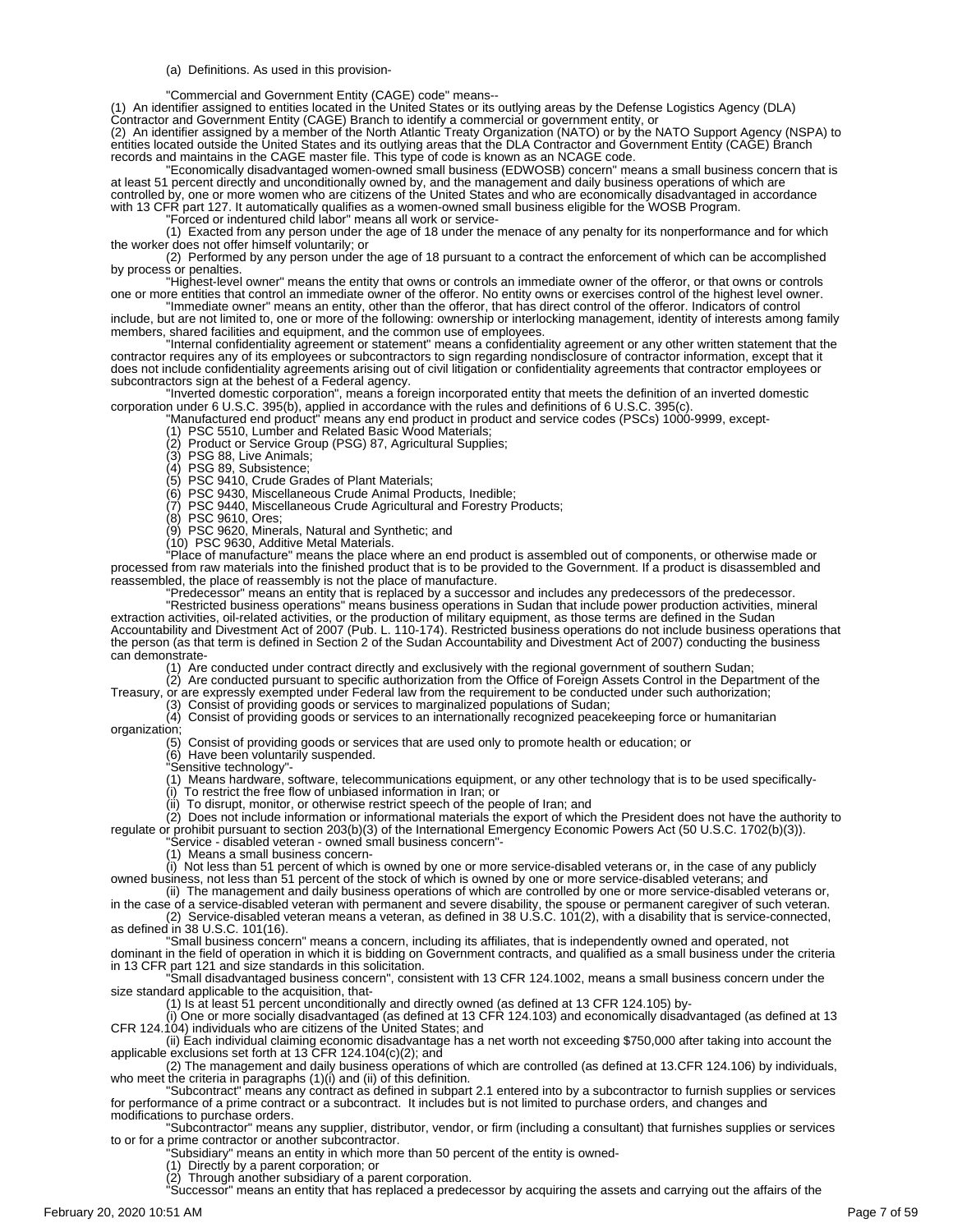predecessor under a new name (often through acquisition or merger). The term "successor" does not include new offices/divisions of the same company or a company that only changes its name. The extent of the responsibility of the successor for the liabilities of the predecessor may vary, depending on State law and specific circumstances.

"Veteran owned small business concern" means a small business concern-

 (1) Not less than 51 percent of which is owned by one or more veterans (as defined at 38 U.S.C. 101(2)) or, in the case of any publicly owned business, not less than 51 percent of the stock of which is owned by one or more veterans; and

 (2) The management and daily business operations of which are controlled by one or more veterans. "Women-owned business concern" means a concern which is at least 51 percent owned by one or more women; or in the case of any publicly owned business, at least 51 percent of its stock is owned by one or more women; and whose management and daily business operations are controlled by one or more women.

"Women-owned small business concern" means a small business concern-

 (1) That is at least 51 percent owned by one or more women; or, in the case of any publicly owned business, at least 51 percent of the stock of which is owned by one or more women; and

(2) Whose management and daily business operations are controlled by one or more women.

 "Women-owned small business (WOSB) concern eligible under the WOSB Program" (in accordance with 13 CFR part 127), means a small business concern that is at least 51 percent directly and unconditionally owned by, and the management and daily business operations of which are controlled by, one or more women who are citizens of the United States.

(b)

 (1) Annual Representations and Certifications. Any changes provided by the Offeror in paragraph (b)(2) of this provision do not automatically change the representations and certifications in SAM.

 (2) The Offeror has completed the annual representations and certifications electronically in SAM accessed through https://www.sam.gov. After reviewing SAM information, the Offeror verifies by submission of this offer that the representations and certifications currently posted electronically at FAR 52.212-3, Offeror Representations and Certifications-Commercial Items, have been entered or updated in the last 12 months, are current, accurate, complete, and applicable to this solicitation (including the business size standard applicable to the NAICS code referenced for this solicitation), at the time this offer is submitted and are incorporated in this offer by reference (see FAR 4.1201), except for paragraphs \_\_\_\_\_\_\_\_\_\_\_\_\_.

 [Offeror to identify the applicable paragraphs at (c) through (u) of this provision that the offeror has completed for the purposes of this solicitation only, if any.

 These amended representation(s) and/or certification(s) are also incorporated in this offer and are current, accurate, and complete as of the date of this offer.

 Any changes provided by the offeror are applicable to this solicitation only, and do not result in an update to the representations and certifications posted electronically on SAM.]

 (c) Offerors must complete the following representations when the resulting contract is to be performed inside the United States or its outlying areas. Check all that apply.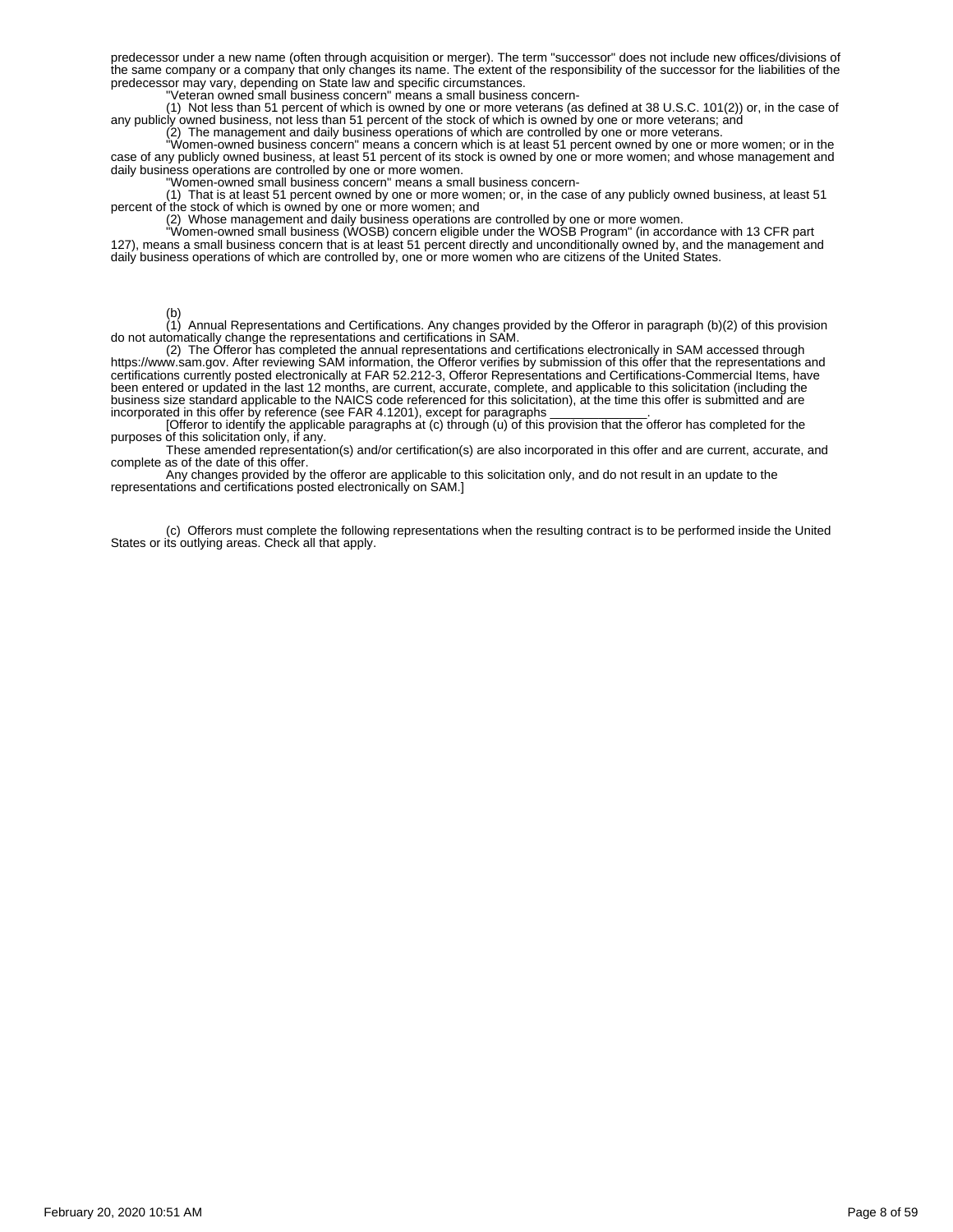| <b>NAICS Code</b> | <b>Name</b>                                                                                                                           | <b>NAICS Exception</b> | <b>Size Standard</b> | <b>Small Business?</b> |
|-------------------|---------------------------------------------------------------------------------------------------------------------------------------|------------------------|----------------------|------------------------|
| 221118            | <b>Other Electric Power</b><br>Generation                                                                                             |                        | 250                  | Y                      |
| 236115            | New Single-Family<br>Housing Construction<br>(except For-Sale<br>Builders)                                                            |                        | \$36500000.00        | Y                      |
| 236116            | New Multifamily Housing<br>Construction (except<br>For-Sale Builders)                                                                 |                        | \$36500000.00        | Y                      |
| 236117            | New Housing For-Sale<br><b>Builders</b>                                                                                               |                        | \$36500000.00        | Y                      |
| 236118            | <b>Residential Remodelers</b>                                                                                                         |                        | \$36500000.00        | Y                      |
| 236210            | <b>Industrial Building</b><br>Construction                                                                                            |                        | \$36500000.00        | Y                      |
| 236220            | Commercial and<br>Institutional Building<br>Construction                                                                              |                        | \$36500000.00        | Y                      |
| 237110            | Water and Sewer Line<br>and Related Structures<br>Construction                                                                        |                        | \$36500000.00        | Y                      |
| 237130            | Power and<br>Communication Line and<br><b>Related Structures</b><br>Construction                                                      |                        | \$36500000.00        | Y                      |
| 237310            | Highway, Street, and<br><b>Bridge Construction</b>                                                                                    |                        | \$36500000.00        | Y                      |
| 237990            | Other Heavy and Civil<br><b>Engineering Construction</b>                                                                              | $\mathbf{1}$           | \$36500000.00        | Y                      |
| 237990            | Dredging and Surface<br>Cleanup Activities                                                                                            | 2                      | \$27500000.00        | N                      |
| 325110            | Petrochemical<br>Manufacturing                                                                                                        |                        | 1000                 | Y                      |
| 325120            | <b>Industrial Gas</b><br>Manufacturing                                                                                                |                        | 1000                 | Y                      |
| 325199            | All Other Basic Organic<br>Chemical Manufacturing                                                                                     |                        | 1250                 | Y                      |
| 333999            | All Other Miscellaneous<br><b>General Purpose</b><br>Machinery Manufacturing                                                          |                        | 500                  | Y                      |
| 334111            | <b>Electronic Computer</b><br>Manufacturing                                                                                           |                        | 1250                 | Y                      |
| 334112            | <b>Computer Storage</b><br>Device Manufacturing                                                                                       |                        | 1250                 | Y                      |
| 334118            | <b>Computer Terminal and</b><br>Other Computer<br>Peripheral Equipment<br>Manufacturing                                               |                        | 1000                 | Y                      |
| 334290            | <b>Other Communications</b><br>Equipment<br>Manufacturing                                                                             |                        | 750                  | Y                      |
| 334418            | <b>Printed Circuit Assembly</b><br>(Electronic Assembly)<br>Manufacturing                                                             |                        | 750                  | Y                      |
| 334419            | <b>Other Electronic</b><br>Component<br>Manufacturing                                                                                 |                        | 750                  | Y                      |
| 334513            | Instruments and Related<br>Products Manufacturing<br>for Measuring,<br>Displaying, and<br>Controlling Industrial<br>Process Variables |                        | 750                  | Y                      |
| 334519            | Other Measuring and<br><b>Controlling Device</b><br>Manufacturing                                                                     |                        | 500                  | Y                      |
| 335122            | Commercial, Industrial,<br>and Institutional Electric<br><b>Lighting Fixture</b><br>Manufacturing                                     |                        | 500                  | Y                      |
| 336413            | Other Aircraft Parts and<br><b>Auxiliary Equipment</b><br>Manufacturing                                                               |                        | 1250                 | Y                      |
| 339999            | All Other Miscellaneous<br>Manufacturing                                                                                              |                        | 500                  | Y                      |

 $\mathbf{I}$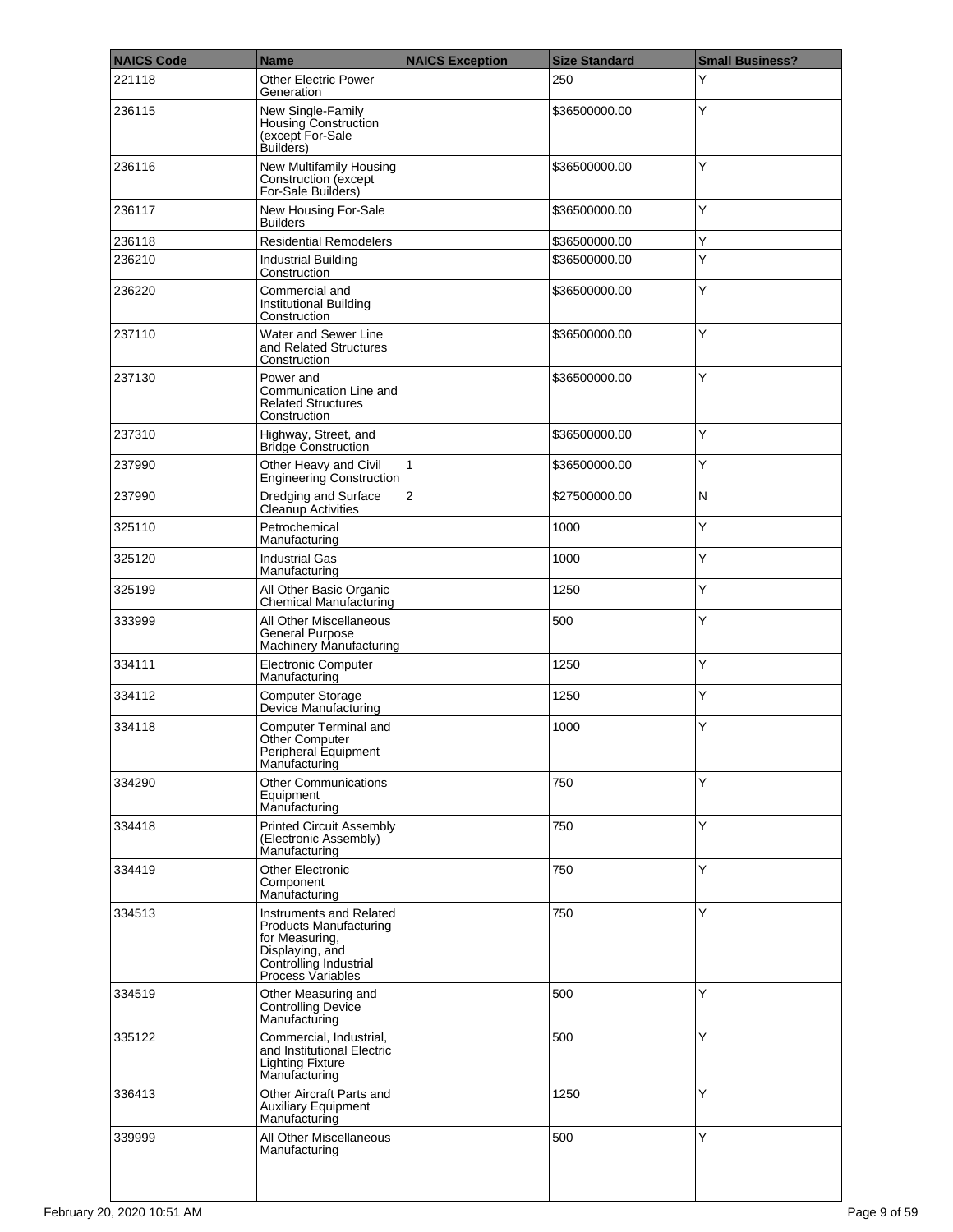| 423430 | <b>Computer and Computer</b><br>Peripheral Equipment<br>and Software Merchant<br>Wholesalers                                          |                | 500           | Y |
|--------|---------------------------------------------------------------------------------------------------------------------------------------|----------------|---------------|---|
| 423690 | <b>Other Electronic Parts</b><br>and Equipment Merchant<br>Wholesalers                                                                |                | 500           | Y |
| 423830 | Industrial Machinery and<br>Equipment Merchant<br>Wholesalers                                                                         |                | 500           | Y |
| 511210 | Software Publishers                                                                                                                   |                | \$38500000.00 | Y |
| 512110 | Motion Picture and Video<br>Production                                                                                                |                | \$32500000.00 | Y |
| 517311 | Wired<br>Telecommunications<br>Carriers                                                                                               |                | 1500          | Y |
| 517312 | <b>Wireless</b><br>Telecommunications<br>Carriers (except<br>Satellite)                                                               |                | 1500          | Y |
| 517911 | Telecommunications<br><b>Resellers</b>                                                                                                |                | 1500          | Y |
| 517919 | All Other<br>Telecommunications                                                                                                       |                | \$32500000.00 | Y |
| 518210 | Data Processing,<br>Hosting, and Related<br>Services                                                                                  |                | \$32500000.00 | Y |
| 519130 | Internet Publishing and<br>Broadcasting and Web<br>Search Portals                                                                     |                | 1000          | Y |
| 519190 | All Other Information<br>Services                                                                                                     |                | \$27500000.00 | N |
| 532420 | Office Machinery and<br>Equipment Rental and<br>Leasing                                                                               |                | \$32500000.00 | Y |
| 532490 | Other Commercial and<br>Industrial Machinery and<br>Equipment Rental and<br>Leasing                                                   |                | \$32500000.00 | Y |
| 541310 | <b>Architectural Services</b>                                                                                                         |                | \$7500000.00  | N |
| 541330 | <b>Engineering Services</b>                                                                                                           | 1              | \$15000000.00 | N |
| 541330 | Military and Aerospace<br><b>Equipment and Military</b><br>Weapons                                                                    | $\overline{2}$ | \$38500000.00 | Ý |
| 541330 | Contracts and<br>Subcontracts for<br><b>Engineering Services</b><br>Awarded Under the<br><b>National Energy Policy</b><br>Act of 1992 | 3              | \$38500000.00 | Y |
| 541330 | Marine Engineering and<br>Naval Architecture                                                                                          | $\overline{4}$ | \$38500000.00 | Y |
| 541511 | <b>Custom Computer</b><br><b>Programming Services</b>                                                                                 |                | \$27500000.00 | N |
| 541512 | <b>Computer Systems</b><br><b>Design Services</b>                                                                                     |                | \$27500000.00 | N |
| 541513 | <b>Computer Facilities</b><br>Management Services                                                                                     |                | \$27500000.00 | N |
| 541519 | Other Computer Related<br>Services                                                                                                    | 1              | \$27500000.00 | N |
| 541519 | Information Technology<br>Value Added Resellers                                                                                       | $\overline{2}$ | 150           | Y |
| 541611 | Administrative<br>Management and<br>General Management<br><b>Consulting Services</b>                                                  |                | \$15000000.00 | N |
| 541613 | <b>Marketing Consulting</b><br>Services                                                                                               |                | \$15000000.00 | N |
| 541614 | Process, Physical<br>Distribution, and<br><b>Logistics Consulting</b><br>Services                                                     |                | \$15000000.00 | N |
| 541618 | Other Management<br><b>Consulting Services</b>                                                                                        |                | \$15000000.00 | N |
| 541620 | Environmental<br><b>Consulting Services</b>                                                                                           |                | \$15000000.00 | N |

 $\mathbf{I}$ 

 $\mathbf{I}$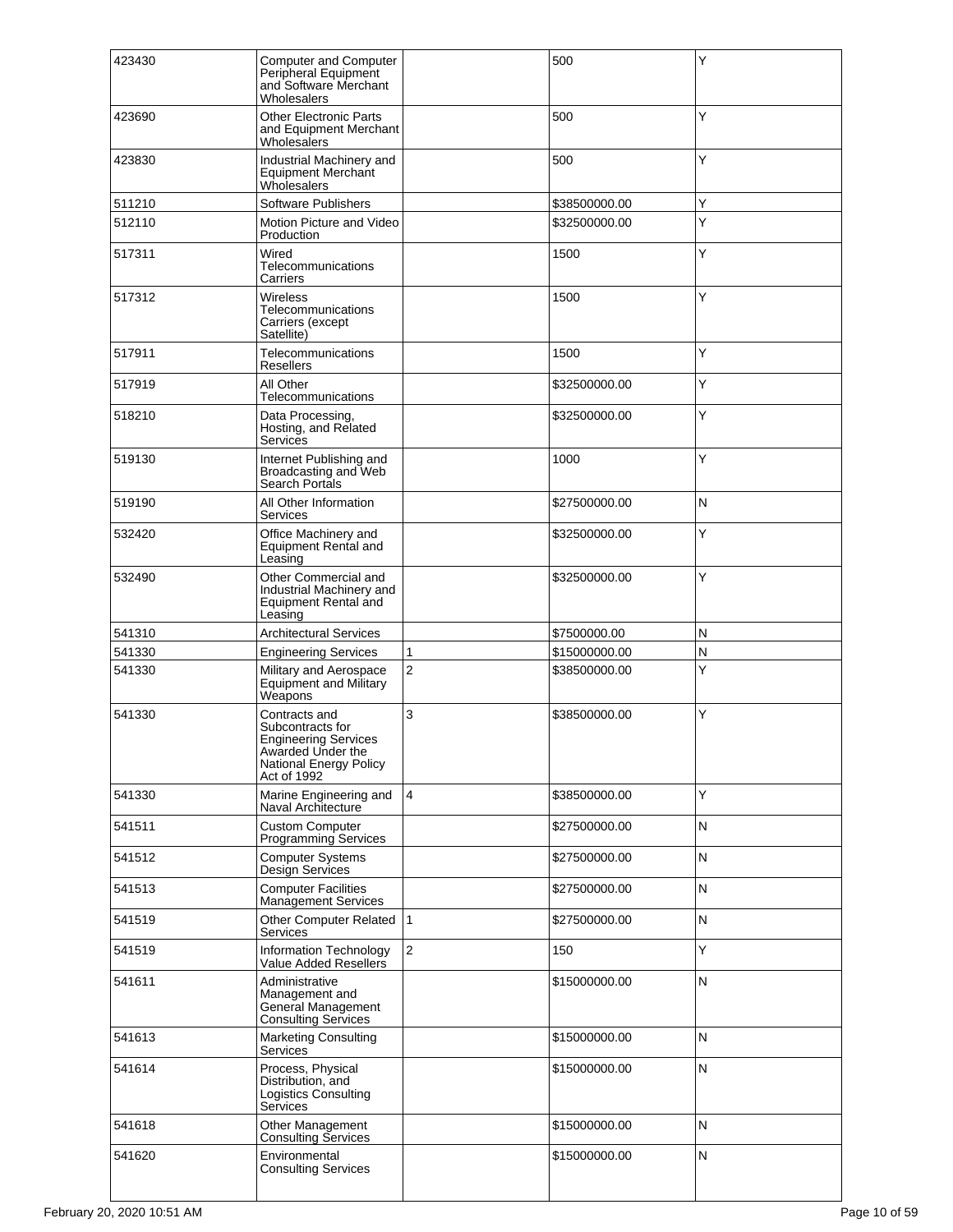| 541690 | Other Scientific and<br><b>Technical Consulting</b><br>Services                                                                   |                | \$15000000.00 | N            |
|--------|-----------------------------------------------------------------------------------------------------------------------------------|----------------|---------------|--------------|
| 541715 | Research and<br>Development in the<br>Physical, Engineering,<br>and Life Sciences<br>(except Nanotechnology<br>and Biotechnology) | 1              | 1000          | Y            |
| 541715 | Aircraft, Aircraft Engine<br>and Engine Parts                                                                                     | $\overline{2}$ | 1500          | Y            |
| 541715 | Other Aircraft Parts and<br><b>Auxiliary Equipment</b>                                                                            | l3             | 1250          | Y            |
| 541715 | Guided Missiles and<br>Space Vehicles, Their<br>Propulsion Units and<br><b>Propulsion Parts</b>                                   | 4              | 1250          | Y            |
| 541990 | All Other Professional.<br>Scientific, and Technical<br><b>Services</b>                                                           |                | \$15000000.00 | N            |
| 561110 | Office Administrative<br>Services                                                                                                 |                | \$7500000.00  | N            |
| 561210 | <b>Facilities Support</b><br>Services                                                                                             |                | \$38500000.00 | Y            |
| 561320 | <b>Temporary Help</b><br>Services                                                                                                 |                | \$27500000.00 | N            |
| 561611 | <b>Investigation Services</b>                                                                                                     |                | \$20500000.00 | N            |
| 561621 | <b>Security Systems</b><br>Services (except<br>Locksmiths)                                                                        |                | \$20500000.00 | $\mathsf{N}$ |
| 562910 | <b>Remediation Services</b>                                                                                                       | 1              | \$20500000.00 | $\mathsf{N}$ |
| 562910 | Environmental<br><b>Remediation Services</b>                                                                                      | $\overline{2}$ | 750           | Y            |
| 611430 | Professional and<br>Management<br>Development Training                                                                            |                | \$11000000.00 | N            |
| 624230 | <b>Emergency and Other</b><br><b>Relief Services</b>                                                                              |                | \$32500000.00 | Ý            |
| 811212 | <b>Computer and Office</b><br>Machine Repair and<br>Maintenance                                                                   |                | \$27500000.00 | N            |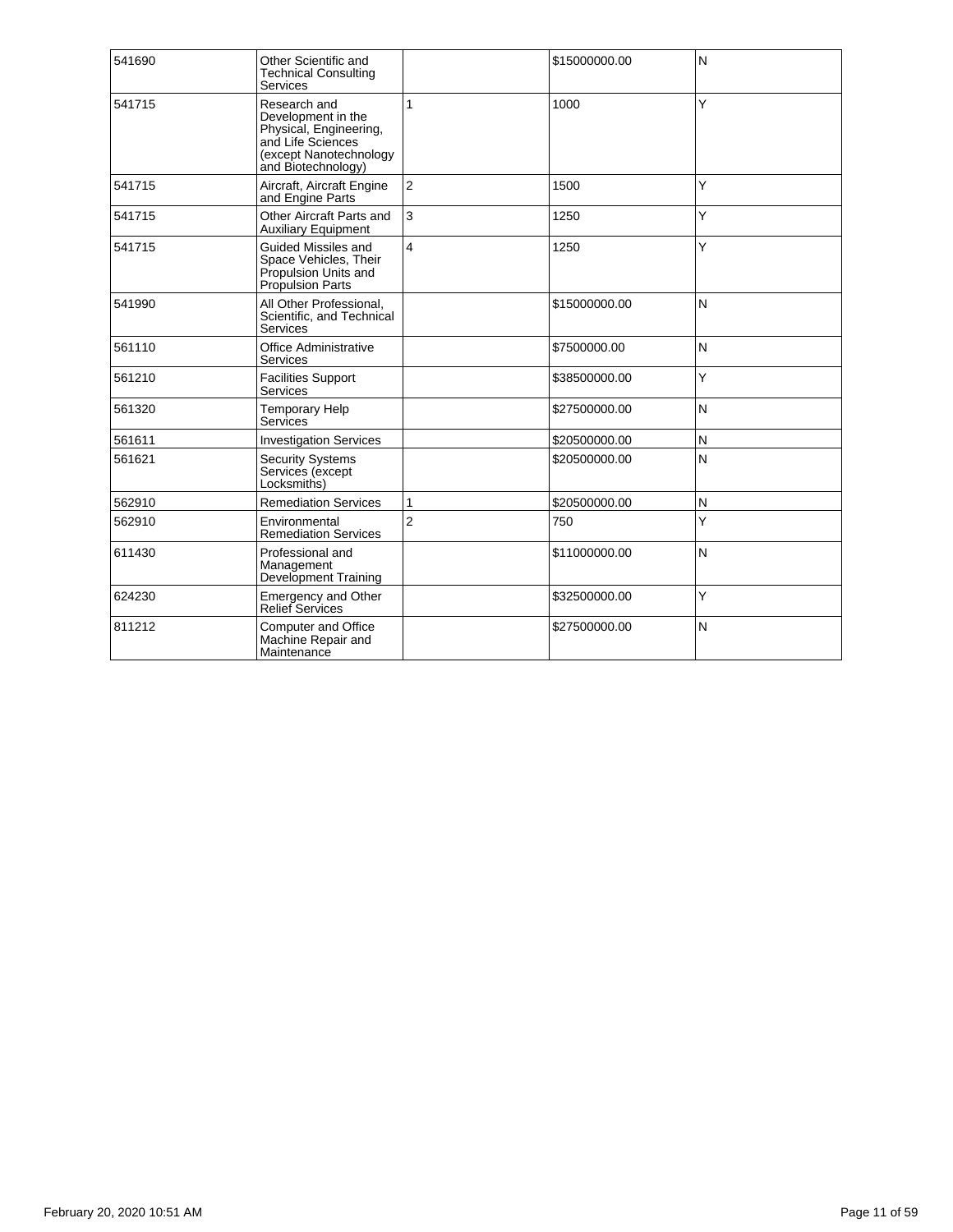(1)\* Small business concern. The offeror represents as part of its offer that it [X] is, [ ] is not a small business concern.  $(2)^*$  Veteran-owned small business concern. The offeror represents as part of its offer that it [X] is, [] is not a veteran-

owned small business concern.

 $(3)$ <sup>\*</sup> Service-disabled veteran-owned small business concern. The offeror represents as part of its offer that it  $[ \ ]$  is,  $[X]$  is not a service-disabled veteran-owned small business concern.

 (4) Small disadvantaged business concern. The offeror represents, that it [ ] is, [X] is not a small disadvantaged business concern as defined in 13 CFR 124.1002.

 (5)\* Women-owned small business concern. The offeror represents that it [ ] is, [X] is not a women-owned small business concern.

 \*Small business concern, Veteran-owned small business concern, Service-disabled veteran-owned small business concern, and Women-owned small business concern size status is calculated based on the Small Business Administration size standard for each NAICS code using the size metrics (e.g. Average Number of Employees and Average Annual Receipts) provided by Mele Associates, Inc. in their SAM registration.

 (6)\*\* Women-owned small business (WOSB) concern eligible under the WOSB Program. [Complete only if the offeror represented itself as a women-owned small business concern in paragraph (c)(5) of this provision] The offeror represents that: (i) It [ ] is, [ ] is not a WOSB concern eligible under the WOSB Program, has provided all the required documents to the

WOSB Repository, and no change in circumstances or adverse decisions have been issued that affects its eligibility; and (ii) It [ ] is, [ ] is not a joint venture that complies with the requirements of 13 CFR part 127, and the representation in

paragraph (c)(6)(i) of this provision is accurate in reference to the WOSB concern or concerns that are participating in the joint venture. [The offeror shall enter the name or names of the WOSB concern or concerns that are participating in the joint venture:] Each WOSB concern participating in the joint venture shall submit a separate signed copy of the WOSB representation.

 (7)\*\* Economically disadvantaged women-owned small business (EDWOSB) concern . [Complete only if the offeror represented itself as a WOSB concern eligible under the WOSB Program in (c)(6) of this provision.] The offeror represents that: (i) It [ ] is, [ ] is not an EDWOSB concern, has provided

 all the required documents to the WOSB Repository, and no change in circumstances or adverse decisions have been issued that affects its eligibility; and

(ii) It [ ] is, [ ] is not a joint venture that complies with

 the requirements of 13 CFR part 127, and the representation in paragraph (c)(7)(i) of this provision is accurate for each EDWOSB concern participating in the joint venture. [The offeror shall enter the name or names of the EDWOSB concern and other small businesses that are participating in the joint venture: .] Each EDWOSB concern participating

in the joint venture shall submit a separate signed copy of the EDWOSB representation.

 Note: Complete paragraphs (c)(8) and (c)(9) only if this solicitation is expected to exceed the simplified acquisition threshold.

 (8) Women-owned business concern (other than small business concern). [Complete only if the offeror is a women-owned business concern and did not represent itself as a small business concern in paragraph (c)(1) of this provision.] The offeror represents that it [ ] is a women-owned business concern.

 (9) Tie bid priority for labor surplus area concerns. If this is an invitation for bid, small business offerors may identify the labor surplus areas in which costs to be incurred on account of manufacturing or production (by offeror or first-tier subcontractors) amount to more than 50 percent of the contract price:

State Eligible Labor Surplus: Civil Jurisdictions Included:

(10) HUBZone small business concern. The offeror represents, as part of its offer, that-

 (i) It [ ] is, It[X] is not a HUBZone small business concern listed, on the date of this representation, on the List of Qualified HUBZone Small Business Concerns maintained by the Small Business Administration, and no material change in ownership and control, principal office, or HUBZone employee percentage has occurred since it was certified in accordance with 13 CFR part 126; and

 (ii) It [ ] is, It[X] is not a HUBZone joint venture that complies with the requirements of 13 CFR part 126, and the representation in paragraph (c)(11)(i) of this provision is accurate for each HUBZone small business concern participating in the HUBZone joint venture. [The offeror shall enter the names of each of the HUBZone small business concerns participating in the HUBZone joint venture: .] Each HUBZone small business concern participating in the joint venture shall submit a separate signed copy of the HUBZone representation.

(d) Representations required to implement provisions of Executive Order 11246-

(1) Previous contracts and compliance. The offeror represents that-

 (i) It [X] has It [ ] has not participated in a previous contract or subcontract subject to the Equal Opportunity clause of this solicitation; and

(ii) It [X] has It [ ] has not filed all required compliance reports.

(2) Affirmative Action Compliance. The offeror represents that-

(i) It [X] has developed and has on file, It [ ] has not developed and does not have on file, at each establishment,

affirmative action programs required by rules and regulations of the Secretary of Labor (41 cfr parts 60-1 and 60-2), or (ii) It [ ] has not previously had contracts subject to the written affirmative action programs requirement of the rules and regulations of the Secretary of Labor.

 (e) Certification Regarding Payments to Influence Federal Transactions (31 U.S.C. 1352).(Applies only if the contract is expected to exceed \$150,000.) By submission of its offer, the offeror certifies to the best of its knowledge and belief that no Federal appropriated funds have been paid or will be paid to any person for influencing or attempting to influence an officer or employee of any agency, a Member of Congress, an officer or employee of Congress or an employee of a Member of Congress on his or her behalf in connection with the award of any resultant contract. If any registrants under the Lobbying Disclosure Act of 1995 have made a lobbying contact on behalf of the offeror with respect to this contract, the offeror shall complete and submit, with its offer, OMB Standard Form LLL, Disclosure of Lobbying Activities, to provide the name of the registrants. The offeror need not report regularly employed officers or employees of the offeror to whom payments of reasonable compensation were made.

 (f) Buy American Certificate. (Applies only if the clause at Federal Acquisition Regulation (FAR)52.225-1, Buy American-Supplies, is included in this solicitation.)

 (1) The offeror certifies that each end product, except those listed in paragraph (f)(2) of this provision, is a domestic end product and that for other than COTS items, the offeror has considered components of unknown origin to have been mined, produced, or manufactured outside the United States. The offeror shall list as foreign end products those end products manufactured in the United States that do not qualify as domestic end products, i.e., an end product that is not a COTS item and does not meet the component test in paragraph (2) of the definition of "domestic end product." The terms "commercially available off-the-shelf (COTS) item" "component," "domestic end product," "end product," "foreign end product," and "United States" are defined in the clause of this solicitation entitled "Buy American-Supplies."

(2) Foreign End Products:

(3) The Government will evaluate offers in accordance with the policies and procedures of FAR Part 25.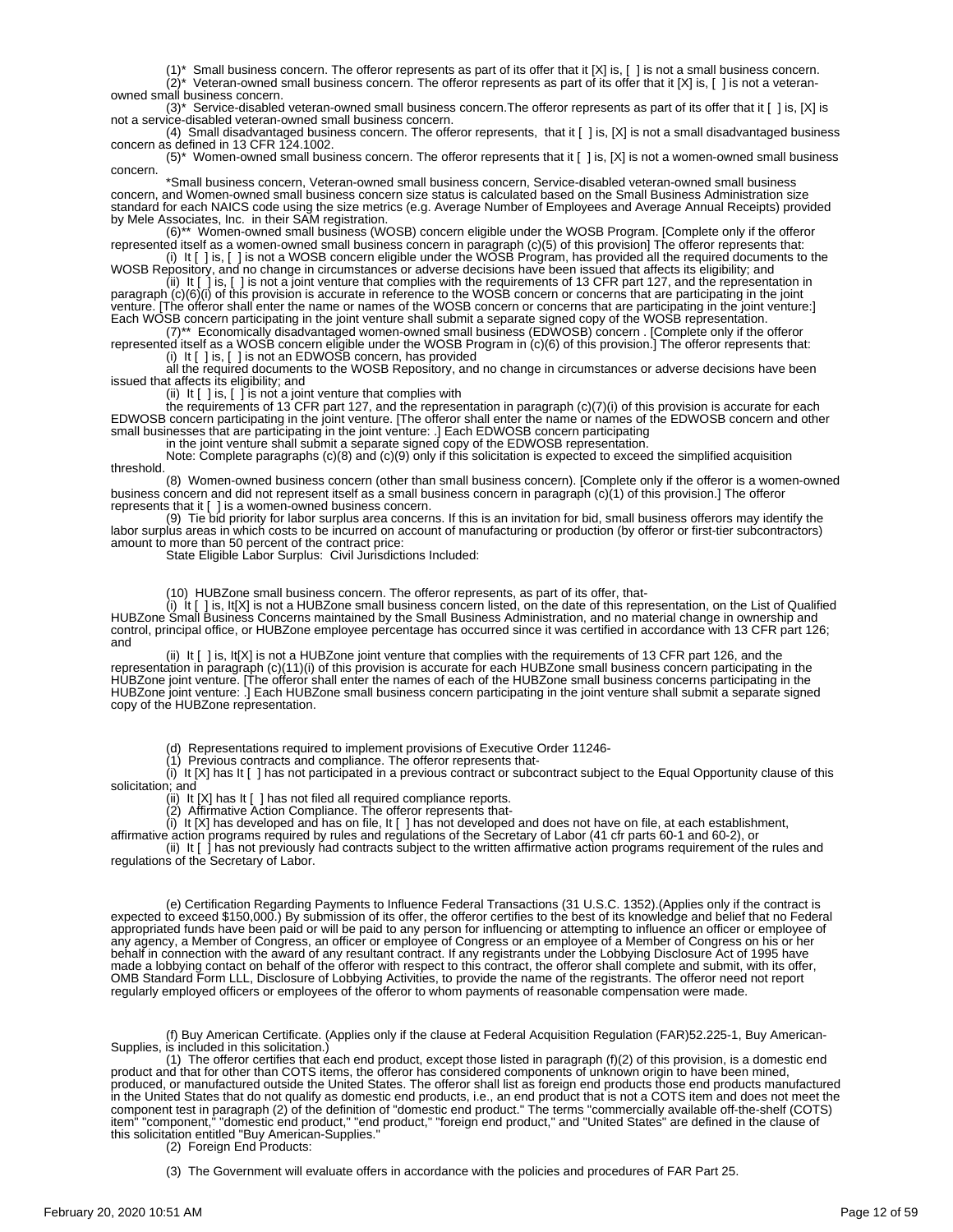(g)(1) Buy American-Free Trade Agreements-Israeli Trade Act Certificate. (Applies only if the clause at FAR52.225-3, Buy American-Free Trade Agreements-Israeli Trade Act, is included in this solicitation.)

(i) The offeror certifies that each end product, except those listed in paragraph (g)(1)(ii) or (g)(1)(iii) of this provision, is a domestic end product and that for other than COTS items, the offeror has considered components of unknown origin to have been mined, produced, or manufactured outside the United States. The terms "Bahrainian, Moroccan, Omani, Panamanian, or Peruvian end product," "commercially available off-the-shelf (COTS) item," "component," "domestic end product," "end product," "foreign end product," "Free Trade Agreement country," "Free Trade Agreement country end product," "Israeli end product," and "United States" are defined in the clause of this solicitation entitled "Buy American-Free Trade Agreements-Israeli Trade Act."

 (ii) The offeror certifies that the following supplies are Free Trade Agreement country end products (other than Bahrainian, Moroccan, Omani, Panamanian, or Peruvian end products) or Israeli end products as defined in the clause of this solicitation entitled "Buy American Act- Free Trade Agreements-Israeli Trade Act": Free Trade Agreement Country End Products (Other than Bahrainian, Moroccan, Omani, Panamanian, or Peruvian End Products) or Israeli End Products as defined in the clause of this solicitation entitled "Buy American-Free Trade Agreements-Israeli Trade Act":

 (iii) The offeror shall list those supplies that are foreign end products (other than those listed in paragraph (g)(1)(ii) of this provision) as defined in the clause of this solicitation entitled "Buy American-Free Trade Agreements-Israeli Trade Act." The offeror shall list as other foreign end products those end products manufactured in the United States that do not qualify as domestic end products, i.e., an end product that is not a COTS item and does not meet the component test in paragraph (2) of the definition of "domestic end product."

Other Foreign End Products:

 (iv) The Government will evaluate offers in accordance with the policies and procedures of FAR Part 25. (2) Buy American-Free Trade Agreements-Israeli Trade Act Certificate, Alternate I. If Alternate I to the clause at FAR 52.225-3 is included in this solicitation, substitute the following paragraph (g)(1)(ii) for paragraph (g)(1)(ii) of the basic provision:

 (g)(1)(ii) The offeror certifies that the following supplies are Canadian end products as defined in the clause of this solicitation entitled "Buy American-Free Trade Agreements-Israeli Trade Act": Canadian End Products:

 (3) Buy American-Free Trade Agreements-Israeli Trade Act Certificate, Alternate II. If Alternate II to the clause at FAR 52.225-3 is included in this solicitation, substitute the following paragraph (g)(1)(ii) for paragraph (g)(1)(ii) of the basic provision:

 (g)(1)(ii) The offeror certifies that the following supplies are Canadian end products or Israeli end products as defined in the clause of this solicitation entitled "Buy American-Free Trade Agreements-Israeli Trade Act": Canadian or Israeli End Products:

 (4) Buy American-Free Trade Agreements-Israeli Trade Act Certificate, Alternate III. If Alternate III to the clause at 52.225- 3 is included in this solicitation, substitute the following paragraph (g)(1)(ii) for paragraph (g)(1)(ii) of the basic provision:

 (g)(1)(ii) The offeror certifies that the following supplies are Free Trade Agreement country end products (other than Bahrainian, Korean, Moroccan, Omani, Panamanian, or Peruvian end products) or Israeli end products as defined in the clause of this solicitation entitled "Buy American-Free Trade Agreements-Israeli Trade Act":

 Free Trade Agreement Country End Products (Other than Bahrainian, Korean, Moroccan, Omani, Panamanian, or Peruvian End Products) or Israeli End Products:

 (5) Trade Agreements Certificate. (Applies only if the clause at FAR 52.225-5, Trade Agreements, is included in this solicitation.)

 (i) The offeror certifies that each end product, except those listed in paragraph (g)(5)(ii) of this provision, is a U.S.-made or designated country end product, as defined in the clause of this solicitation entitled "Trade Agreements."

 (ii) The offeror shall list as other end products those end products that are not U.S.-made or designated country end products.

# Other End Products:

 (iii) The Government will evaluate offers in accordance with the policies and procedures of FAR Part25. For line items covered by the WTO GPA, the Government will evaluate offers of U.S.-made or designated country end products without regard to the restrictions of the Buy American statute. The Government will consider for award only offers of U.S.-made or designated country end products unless the Contracting Officer determines that there are no offers for such products or that the offers for such products are insufficient to fulfill the requirements of the solicitation.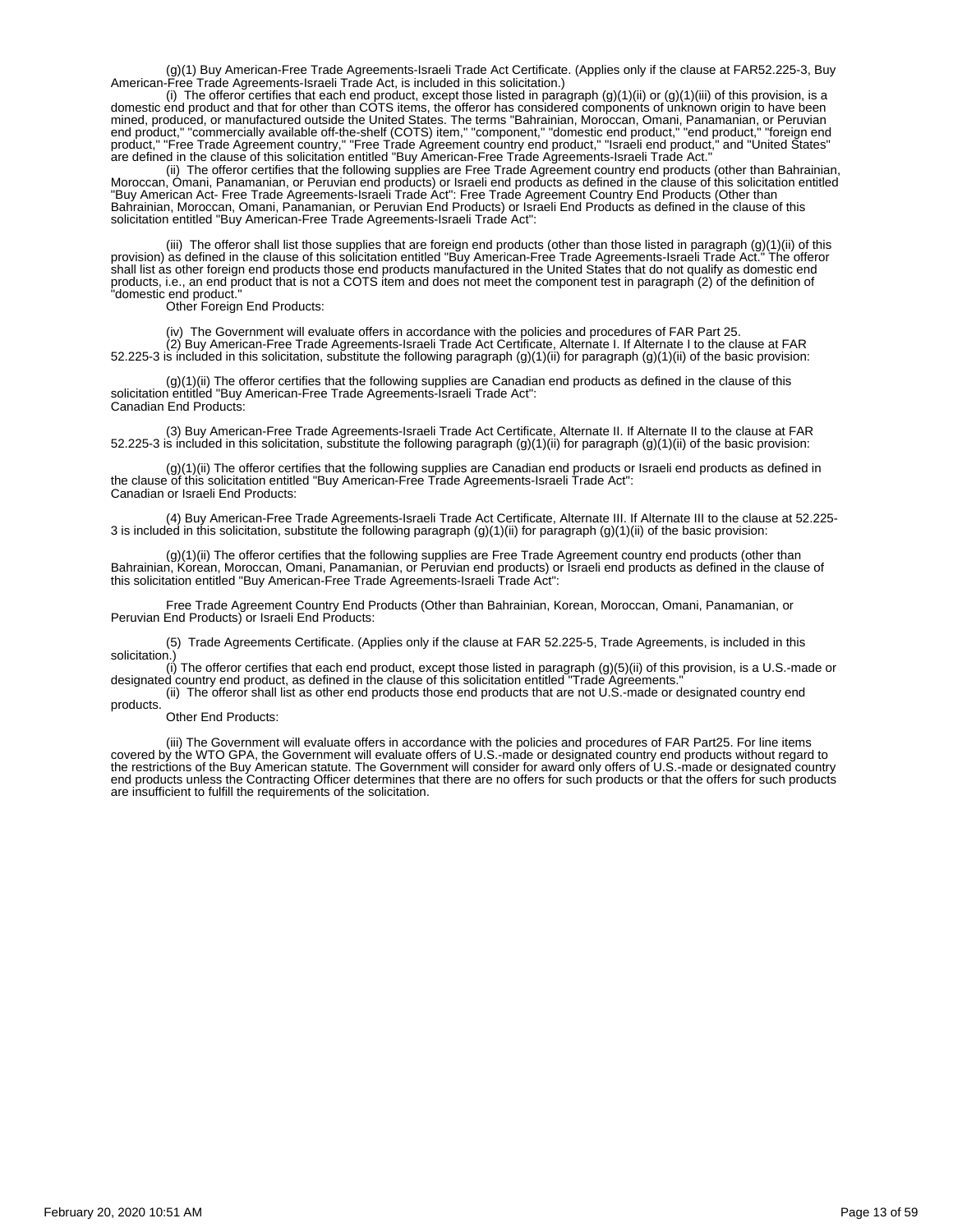(h) Certification Regarding Responsibility Matters (Executive Order 12689).(Applies only if the contract value is expected to exceed the simplified acquisition threshold.) The offeror certifies, to the best of its knowledge and belief, that the offeror and/or any of its principals-

 (1) [ ] Are [X] Are not presently debarred, suspended, proposed for debarment, or declared ineligible for the award of contracts by any Federal agency; and

 (2) [ ] Have [X] Have not, within a three-year period preceding this offer, been convicted of or had a civil judgment rendered against them for: commission of fraud or a criminal offense in connection with obtaining, attempting to obtain, or performing a Federal, state or local government contract or subcontract; violation of Federal or state antitrust statutes relating to the submission of offers; or commission of embezzlement, theft, forgery, bribery, falsification or destruction of records, making false statements, tax evasion, violating Federal criminal tax laws,or receiving stolen property; and

 (3) [ ] Are [X] are not presently indicted for, or otherwise criminally or civilly charged by a Government entity with, commission of any of these offenses enumerated in paragraph (h)(2) of this clause; and

 (4) [ ] Have [X] Have not within a three-year period preceding this offer, been notified of any delinquent Federal taxes in an amount that exceeds \$3,500 for which the liability remains unsatisfied.

(i) Taxes are considered delinquent if both of the following criteria apply:

 (A) The tax liability is finally determined. The liability is finally determined if it has been assessed. A liability is not finally determined if there is a pending administrative or judicial challenge. In the case of a judicial challenge to the liability, the liability is not finally determined until all judicial appeal rights have been exhausted.

 (B) The taxpayer is delinquent in making payment. A taxpayer is delinquent if the taxpayer has failed to pay the tax liability when full payment was due and required. A taxpayer is not delinquent in cases where enforced collection action is precluded. (ii) Examples:

 (A) The taxpayer has received a statutory notice of deficiency, under I.R.C.6212, which entitles the taxpayer to seek Tax Court review of a proposed tax deficiency. This is not a delinquent tax because it is not a final tax liability. Should the taxpayer seek Tax Court Review, this will not be a final tax liability under the taxpayer has exercised all judicial appeal rights.

 (B) The IRS has filed a notice of Federal tax lien with respect to an assessed tax liability, and the taxpayer has been issued a notice under I.R.C.6320 entitling the taxpayer to request a hearing with the IRS Office of Appeals contesting the lien filing, and to further appeal to the Tax Court if the IRS determines to sustain the lien filing. In the course of the hearing, the taxpayer is entitled to contest the underlying tax liability because the taxpayer has had no prior opportunity to contest the liability. This is not a delinquent tax because it is not a final tax liability. Should the taxpayer seek tax court review, this will not be a final tax liability until the tax payer has exercised all judicial appeal rights.

 (C) The taxpayer has entered into an installment agreement pursuant to I.R.C.6159. The taxpayer is making timely payments and is in full compliance with the agreement terms. The taxpayer is not delinquent because the taxpayer is not currently required to make full payment.

 (D) The taxpayer has filed for bankruptcy protection. The taxpayer is not delinquent because enforced collection action is stayed under II U. S. C 362 (the Bankruptcy Code).

 (i) Certification Regarding Knowledge of Child Labor for Listed End Products (Executive Order 13126). [The Contracting Officer must list in paragraph (i)(1) any end products being acquired under this solicitation that are included in the List of Products Requiring Contractor Certification as to Forced or Indentured Child Labor, unless excluded at 22.1503(b).]

(1) Listed end products.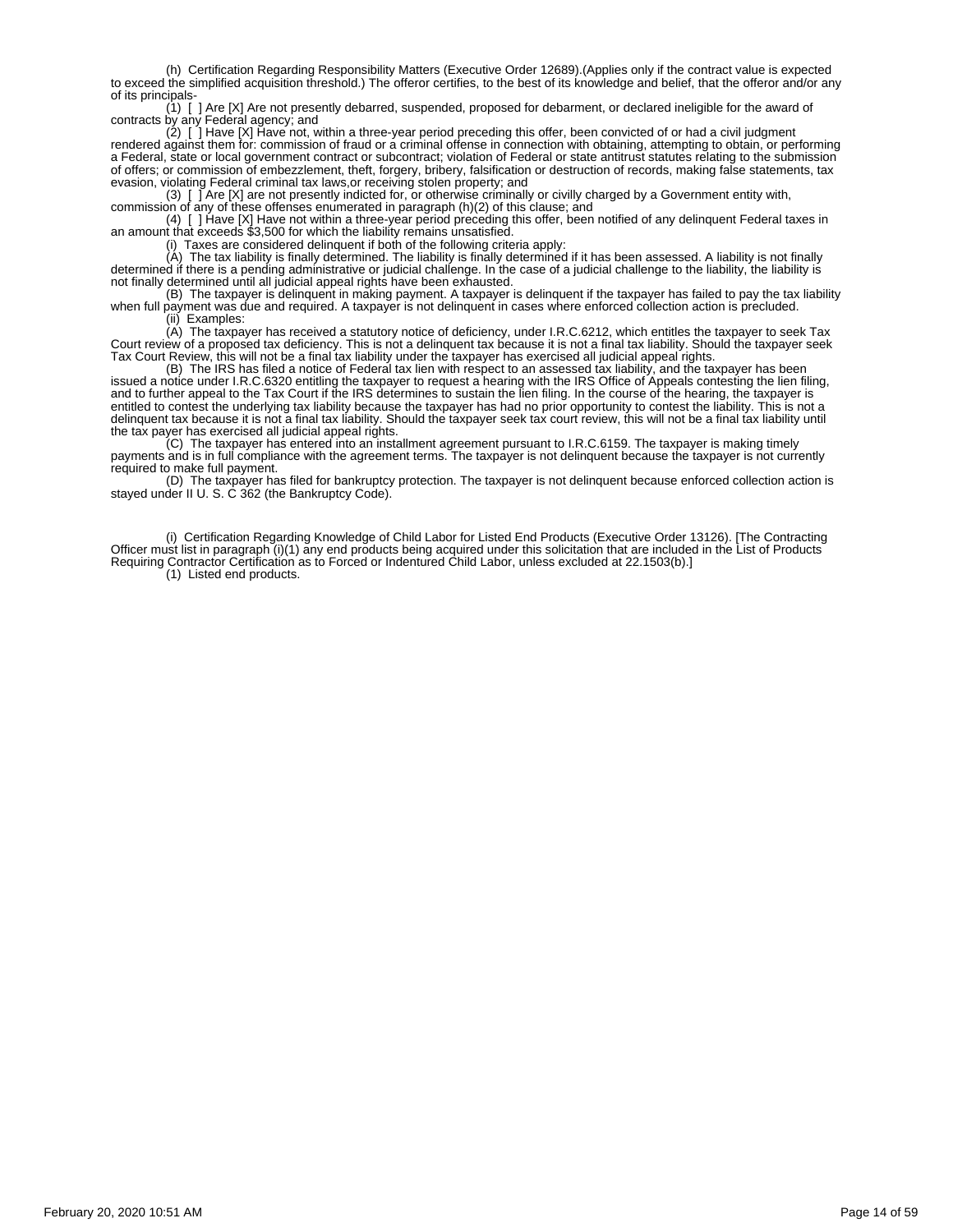| <b>Listed End Products</b>   | <b>Listed Country of Origin</b>                    |
|------------------------------|----------------------------------------------------|
| Bamboo                       | <b>Burma</b>                                       |
| Beans (green, soy, yellow)   | <b>Burma</b>                                       |
| <b>Brazil Nuts/Chestnuts</b> | <b>Bolivia</b>                                     |
| <b>Bricks</b>                | Afghanistan, Burma, China, India, Nepal, Pakistan  |
| Carpets                      | Nepal, Pakistan                                    |
| Cattle                       | South Sudan                                        |
| Cassiterite                  | Democratic Republic of Congo                       |
| Coal                         | Pakistan                                           |
| Coca (stimulant plant)       | Colombia                                           |
| Cocoa                        | Cote d'Ivoire, Nigeria                             |
| Coffee                       | Cote d'Ivoire                                      |
| Coltan                       | Democratic Republic of Congo                       |
| Cotton                       | Benin, Burkina Faso, China, Tajikistan, Uzbekistan |
| Cottonseed (hybrid)          | India                                              |
| <b>Diamonds</b>              | Sierra Leone                                       |
| <b>Dried Fish</b>            | Bangladesh                                         |
| Electronics                  | China                                              |
| Embroidered Textiles (zari)  | India, Nepal                                       |
| Fish                         | Ghana                                              |
| Garments                     | Argentina, India, Thailand, Vietnam                |
| Gold                         | Burkina Faso, Democratic Republic of Congo         |
| Granite                      | Nigeria                                            |
| Gravel (crushed stones)      | Nigeria                                            |
| Pornography                  | Russia                                             |
| Rice                         | Burma, India, Mali                                 |
| Rubber                       | <b>Burma</b>                                       |
| Shrimp                       | Thailand                                           |
| <b>Stones</b>                | India, Nepal                                       |
| Sugarcane                    | Bolivia, Burma                                     |
| Teak                         | <b>Burma</b>                                       |
| Textiles (hand-woven)        | Ethopia                                            |
| Tilapia (fish)               | Ghana                                              |
| Tobacco                      | Malawi                                             |
| Toys                         | China                                              |
| Wolframite                   | Democratic Republic of Congo                       |

 (2) Certification. [If the Contracting Officer has identified end products and countries of origin in paragraph (i)(1) of this provision, then the offeror must certify to either (i)(2)(i) or (i)(2)(ii) by checking the appropriate block.]

 [X] (i) The offeror will not supply any end product listed in paragraph (i)(1) of this provision that was mined, produced, or manufactured in the corresponding country as listed for that product.

 [ ] (ii) The offeror may supply an end product listed in paragraph (i)(1) of this provision that was mined, produced, or manufactured in the corresponding country as listed for that product. The offeror certifies that it has made a good faith effort to determine whether forced or indentured child labor was used to mine, produce, or manufacture any such end product furnished under this contract. On the basis of those efforts, the offeror certifies that it is not aware of any such use of child labor.

 (j) Place of Manufacture(Does not apply unless the solicitation is predominantly for the acquisition of manufactured end products.) For statistical purposes only, the offeror shall indicate whether the place of manufacture of the end products it expects to provide in response to this solicitation is predominantly-

 (1) In the United States (Check this box if the total anticipated price of offered end products manufactured in the United States exceeds the total anticipated price of offered end products manufactured outside the United States); or

(2) Outside the United States.

**FSC Code Place Of Manufacture**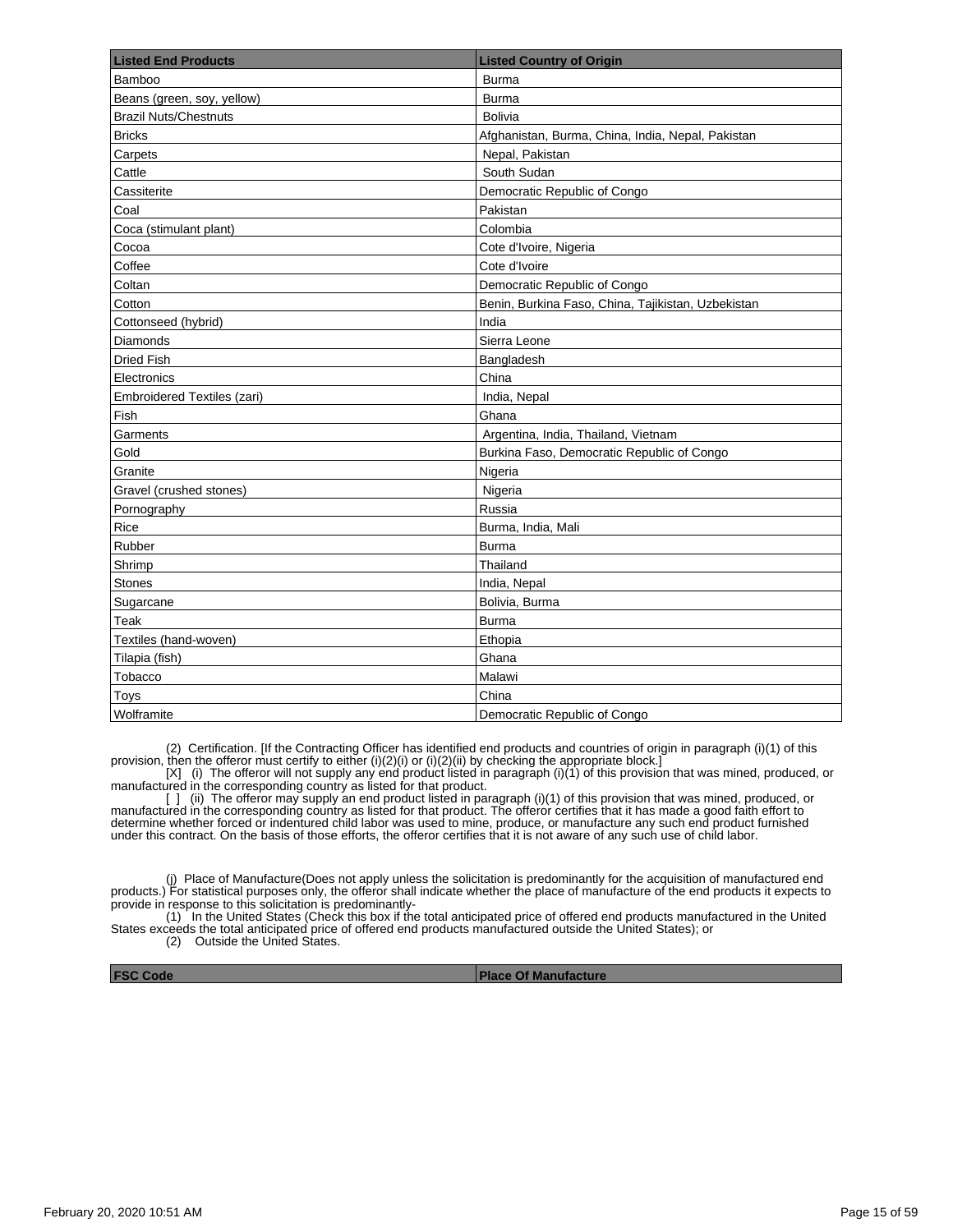(k) Certificates regarding exemptions from the application of the Service Contract Labor Standards(Certification by the offeror as to its compliance with respect to the contract also constitutes its certification as to compliance by its subcontractor if it subcontracts out the exempt services.) [The contracting officer is to check a box to indicate if paragraph (k)(1) or (k)(2) applies.]

 (1) Maintenance, calibration, or repair of certain equipment as described in FAR 22.1003-4(c)(1). The offeror [ ] does [X] does not certify that \_\_

 (i) The items of equipment to be serviced under this contract are used regularly for other than Governmental purposes and are sold or traded by the offeror (or subcontractor in the case of an exempt subcontract) in substantial quantities to the general public in the course of normal business operations;

 (ii) The services will be furnished at prices which are, or are based on, established catalog or market prices (see FAR 22.1003-4(c)(2)(ii)) for the maintenance, calibration, or repair of such equipment; and

 (iii) The compensation (wage and fringe benefits) plan for all service employees performing work under the contract will be the same as that used for these employees and equivalent employees servicing the same equipment of commercial customers. (2) Certain services as described in FAR 22.1003-4(d)(1). The offeror [ ] does, [X] does not certify that  $\_$ 

 (i) The services under the contract are offered and sold regularly to non-Governmental customers, and are provided by the offeror (or subcontractor in the case of an exempt subcontract) to the general public in substantial quantities in the course of normal business operations;

 (ii) The contract services will be furnished at prices that are, or are based on, established catalog or market prices (see FAR 22.1003-4(d)(2)(iii));

 (iii) Each service employee who will perform the services under the contract will spend only a small portion of his or her time (a monthly average of less than 20 percent of the available hours on an annualized basis, or less than 20 percent of available hours during the contract period if the contract period is less than a month) servicing the Government contract; and

 (iv) The compensation (wage and fringe benefits) plan for all service employees performing work under the contract is the same as that used for these employees and equivalent employees servicing commercial customers.

(3) If paragraph  $(k)(1)$  or  $(k)(2)$  of this clause applies

 $(i)$  If the offeror does not certify to the conditions in paragraph  $(k)(1)$  or  $(k)(2)$  and the Contracting Officer did not attach a Service Contract Labor Standards wage determination to the solicitation, the offeror shall notify the Contracting Officer as soon as possible; and

 (ii) The Contracting Officer may not make an award to the offeror if the offeror fails to execute the certification in paragraph (k)(1) or (k)(2) of this clause or to contact the Contracting Officer as required in paragraph (k)(3)(i) of this clause.

 (l) Taxpayer Identification Number (TIN) (26 U.S.C. 6109, 31 U.S.C. 7701). (Not applicable if the offeror is required to provide this information to SAM to be eligible for award.)

 (1) All offerors must submit the information required in paragraphs (l)(3) through (l)(5) of this provision to comply with debt collection requirements of 31 U.S.C. 7701(c) and 3325(d), reporting requirements of 26 U.S.C. 6041, 6041A, and 6050M, and implementing regulations issued by the Internal Revenue Service (IRS).

 (2) The TIN may be used by the Government to collect and report on any delinquent amounts arising out of the offeror's relationship with the Government (31 U.S.C. 7701(c)(3)). If the resulting contract is subject to the payment reporting requirements described in FAR 4.904, the TIN provided hereunder may be matched with IRS records to verify the accuracy of the offeror's TIN. (3) Taxpayer Identification Number (TIN).

\* [X] TIN on file.

\* [ ] TIN has been applied for.

\* TIN is not required because:

 \* [ ] Offeror is a nonresident alien, foreign corporation, or foreign partnership that does not have income effectively connected with the conduct of a trade or business in the United States and does not have an office or place of business or a fiscal paying agent in the United States;

\* [ ] Offeror is an agency or instrumentality of a foreign government;

\* [ ] Offeror is an agency or instrumentality of the Federal Government.

(4) Type of organization.

\* [ ] sole proprietorship;

\* [ ] Partnership;

\* [X] Corporate entity (not tax-exempt);

\* [ ] Corporate entity (tax-exempt);

\* [ ] Government entity (Federal, State, or local);

\* [ ] Foreign government;

\* [ ] International organization per 26 CFR 1.6049-4;

\* [ ] Other

S Corporation

(5) Common parent.

\* [X] Offeror is not owned or controlled by a common parent as defined in paragraph (a) of this provision.

\* [ ] Name:

TIN:

 (m) Restricted business operations in Sudan. By submission of its offer, the offeror certifies that the offeror does not conduct any restricted business operations in Sudan.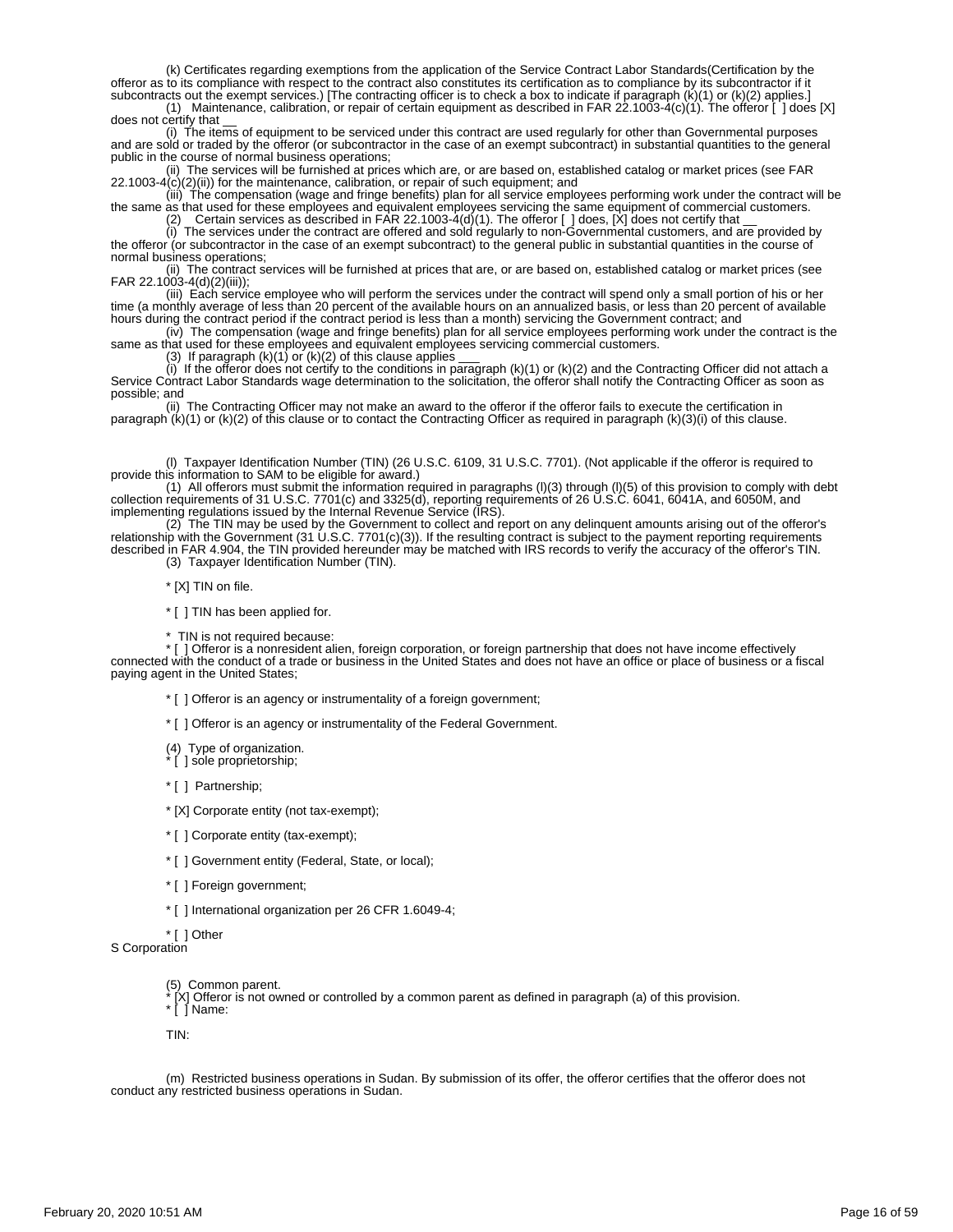(n) Prohibition on Contracting with Inverted Domestic Corporations.

 (1) Government agencies are not permitted to use appropriated (or otherwise made available) funds for contracts with either an inverted domestic corporation, or a subsidiary of an inverted domestic corporation, unless the exception at 9.108-2(b) applies or the requirement is waived in accordance with the procedures at 9.108-4.

(2) Representation. the offeror represents that-

(i) It [ ] is [X] is not an inverted domestic corporation; and

(ii) It [ ] is [X] is not a subsidiary of an inverted domestic corporation.

(o) Prohibition on contracting with entities engaging in certain activities or transactions relating to Iran.

 (1) The offeror shall e-mail questions concerning sensitive technology to the Department of State at CISADA106@state.gov.

 (2) Representation and Certifications. Unless a waiver is granted or an exception applies as provided in paragraph (o)(3) of this provision, by submission of its offer, the offeror-

 (i) Represents, to the best of its knowledge and belief, that the offeror does not export any sensitive technology to the government of Iran or any entities or individuals owned or controlled by, or acting on behalf or at the direction of, the government of Iran;

 (ii) Certifies that the offeror, or any person owned or controlled by the offeror, does not engage in any activities for which sanctions may be imposed under section 5 of the Iran Sanctions Act; and

 (iii) Certifies that the offeror, and any person owned or controlled by the offeror, does not knowingly engage in any transaction that exceeds \$3,000 with Iran's Revolutionary Guard Corps or any of its officials, agents, or affiliates, the property and interests in property of which are blocked pursuant to the International Emergency Economic Powers Act (50 U.S.C. 1701 et seq.) (see OFAC's Specially Designated Nationals and Blocked Persons List at http://www.treasury.gov/ofac/downloads/t11sdn.pdf).

(3) The representation and certification requirements of paragraph (o)(2) of this provision do not apply if-

(i) This solicitation includes a trade agreements certification (e.g., 52.212-3(g) or a comparable agency provision); and

(ii) The offeror has certified that all the offered products to be supplied are designated country end products.

 (p) Ownership or Control of Offeror. (Applies in all solicitations when there is a requirement to be registered in SAM or a requirement to have a unique entity identifier in the solicitation.)

 (1) The Offeror represents that it [ ] has or [X] does not have an immediate owner. If the Offeror has more than one immediate owner (such as a joint venture), then the Offeror shall respond to paragraph (c) and if applicable, paragraph (d) of this provision for each participant in the joint venture.\*

(2) If the Offeror indicates "has"" in paragraph (b) of this provision, enter the following information:

Immediate owner CAGE code:

 Immediate owner legal name:Offeror asserts international ownership. They must provide the owner's NCAGE Code within 90 days of registration.

(Do not use a "doing business as" name)

Is the immediate owner owned or controlled by another entity?

[ ] Yes [ ] No

 (3) If the Offeror indicates "yes" in paragraph (p)(2) of this provision, indicating that the immediate owner is owned or controlled by another entity, then enter the following information:

Highest-level owner CAGE code:

 Highest-level owner legal name:Offeror asserts international ownership. They must provide the owner's NCAGE Code within 90 days of registration.

(Do not use a "doing business as" name)

 \*Currently, only one Immediate or Highest-Level Owner may be identified by a CAGE Code. If the offeror has more than one (such as a joint venture) at either level of ownership, they must select only one to report.

(q) Representation by Corporations Regarding Delinquent Tax Liability or a Felony Conviction under any Federal Law.

 (1) As required by sections 744 and 745 of Division E of the Consolidated and Further Continuing Appropriations Act, 2015 (Pub. L.113-235), and similar provisions, if contained in subsequent appropriations acts, the Government will not enter into a contract with any corporation that-

 (i) Has any unpaid Federal tax liability that has been assessed, for which all judicial and administrative remedies have been exhausted or have lapsed, and that is not being paid in a timely manner pursuant to an agreement with the authority responsible for collecting the tax liability, where the awarding agency is aware of the unpaid tax liability, unless an agency has considered suspension or debarment of the corporation and made a determination that suspension or debarment is not necessary to protect the interests of the Government; or

 (ii) Was convicted of a felony criminal violation under any Federal law within the preceding 24 months, where the awarding agency is aware of the conviction, unless an agency has considered suspension or debarment of the corporation and made a determination that this action is not necessary to protect the interests of the Government.

 (2) The Offeror represents that-

 (i) It [ ] is [X] is not a corporation that has any unpaid Federal tax liability that has been assessed, for which all judicial and administrative remedies have been exhausted or have lapsed, and that is not being paid in a timely manner pursuant to an agreement with the authority responsible for collecting the tax liability; and

 (ii) It [ ] is [X] is not a corporation that was convicted of a felony criminal violation under a Federal law within the preceding 24 months.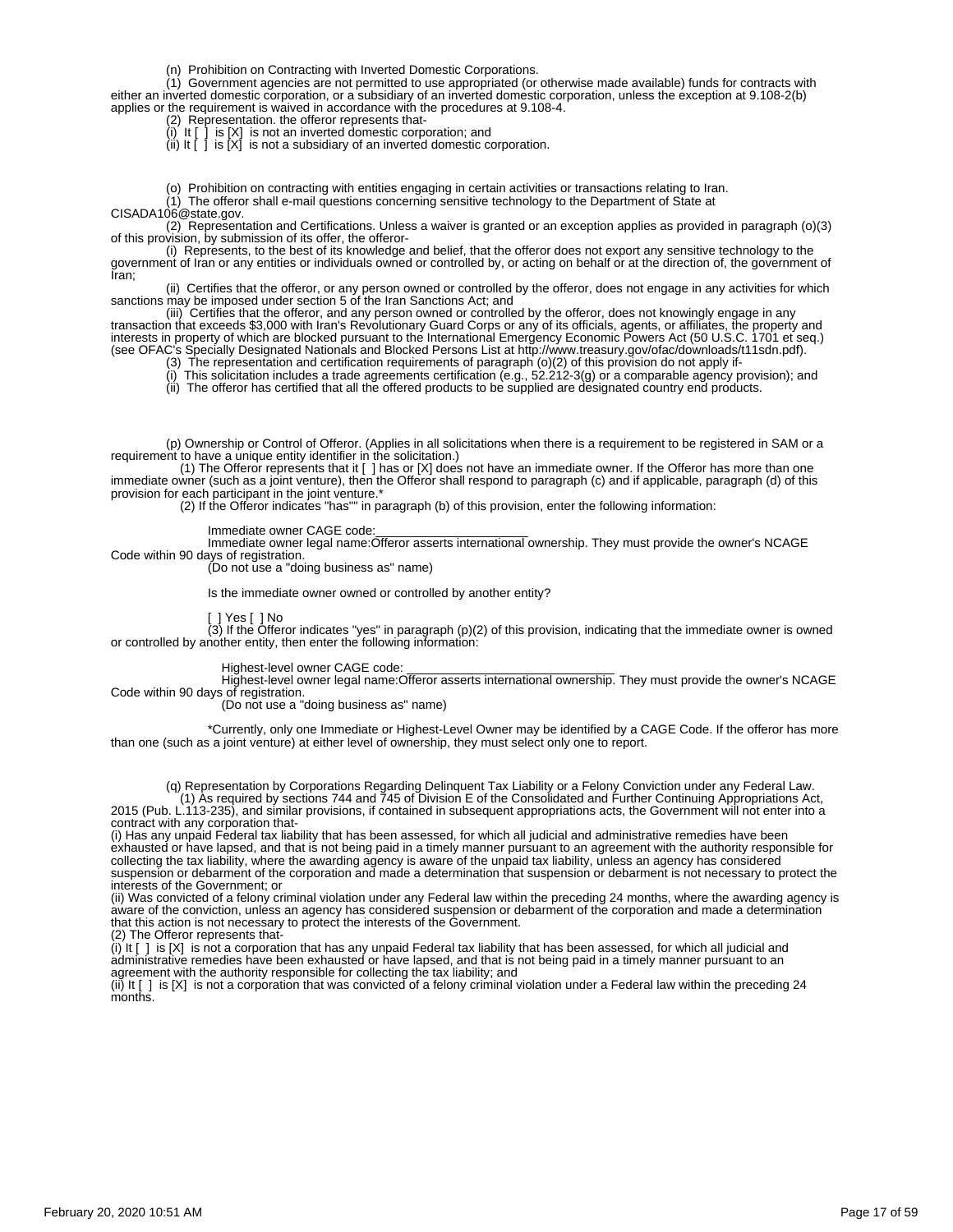(r) Predecessor of Offeror. (Applies in all solicitations that include the provision at 52.204-16, Commercial and Government Entity Code Reporting.)

 (1) The Offeror represents that it [ ] is or [X] is not a successor to a predecessor that held a Federal contract or grant within the last three years.

 (2) If the Offeror has indicated "is" in paragraph (r)(1) of this provision, enter the following information for all predecessors that held a Federal contract or grant within the last three years (if more than one predecessor, list in reverse chronological order):

Predecessor CAGE Code:

 (or mark "Unknown"). Predecessor legal name: \_\_\_\_\_\_\_\_\_\_\_\_\_\_\_\_\_\_\_\_\_\_

 (Do not use a "doing business as" name)

 (s) Reserved.

 (t)Public Disclosure of Greenhouse Gas Emissions and Reduction Goals. Applies in all solicitations that require offerors to register in SAM (12.301(d)(1)).

 (1) This representation shall be completed if the Offeror received \$7.5 million or more in contract awards in the prior Federal fiscal year. The representation is optional if the Offeror received less than \$7.5 million in Federal contract awards in the prior Federal fiscal year.

 (2) Representation. [Offeror to check applicable block(s) in paragraph (t)(2)(i) and (ii)].

 (i) The Offeror (itself or through its immediate owner or highest-level owner) [ ] does [X] does not publicly disclose greenhouse gas emissions, i.e., makes available on a publicly accessible Web site the results of a greenhouse gas inventory, performed in accordance with an accounting standard with publicly available and consistently applied criteria, such as the Greenhouse Gas Protocol Corporate Standard.

 (ii) The Offeror (itself or through its immediate owner or highest-level owner) [ ] does [X] does not publicly disclose a quantitative greenhouse gas emissions reduction goal, i.e., make available on a publicly accessible Web site a target to reduce absolute emissions or emissions intensity by a specific quantity or percentage.

 (iii) A publicly accessible Web site includes the Offeror's own Web site or a recognized, third-party greenhouse gas emissions reporting program.

 (3) If the Offeror checked "does" in paragraphs (t)(2)(i) or (t)(2)(ii) of this provision, respectively, the Offeror shall provide the publicly accessible Web site(s) where greenhouse gas emissions and/or reduction goals are reported:

 (u)(1) In accordance with section 743 of Division E, Title VII, of the Consolidated and Further Continuing Appropriations Act, 2015 (Pub. L. 113-235) and its successor provisions in subsequent appropriations acts (and as extended in continuing resolutions), Government agencies are not permitted to use appropriated (or otherwise made available) funds for contracts with an entity that requires employees or subcontractors of such entity seeking to report waste, fraud, or abuse to sign internal confidentiality agreements or statements prohibiting or otherwise restricting such employees or subcontractors from lawfully reporting such waste, fraud, or abuse to a designated investigative or law enforcement representative of a Federal department or agency authorized to receive such information.

 (2) The prohibition in paragraph (u)(1) of this provision does not contravene requirements applicable to Standard Form 312 (Classified Information Nondisclosure Agreement), Form 4414 (Sensitive Compartmented Information Nondisclosure Agreement), or any other form issued by a Federal department or agency governing the nondisclosure of classified information.

 (3) Representation. By submission of its offer, the Offeror represents that it will not require its employees or subcontractors to sign or comply with internal confidentiality agreements or statements prohibiting or otherwise restricting such employees or subcontractors from lawfully reporting waste, fraud, or abuse related to the performance of a Government contract to a designated investigative or law enforcement representative of a Federal department or agency authorized to receive such information (e.g., agency Office of the Inspector General).

# **Alternate I (Oct 2014)**

As prescribed in 12.301(b)(2), add the following paragraph (c)(11) to the basic provision:

(11) (Complete if the offeror has represented itself as disadvantaged in paragraph (c)(4) of this provision.)

- [ ] Black American.
- [ ] Hispanic American.
- [ ] Native American (American Indians, Eskimos, Aleuts, or Native Hawaiians).

 [X] Asian-Pacific American (persons with origins from Burma, Thailand, Malaysia, Indonesia, Singapore, Brunei, Japan, China, Taiwan, Laos, Cambodia (Kampuchea), Vietnam, Korea, The Philippines, Republic of Palau, Republic of the Marshall Islands, Federated States of Micronesia, the Commonwealth of the Northern Mariana Islands, Guam, Samoa, Macao, Hong Kong, Fiji, Tonga, Kiribati, Tuvalu, or Nauru).

 [ ] Subcontinent Asian (Asian-Indian) American (persons with origins from India, Pakistan, Bangladesh, Sri Lanka, Bhutan, the Maldives Islands, or Nepal).

[ ] Individual/concern, other than one of the preceding.

# **(End of Provision)**

**FAR 52.212-5 Contract Terms and Conditions Required to Implement Statutes or Executive Orders-Commercial Items (Oct 2018)**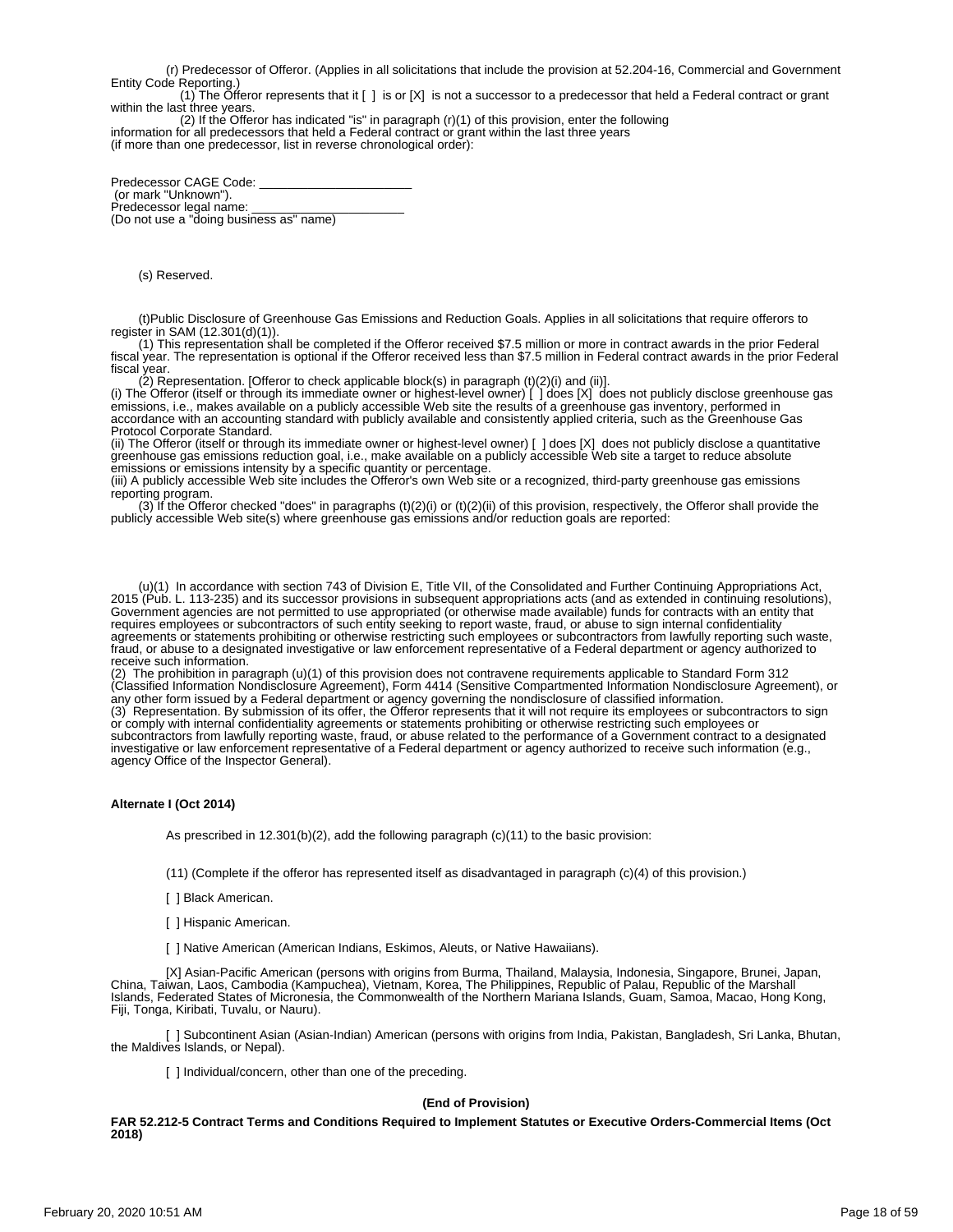(a)The Contractor shall comply with the following Federal Acquisition Regulation (FAR) clauses, which are incorporated in this contract by reference, to implement provisions of law or Executive orders applicable to acquisitions of commercial items:

 (1) 52.203-19, Prohibition on Requiring Certain Internal Confidentiality Agreements or Statements (Jan 2017) (section 743 of Division E, Title VII, of the Consolidated and Further Continuing Appropriations Act, 2015 (Pub. L. 113-235) and its successor provisions in subsequent appropriations acts (and as extended in continuing resolutions)).

 (2) 52.209-10, Prohibition on Contracting with Inverted Domestic Corporations (Nov 2015)

 (3) 52.233-3, Protest After Award (Aug 1996) (31 U.S.C. 3553).

 (4) 52.233-4, Applicable Law for Breach of Contract Claim (Oct 2004)(Public Laws 108-77 and 108-78 (19 U.S.C. 3805 note)).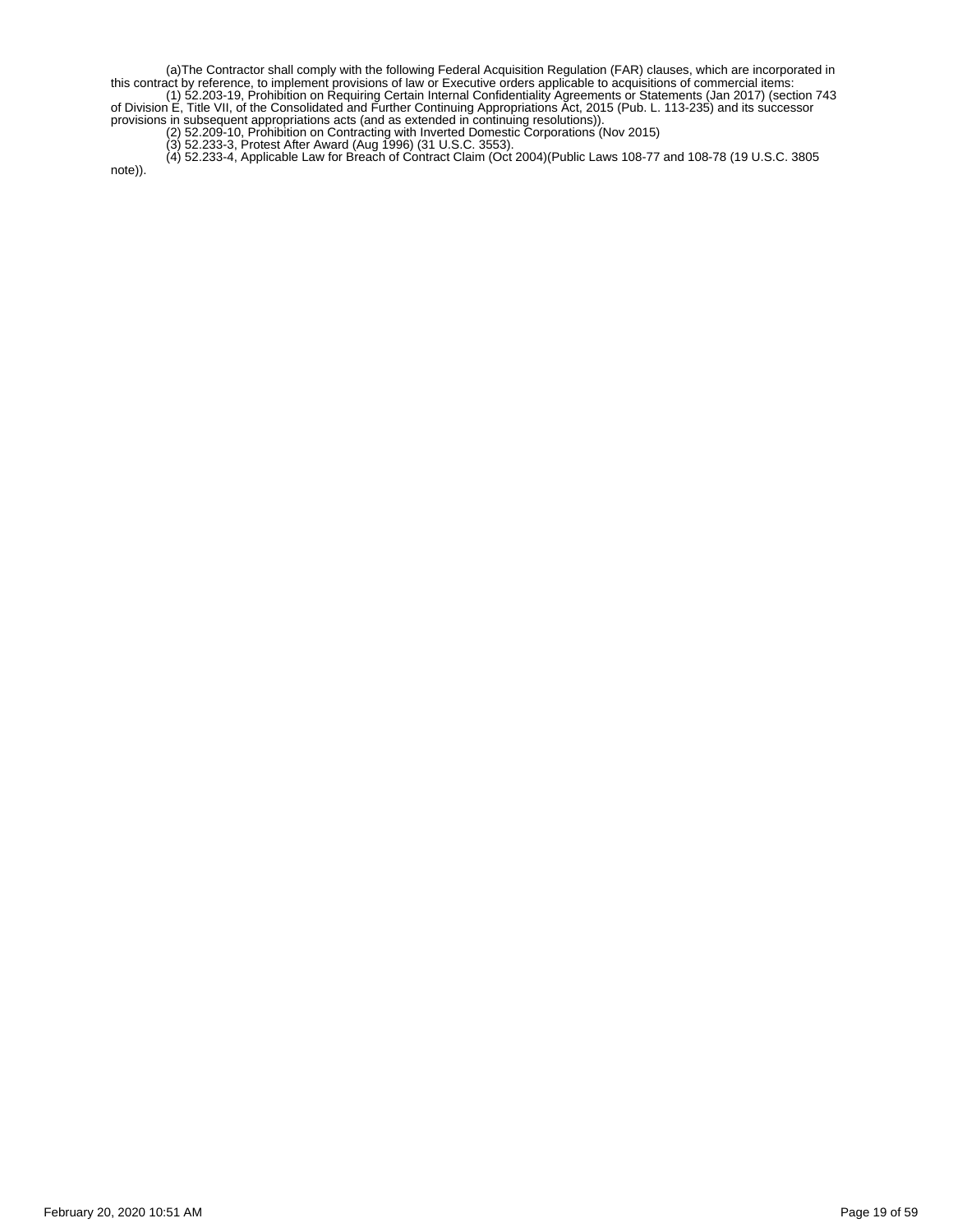(b) The Contractor shall comply with the FAR clauses in this paragraph (b) that the Contracting Officer has indicated as being incorporated in this contract by reference to implement provisions of law or Executive orders applicable to acquisitions of commercial items:

 [Contracting Officer check as appropriate.]

 \_\_ (1) 52.203-6, Restrictions on Subcontractor Sales to the Government (Sept 2006), with Alternate I (Oct 1995) (41 U.S.C. 4704 and  $10 \overline{U}$ .S.C. 2402).

 \_\_ (2) 52.203-13, Contractor Code of Business Ethics and Conduct (Apr 2010) (41 U.S.C. 3509)).

 \_\_ (3) 52.203-15, Whistleblower Protections under the American Recovery and Reinvestment Act of 2009 (June 2010) (Section 1553

of Pub. L. 111-5). (Applies to contracts funded by the American Recovery and Reinvestment Act of 2009.)

 \_\_ (4) 52.204-10, Reporting Executive Compensation and First-Tier Subcontract Awards (Oct 2018) (Pub. L. 109-282) (31 U.S.C.  $610\overline{1}$  note)

 \_\_ (5) [Reserved].

 \_\_ (6) 52.204-14, Service Contract Reporting Requirements (Oct 2016) (Pub. L. 111-117, section 743 of Div. C).

 \_\_ (7) 52.204-15, Service Contract Reporting Requirements for Indefinite-Delivery Contracts (Jan 2014) (Pub. L. 111-117, section  $743\overline{of}$  Div. C).

 \_\_ (8) 52.209-6, Protecting the Government's Interest When Subcontracting with Contractors Debarred, Suspended, or Proposed for Debarment. (Oct 2015) (31 U.S.C. 6101 note).

 \_\_ (9) 52.209-9, Updates of Publicly Available Information Regarding Responsibility Matters (Oct 2018) (41 U.S.C. 2313).

 $\__$  (10) [Reserved].

 $(11)(i)$  52.219-3, Notice of HUBZone Set-Aside or Sole-Source Award (Nov 2011) (15 U.S.C. 657a).

(ii) Alternate I (Nov 2011) of 52.219-3.

 \_\_ (12)(i) 52.219-4, Notice of Price Evaluation Preference for HUBZone Small Business Concerns (Oct 2014) (if the offeror elects to waive the preference, it shall so indicate in its offer) (15 U.S.C. 657a).

 \_\_ (ii) Alternate I (Jan 2011) of 52.219-4.

 $\__$  (13) [Reserved]

 $(14)(i)$  52.219-6, Notice of Total Small Business Set-Aside (Nov 2011) (15 U.S.C. 644).

(ii) Alternate I (Nov 2011)

\_\_ (iii) Alternate II (Nov 2011).<br>\_\_ (15)(i) 52.219-7, Notice of Partial Small Business Set-Aside (June 2003) (15 U.S.C. 644).

 \_\_ (ii) Alternate I (Oct 1995) of 52.219-7.

 \_\_ (iii) Alternate II (Mar 2004) of 52.219-7.

 \_\_ (16) 52.219-8, Utilization of Small Business Concerns (Nov 2016) (15 U.S.C. 637(d)(2) and (3)).

 $\mu$  (17)(i) 52.219-9, Small Business Subcontracting Plan (Jan 2017) (15 U.S.C. 637(d)(4)).

 \_\_ (ii) Alternate I (Nov 2016) of 52.219-9.

 \_\_ (iii) Alternate II (Nov 2016) of 52.219-9.

 $\mu$  (iv) Alternate III (Nov 2016) of 52.219-9.

 $\mu$  (v) Alternate IV (Nov 2016) of 52.219-9.

 \_\_ (18) 52.219-13, Notice of Set-Aside of Orders (Nov 2011)(15 U.S.C. 644(r)).

 \_\_ (19) 52.219-14, Limitations on Subcontracting (Jan 2017) (15 U.S.C. 637(a)(14)).

 $\_\_$  (20) 52.219-16, Liquidated Damages-Subcon-tracting Plan (Jan 1999) (15 U.S.C. 637(d)(4)(F)(i)). \_\_ (21) 52.219-27, Notice of Service-Disabled Veteran-Owned Small Business Set-Aside (Nov 2011) (15 U.S.C. 657 f).

 $(22)$  52.219-28, Post Award Small Business Program Rerepresentation (Jul 2013) (15 U.S.C. 632(a)(2)).

 \_\_ (23) 52.219-29, Notice of Set-Aside for, or Sole Source Award to, Economically Disadvantaged Women-Owned Small Business Concerns (Dec 2015) (15 U.S.C. 637(m)).

 \_\_ (24) 52.219-30, Notice of Set-Aside for, or Sole Source Award to, Women-Owned Small Business Concerns Eligible Under the Women-Owned Small Business Program (Dec 2015) (15 U.S.C. 637(m)).

 \_\_ (25) 52.222-3, Convict Labor (June 2003) (E.O. 11755).

 $(26)$  52.222-19, Child Labor-Cooperation with Authorities and Remedies (Jan 2018) (E.O. 13126).

 $\mu$  (27) 52.222-21, Prohibition of Segregated Facilities (Apr 2015).

 \_\_ (28) 52.222-26, Equal Opportunity (Sept 2016) (E.O. 11246).

 \_\_ (29) 52.222-35, Equal Opportunity for Veterans (Oct 2015) (38 U.S.C. 4212).

 $\_\_$  (30) 52.222-36, Equal Opportunity for Workers with Disabilities (Jul 2014) (29 U.S.C. 793).

 \_\_ (31) 52.222-37, Employment Reports on Veterans (Feb 2016) (38 U.S.C. 4212).

 \_\_ (32) 52.222-40, Notification of Employee Rights Under the National Labor Relations Act (Dec 2010) (E.O. 13496).

 \_\_ (33)(i) 52.222-50, Combating Trafficking in Persons (Mar 2015) (22 U.S.C. chapter 78 and E.O. 13627).

 \_\_ (ii) Alternate I (Mar 2015) of 52.222-50 (22 U.S.C. chapter 78 and E.O. 13627).

 \_\_ (34) 52.222-54, Employment Eligibility Verification (Oct 2015). (Executive Order 12989). (Not applicable to the acquisition of commercially available off-the-shelf items or certain other types of commercial items as prescribed in 22.1803.)

 \_\_ (35) 52.222-59, Compliance with Labor Laws (Executive Order 13673) (Oct 2016). (Applies at \$50 million for solicitations and resultant contracts issued from October 25, 2016 through April 24, 2017; applies at \$500,000 for solicitations and resultant contracts issued after April 24, 2017).

 Note to paragraph (b)(35): By a court order issued on October 24, 2016, 52.222-59 is enjoined indefinitely as of the date of the order. The enjoined paragraph will become effective immediately if the court terminates the injunction. At that time, GSA, DoD and NASA will publish a document in the Federal Register advising the public of the termination of the injunction.

 \_\_ (36) 52.222-60, Paycheck Transparency (Executive Order 13673) (Oct 2016).

 \_\_ (37)(i) 52.223-9, Estimate of Percentage of Recovered Material Content for EPA-Designated Items (May 2008) (42 U.S.C.

6962(c)(3)(A)(ii)). (Not applicable to the acquisition of commercially available off-the-shelf items.) \_\_ (ii) Alternate I (May 2008) of 52.223-9 (42 U.S.C. 6962(i)(2)(C)). (Not applicable to the acquisition of commercially available off-

the-shelf items.)

 \_\_ (38) 52.223-11, Ozone-Depleting Substances and High Global Warming Potential Hydrofluorocarbons (Jun 2016) (E.O. 13693). \_\_ (39) 52.223-12, Maintenance, Service, Repair, or Disposal of Refrigeration Equipment and Air Conditioners (Jun 2016) (E.O.

13693).

 \_\_ (40)(i) 52.223-13, Acquisition of EPEAT®-Registered Imaging Equipment (Jun 2014) (E.O.s 13423 and 13514).

 \_\_ (ii) Alternate I (Oct 2015) of 52.223-13. \_\_ (41)(i) 52.223-14, Acquisition of EPEAT®-Registered Televisions (Jun 2014) (E.O.s 13423 and 13514).

 \_\_ (ii) Alternate I (Jun 2014) of 52.223-14.

 \_\_ (42) 52.223-15, Energy Efficiency in Energy-Consuming Products (Dec 2007) (42 U.S.C. 8259b).

 \_\_ (43)(i) 52.223-16, Acquisition of EPEAT®-Registered Personal Computer Products (Oct 2015) (E.O.s 13423 and 13514).

 \_\_ (ii) Alternate I (Jun 2014) of 52.223-16.

(44) 52.223-18, Encouraging Contractor Policies to Ban Text Messaging While Driving (Aug 2011) (E.O. 13513).

 \_\_ (45) 52.223-20, Aerosols (Jun 2016) (E.O. 13693).

 \_\_ (46) 52.223-21, Foams (Jun 2016) (E.O. 13693).

 \_\_ (47)(i) 52.224-3, Privacy Training (Jan 2017) (5 U.S.C. 552a).

 $\_\$  (ii) Alternate I (Jan 2017) of 52.224-3.

 \_\_ (48) 52.225-1, Buy American-Supplies (May 2014) (41 U.S.C. chapter 83).

 \_\_ (49)(i) 52.225-3, Buy American-Free Trade Agreements-Israeli Trade Act (May 2014) (41 U.S.C. chapter 83, 19 U.S.C. 3301 note, 19 U.S.C. 2112 note, 19 U.S.C. 3805 note, 19 U.S.C. 4001 note, Pub. L. 103-182, 108-77, 108-78, 108-286, 108-302, 109-53, 109-169, 109-283, 110-138, 112-41, 112-42, and 112-43. \_\_ (ii) Alternate I (May 2014) of 52.225-3.

 \_\_ (iii) Alternate II (May 2014) of 52.225-3.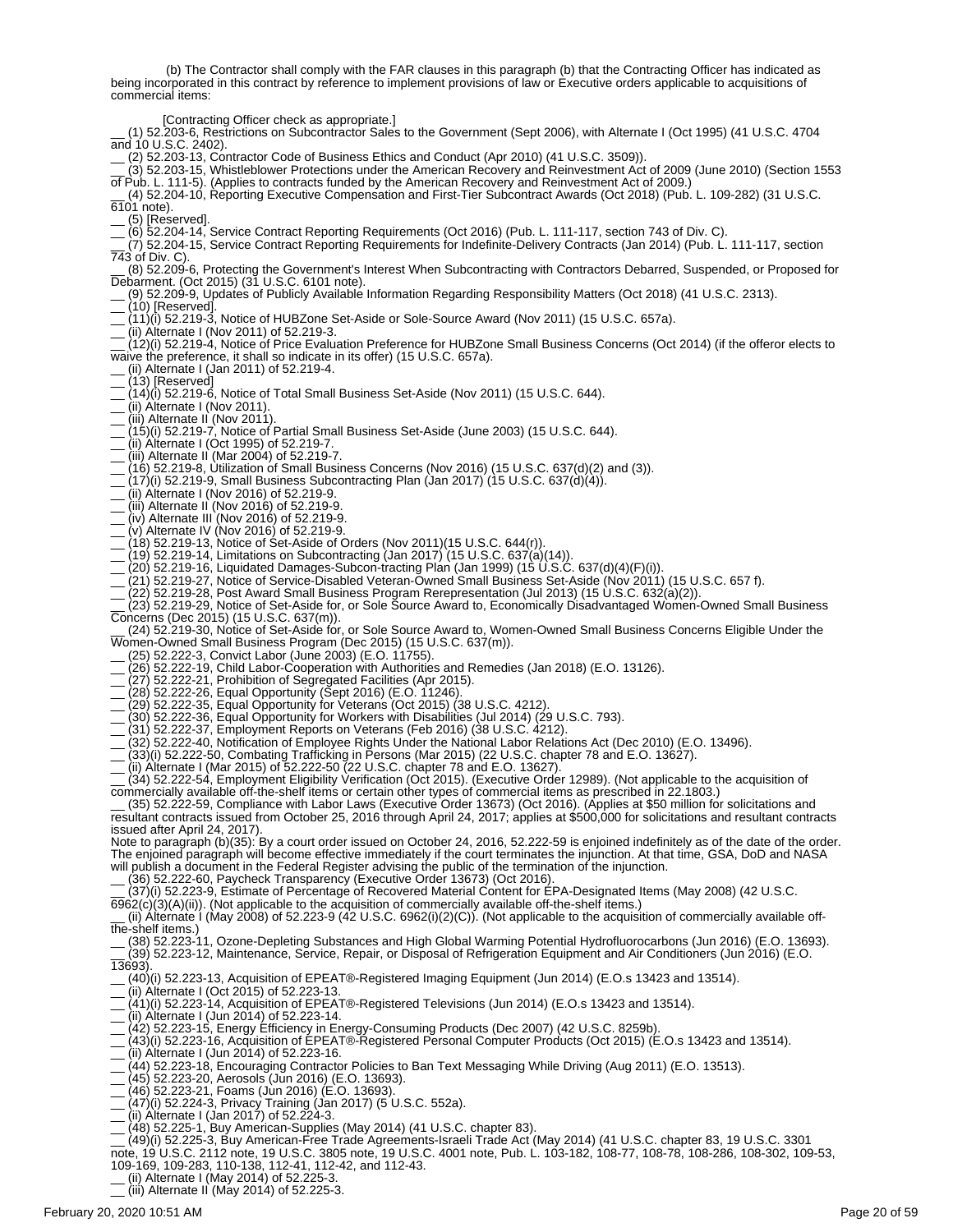(iv) Alternate III (May 2014) of 52.225-3.

 \_\_ (50) 52.225-5, Trade Agreements (Oct 2016) (19 U.S.C. 2501, et seq., 19 U.S.C. 3301 note).

COST 152.225-13, Restrictions on Certain Foreign Purchases (June 2008) (E.O.'s, proclamations, and statutes administered by the Office of Foreign Assets Control of the Department of the Treasury). Office of Foreign Assets Control of the Department of the Treasury).

 \_\_ (52) 52.225-26, Contractors Performing Private Security Functions Outside the United States (Oct 2016) (Section 862, as amended, of the National Defense Authorization Act for Fiscal Year 2008; 10 U.S.C. 2302 Note).

 \_\_ (53) 52.226-4, Notice of Disaster or Emergency Area Set-Aside (Nov 2007) (42 U.S.C. 5150).

 \_\_ (54) 52.226-5, Restrictions on Subcontracting Outside Disaster or Emergency Area (Nov 2007) (42 U.S.C. 5150).

 \_\_ (55) 52.232-29, Terms for Financing of Purchases of Commercial Items (Feb 2002) (41 U.S.C. 4505, 10 U.S.C. 2307(f)).

 \_\_ (56) 52.232-30, Installment Payments for Commercial Items (Jan 2017) (41 U.S.C. 4505, 10 U.S.C. 2307(f)).

 \_\_ (57) 52.232-33, Payment by Electronic Funds Transfer-System for Award Management (Jul 2013) (31 U.S.C. 3332).

 \_\_ (58) 52.232-34, Payment by Electronic Funds Transfer-Other than System for Award Management (Jul 2013) (31 U.S.C. 3332).

 \_\_ (59) 52.232-36, Payment by Third Party (May 2014) (31 U.S.C. 3332).

 \_\_ (60) 52.239-1, Privacy or Security Safeguards (Aug 1996) (5 U.S.C. 552a).

 $(61)$  52.242-5, Payments to Small Business Subcontractors (Jan 2017)(15 U.S.C. 637(d)(12)).

 \_\_ (62)(i) 52.247-64, Preference for Privately Owned U.S.-Flag Commercial Vessels (Feb 2006) (46 U.S.C. Appx. 1241(b) and 10  $U.S.\overline{C}$ . 2631).

 $\frac{1}{2}$  (ii) Alternate I (Apr 2003) of 52.247-64.

 (c) The Contractor shall comply with the FAR clauses in this paragraph (c), applicable to commercial services, that the Contracting Officer has indicated as being incorporated in this contract by reference to implement provisions of law or Executive orders applicable to acquisitions of commercial items:

 [Contracting Officer check as appropriate.]

 $\_$  (1) 52.222-17, Nondisplacement of Qualified Workers (May 2014)(E.O. 13495).

 $\mu$  (2) 52.222-41, Service Contract Labor Standards (May 2014) (41 U.S.C. chapter 67).

 \_\_ (3) 52.222-42, Statement of Equivalent Rates for Federal Hires (May 2014) (29 U.S.C. 206 and 41 U.S.C. chapter 67).

 \_\_ (4) 52.222-43, Fair Labor Standards Act and Service Contract Labor Standards-Price Adjustment (Multiple Year and Option

Contracts) (May 2014) (29 U.S.C. 206 and 41 U.S.C. chapter 67).<br>(5) 52.222-44, Fair Labor Standards Act and Service Contract Labor Standards-Price Adjustment (May 2014) (29 U.S.C. 206 and 41 U.S.C. chapter 67).

 \_\_ (6) 52.222-51, Exemption from Application of the Service Contract Labor Standards to Contracts for Maintenance, Calibration, or Repair of Certain Equipment-Requirements (May 2014) (41 U.S.C. chapter 67).

 \_\_ (7) 52.222-53, Exemption from Application of the Service Contract Labor Standards to Contracts for Certain Services-Requirements (May 2014) (41 U.S.C. chapter 67).

 \_\_ (8) 52.222-55, Minimum Wages Under Executive Order 13658 (Dec 2015).

 \_\_ (9) 52.222-62, Paid Sick Leave Under Executive Order 13706 (Jan 2017) (E.O. 13706).

 \_\_ (10) 52.226-6, Promoting Excess Food Donation to Nonprofit Organizations (May 2014) (42 U.S.C. 1792).

 (d) Comptroller General Examination of Record. The Contractor shall comply with the provisions of this paragraph (d) if this contract was awarded using other than sealed bid, is in excess of the simplified acquisition threshold, and does not contain the clause at 52.215-2, Audit and Records-Negotiation.

 (1) The Comptroller General of the United States, or an authorized representative of the Comptroller General, shall have access to and right to examine any of the Contractor's directly pertinent records involving transactions related to this contract.

 (2) The Contractor shall make available at its offices at all reasonable times the records, materials, and other evidence for examination, audit, or reproduction, until 3 years after final payment under this contract or for any shorter period specified in FAR Subpart 4.7, Contractor Records Retention, of the other clauses of this contract. If this contract is completely or partially terminated, the records relating to the work terminated shall be made available for 3 years after any resulting final termination settlement. Records relating to appeals under the disputes clause or to litigation or the settlement of claims arising under or relating to this contract shall be made available until such appeals, litigation, or claims are finally resolved.

 (3) As used in this clause, records include books, documents, accounting procedures and practices, and other data, regardless of type and regardless of form. This does not require the Contractor to create or maintain any record that the Contractor does not maintain in the ordinary course of business or pursuant to a provision of law.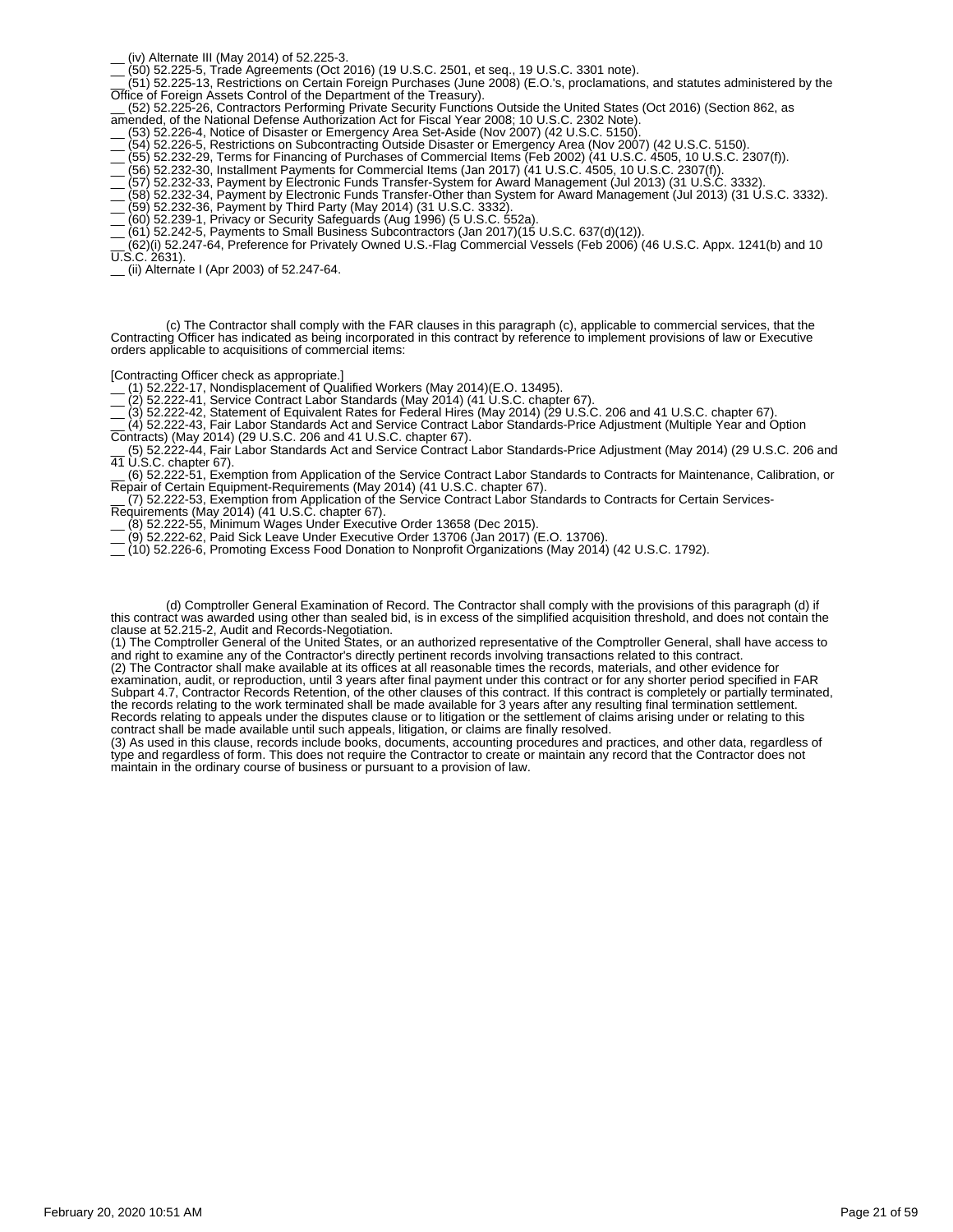(e)(1) Notwithstanding the requirements of the clauses in paragraphs (a), (b), (c), and (d) of this clause, the Contractor is not required to flow down any FAR clause, other than those in this paragraph (e)(1) in a subcontract for commercial items. Unless otherwise indicated below, the extent of the flow down shall be as required by the clause-

 (i) 52.203-13, Contractor Code of Business Ethics and Conduct (Oct 2015) (41 U.S.C. 3509).

 (ii) 52.203-19, Prohibition on Requiring Certain Internal Confidentiality Agreements or Statements (Jan 2017) (section 743 of Division E, Title VII, of the Consolidated and Further Continuing Appropriations Act, 2015 (Pub. L. 113-235) and its successor provisions in subsequent appropriations acts (and as extended in continuing resolutions)).

 (iii) 52.219-8, Utilization of Small Business Concerns (Nov 2016) (15 U.S.C. 637(d)(2) and (3)), in all subcontracts that offer further subcontracting opportunities. If the subcontract (except subcontracts to small business concerns) exceeds \$700,000 (\$1.5 million for construction of any public facility), the subcontractor must include 52.219-8 in lower tier subcontracts that offer subcontracting opportunities.

 (iv) 52.222-17, Nondisplacement of Qualified Workers (May 2014) (E.O. 13495). Flow down required in accordance with paragraph (l) of FAR clause 52.222-17.

 (v) 52.222-21, Prohibition of Segregated Facilities (Apr 2015)

 (vi) 52.222-26, Equal Opportunity (Sept 2016) (E.O. 11246).

 (vii) 52.222-35, Equal Opportunity for Veterans (Oct 2015) (38 U.S.C. 4212).

 (viii) 52.222-36, Equal Opportunity for Workers with Disabilities (Jul 2014) (29 U.S.C. 793).

 (ix) 52.222-37, Employment Reports on Veterans (Feb 2016) (38 U.S.C. 4212)

 (x) 52.222-40, Notification of Employee Rights Under the National Labor Relations Act (Dec 2010) (E.O. 13496). Flow down required in accordance with paragraph (f) of FAR clause 52.222-40.

 (xi) 52.222-41, Service Contract Labor Standards (May 2014) (41 U.S.C. chapter 67). (xii)

 \_\_(A) 52.222-50, Combating Trafficking in Persons (Mar 2015) (22 U.S.C. chapter 78 and E.O 13627).

 \_\_(B) Alternate I (Mar 2015) of 52.222-50 (22 U.S.C. chapter 78 and E.O 13627).

 (xiii) 52.222-51, Exemption from Application of the Service Contract Labor Standards to Contracts for Maintenance, Calibration, or Repair of Certain Equipment-Requirements (May 2014) (41 U.S.C. chapter 67).

 (xiv) 52.222-53, Exemption from Application of the Service Contract Labor Standards to Contracts for Certain Services-

Requirements (May 2014) (41 U.S.C. chapter 67).

(xv) 52.222-54, Employment Eligibility Verification (Oct 2015).<br>(xvi) 52.222-55, Minimum Wages Under Executive Order 13658 (Dec 2015) (Executive Order 13658).

 (xvii) 52.222-59, Compliance with Labor Laws (Executive Order 13673) (Oct 2016) (Applies at \$50 million for solicitations and resultant contracts issued from October 25, 2016 through April 24, 2017; applies at \$500,000 for solicitations and resultant contracts issued after April 24, 2017).

 Note to paragraph (e)(1)(xvii): By a court order issued on October 24, 2016, 52.222-59 is enjoined indefinitely as of the date of the order. The enjoined paragraph will become effective immediately if the court terminates the injunction. At that time, GSA, DoD and NASA will publish a document in the Federal Register advising the public of the termination of the injunction.

 (xviii) 52.222-60, Paycheck Transparency (Executive Order 13673) (Oct 2016)).

 (xix) 52.222-62, Paid Sick Leave Under Executive Order 13706 (Jan 2017) (E.O. 13706).

 (xx)(A) 52.224-3, Privacy Training (Jan 2017) (5 U.S.C. 552a).

 (B) Alternate I (Jan 2017) of 52.224-3.

 (xxi) 52.225-26, Contractors Performing Private Security Functions Outside the United States (Oct 2016) (Section 862, as amended, of the National Defense Authorization Act for Fiscal Year 2008; 10 U.S.C. 2302 Note).

 (xxii) 52.226-6, Promoting Excess Food Donation to Nonprofit Organizations (May 2014) (42 U.S.C. 1792). Flow down required in accordance with paragraph (e) of FAR clause 52.226-6.

 (xxiii) 52.247-64, Preference for Privately Owned U.S.-Flag Commercial Vessels (Feb 2006) (46 U.S.C. Appx. 1241(b) and 10 U.S.C. 2631). Flow down required in accordance with paragraph (d) of FAR clause 52.247-64.

 (2) While not required, the contractor may include in its subcontracts for commercial items a minimal number of additional clauses necessary to satisfy its contractual obligations.

# **ALTERNATE I (Feb 2000)**

 As prescribed in 12.301(b)(4)(i), delete paragraph (d) from the basic clause, redesignate paragraph (e) as paragraph (d), and revise the reference to "paragraphs (a), (b), (c), or (d) of this clause" in the redesignated paragraph (d) to read "paragraphs (a), (b), and (c) of this clause.

# **ALTERNATE II (Jan 2017)**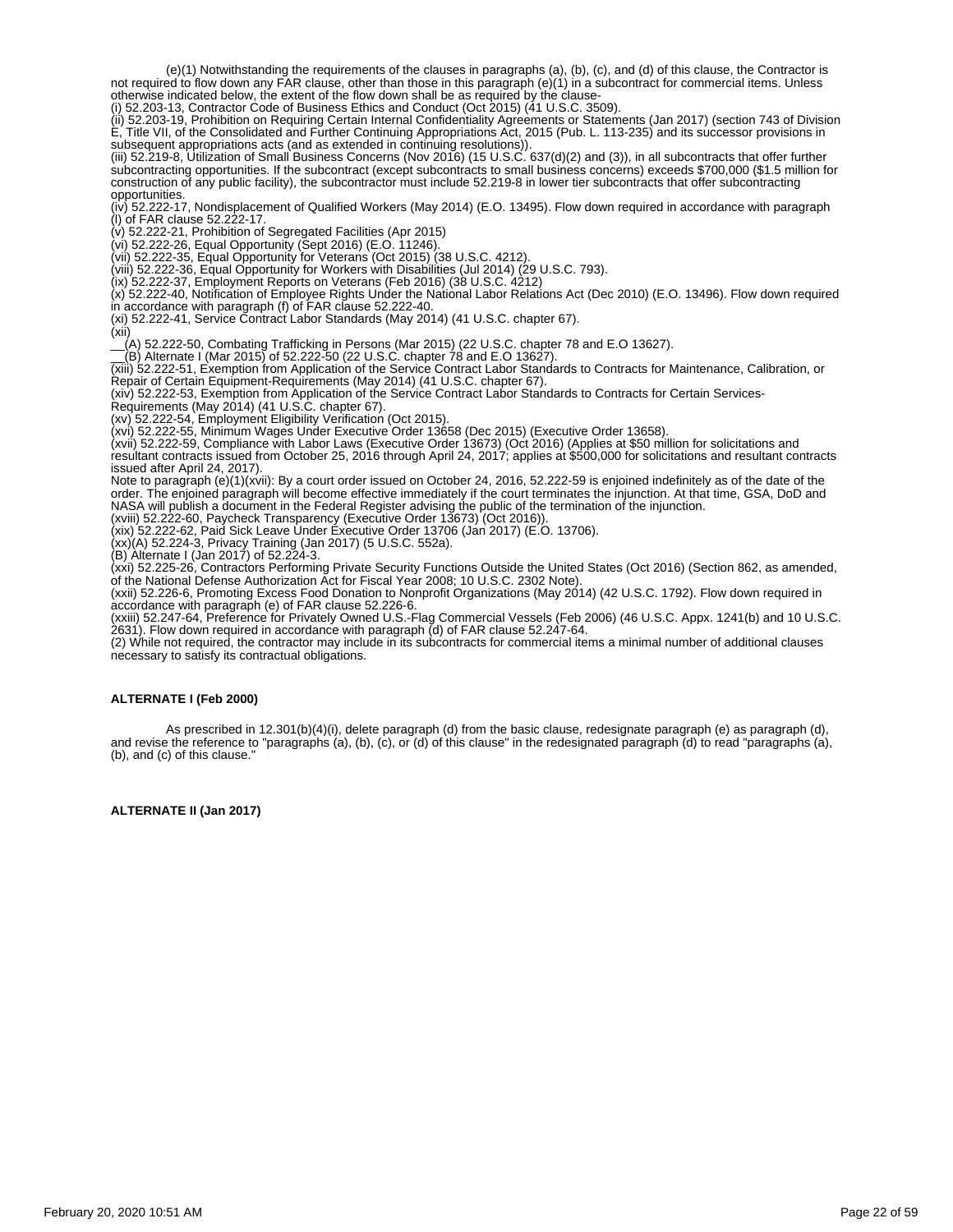As prescribed in 12.301(b)(4)(ii), substitute the following paragraphs (d)(1) and (e)(1) for paragraphs (d)(1) and (e)(1) of the basic clause as follows:

 (d)(1) The Comptroller General of the United States, an appropriate Inspector General appointed under section 3 or 8G of the Inspector General Act of 1978 (5 U.S.C. App.), or an authorized representative of either of the foregoing officials shall have access to and right to-

 (i) Examine any of the Contractor's or any subcontractors' records that pertain to, and involve transactions relating to, this contract; and

 (ii) Interview any officer or employee regarding such transactions.

 (e)(1) Notwithstanding the requirements of the clauses in paragraphs (a), (b), and (c), of this clause, the Contractor is not required to flow down any FAR clause in a subcontract for commercial items, other than-

 (i) Paragraph (d) of this clause. This paragraph flows down to all subcontracts, except the authority of the Inspector General under paragraph (d)(1)(ii) does not flow down; and

 (ii) Those clauses listed in this paragraph (e)(1). Unless otherwise indicated below, the extent of the flow down shall be as required by the clause-

 (A) 52.203-13, Contractor Code of Business Ethics and Conduct (Oct 2015) (41 U.S.C. 3509).

 (B) 52.203-15, Whistleblower Protections Under the American Recovery and Reinvestment Act of 2009 (Jun 2010) (Section 1553 of Pub. L. 111-5).

 (C) 52.219-8, Utilization of Small Business Concerns (Nov 2016) (15 U.S.C. 637(d)(2) and (3)), in all subcontracts that offer further subcontracting opportunities. If the subcontract (except subcontracts to small business concerns) exceeds \$700,000 (\$1.5 million for construction of any public facility), the subcontractor must include 52.219-8 in lower tier subcontracts that offer subcontracting opportunities.

 (D) 52.222-21, Prohibition of Segregated Facilities (Apr 2015).

 (E) 52.222-26, Equal Opportunity (Sept 2016) (E.O. 11246).

 (F) 52.222-35, Equal Opportunity for Veterans (Oct 2015) (38 U.S.C. 4212).

 (G) 52.222-36, Equal Opportunity for Workers with Disabilities (Jul 2014) (29 U.S.C. 793).

 (H) 52.222-40, Notification of Employee Rights Under the National Labor Relations Act (Dec 2010) (E.O. 13496). Flow down

required in accordance with paragraph (f) of FAR clause 52.222-40.<br>(I) 52.222-41, Service Contract Labor Standards (May 2014) (41 U.S.C. chapter 67).<br>(J) \_\_\_(1) 52.222-50, Combating Trafficking in Persons (Mar 2015) (22 U.

 \_\_\_(2) Alternate I (Mar 2015) of 52.222-50 (22 U.S.C. chapter 78 and E.O 13627).

 (K) 52.222-51, Exemption from Application of the Service Contract Labor Standards to Contracts for Maintenance, Calibration, or Repair of Certain Equipment-Requirements (May 2014) (41 U.S.C. chapter 67).

 (L) 52.222-53, Exemption from Application of the Service Contract Labor Standards to Contracts for Certain Services-Requirements (May 2014) (41 U.S.C. chapter 67).

 (M) 52.222-54, Employment Eligibility Verification (Oct 2015) (Executive Order 12989).

 (N) 52.222-55, Minimum Wages Under Executive Order 13658 (Dec 2015).

 (O) 52.222-59 Compliance with Labor Laws (Executive Order 13673) (Oct 2016).

 Note to paragraph (e)(1)(ii)(O): By a court order issued on October 24, 2016, 52.222-59 is enjoined indefinitely as of the date of the order. The enjoined paragraph will become effective immediately if the court terminates the injunction. At that time, GSA, DoD and

NASA will publish a document in the Federal Register advising the public of the termination of the injunction.

 (P) 52.222-60, Paycheck Transparency (Executive Order 13673) (Oct 2016).

 (Q) 52.222-62, Paid Sick Leave Under Executive Order 13706 (Jan 2017) (E.O. 13706).

 (R)(1)52.224-3, Privacy Training (Jan 2017) (5 U.S.C. 552a).

 (2)Alternate I (Jan 2017) of 52.224-3.

 (S) 52.225-26, Contractors Performing Private Security Functions Outside the United States (Oct 2016) (Section 862, as amended, of the National Defense Authorization Act for Fiscal Year 2008; 10 U.S.C. 2302 Note)

 (T) 52.226-6, Promoting Excess Food Donation to Nonprofit Organizations. (May 2014) (42 U.S.C. 1792). Flow down required in accordance with paragraph (e) of FAR clause 52.226-6.

 (U) 52.247-64, Preference for Privately Owned U.S.-Flag Commercial Vessels (Feb 2006) (46 U.S.C. Appx. 1241(b) and 10 U.S.C. 2631). Flow down required in accordance with paragraph (d) of FAR clause 52.247-64.

# **(End of Provision)**

# **FAR 52.214-14 Place of Performance-Sealed Bidding (Apr 1985)**

 (a) The bidder, in the performance of any contract resulting from this solicitation, [ ] intends,[X] does not intend [check applicable box] to use one or more plants or facilities located at a different address from the address of the bidder as indicated in this bid.

 (b) If the bidder checks "intends" in paragraph (a) of this provision, it shall insert in the spaces provided below the required information:

Name and Address of Owner and Operator of the Plant or Facility if Other than Bidder

**Owner Place of Performance Address Owner Address Owner Address** 

# **(End of Provision)**

# **FAR 52.215-6 Place of Performance (Oct 1997)**

 (a) The offeror or respondent, in the performance of any contract resulting from this solicitation, [ ] intends [X] does not intend [check applicable block] to use one or more plants or facilities located at a different address from the address of the offeror or respondent as indicated in this proposal or response to request for information.

 (b) If the offeror or respondent checks "intends" in paragraph (a) of this provision, it shall insert in the following spaces the required information:

Name and Address of Owner and Operator of the Plant or Facility if Other than Bidder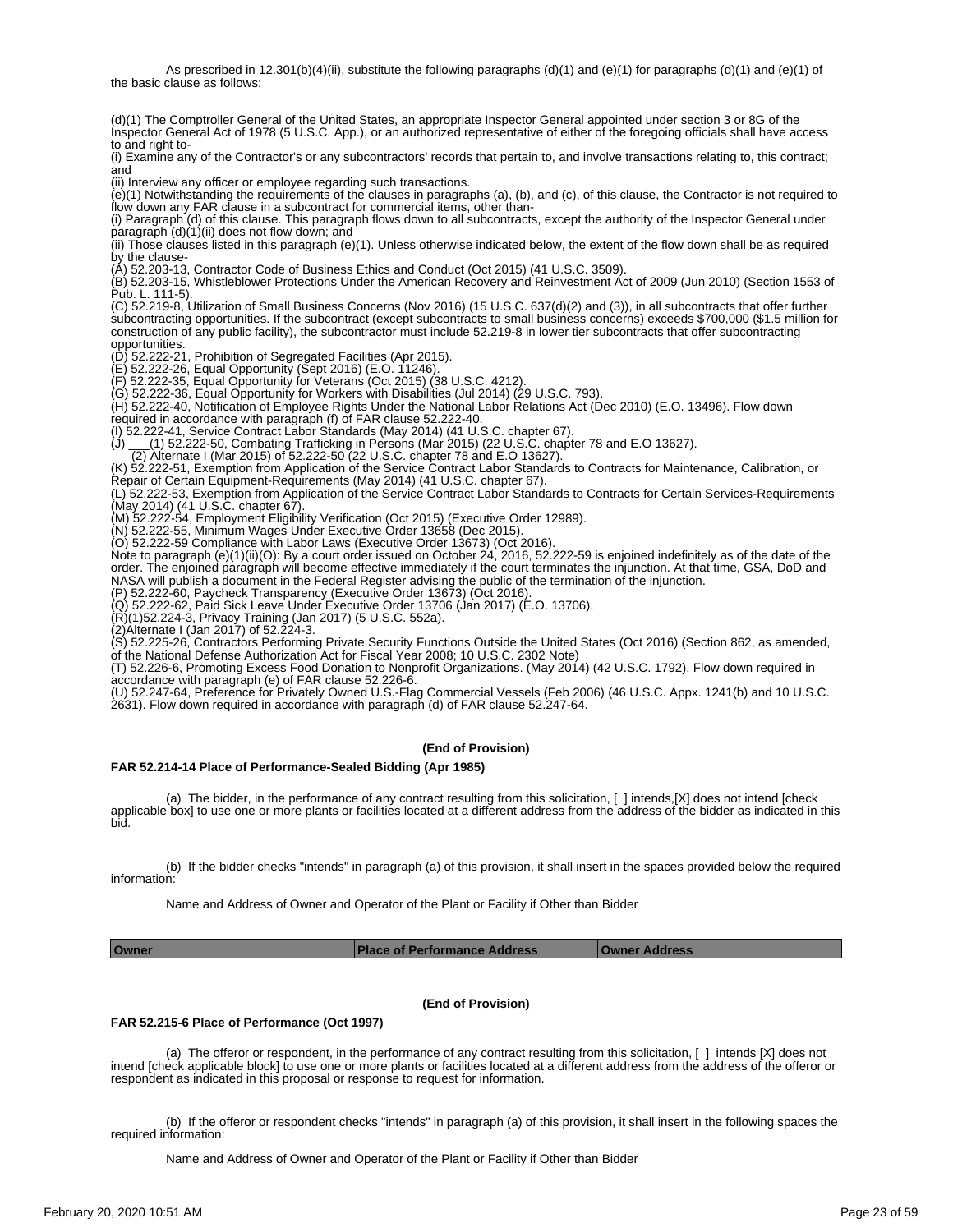# **(End of Provision)**

#### **FAR 52.219-1 Small Business Program Representations (Oct 2014)**

 The NAICS Codes you selected on the Goods and Services page of this registration are listed in the table under 52.219- 1(c). Those NAICS Codes for which you are identified as small serve to complete the small business concern representation in  $52.219 - 1(c)(1)$ .

 You are certifying to your size status for all the NAICS codes in the table. Please review it carefully. The Y/N answers are located in the "Small Business?" column. A "Y" indicates "Small" and "N" indicates "Other than Small." This status is derived from the SBA's size standards based on the size metrics you entered.

(a) Definitions. As used in this provision-

 "Economically disadvantaged women-owned small business (EDWOSB) concern" means a small business concern that is at least 51 percent directly and unconditionally owned by, and the management and daily business operations of which are controlled by, one or more women who are citizens of the United States and who are economically disadvantaged in accordance with 13 CFR part 127. It automatically qualifies as a women-owned small business concern eligible under the WOSB Program.

"Service-disabled veteran-owned small business concern"-

(1) Means a small business concern-

 (i) Not less than 51 percent of which is owned by one or more service-disabled veterans or, in the case of any publicly owned business, not less than 51 percent of the stock of which is owned by one or more service-disabled veterans; and (ii) The management and daily business operations of which are controlled by one or more service-disabled veterans or, in

the case of a service-disabled veteran with permanent and severe disability, the spouse or permanent caregiver of such veteran. (2) "Service-disabled veteran" means a veteran, as defined in 38 U.S.C. 101(2), with a disability that is service-connected,

as defined in 38 U.S.C. 101(16). "Small business concern" means a concern, including its affiliates, that is independently owned and operated, not dominant in the field of operation in which it is bidding on Government contracts, and qualified as a small business under the criteria

in 13 CFR Part 121 and the size standard in paragraph (b) of this provision. "Small disadvantaged business concern," consistent with 13 CFR 124.1002, means a small business concern under the size standard applicable to the acquisition, that-

(1) Is at least 51 percent unconditionally and directly owned (as defined at 13 CFR 124.105) by-

 (i) One or more socially disadvantaged (as defined at 13 CFR 124.103) and economically disadvantaged (as defined at 13 CFR 124.104) individuals who are citizens of the United States, and

 (ii) Each individual claiming economic disadvantage has a net worth not exceeding \$750,000 after taking into account the applicable exclusions set forth at 13 CFR 124.104(c)(2); and

 $(2)$  The management and daily business operations of which are controlled (as defined at 13 CFR 124.106) by individuals who meet the criteria in paragraphs (1)(i) and (ii) of this definition.

"Veteran-owned small business concern" means a small business concern-

 (1) Not less than 51 percent of which is owned by one or more veterans (as defined at 38 U.S.C. 101(2)) or, in the case of any publicly owned business, not less than 51 percent of the stock of which is owned by one or more veterans; and

(2) The management and daily business operations of which are controlled by one or more veterans.

"Women-owned small business concern" means a small business concern-

 (1) That is at least 51 percent owned by one or more women; or, in the case of any publicly owned business, at least 51 percent of the stock of which is owned by one or more women; and

(2) Whose management and daily business operations are controlled by one or more women.

 "Women-owned small business (WOSB) concern eligible under the WOSB Program" (in accordance with 13 CFR part 127), means a small business concern that is at least 51 percent directly and unconditionally owned by, and the management and daily business operations of which are controlled by, one or more women who are citizens of the United States.

(b) (1) The North American Industry Classification System (NAICS) code for this acquisition is See Note.\*

(2) The small business size standard is See Note.

 (3) The small business size standard for a concern which submits an offer in its own name, other than on a construction or service contract, but which proposes to furnish a product which it did not itself manufacture, is 500 employees.

(c) Representations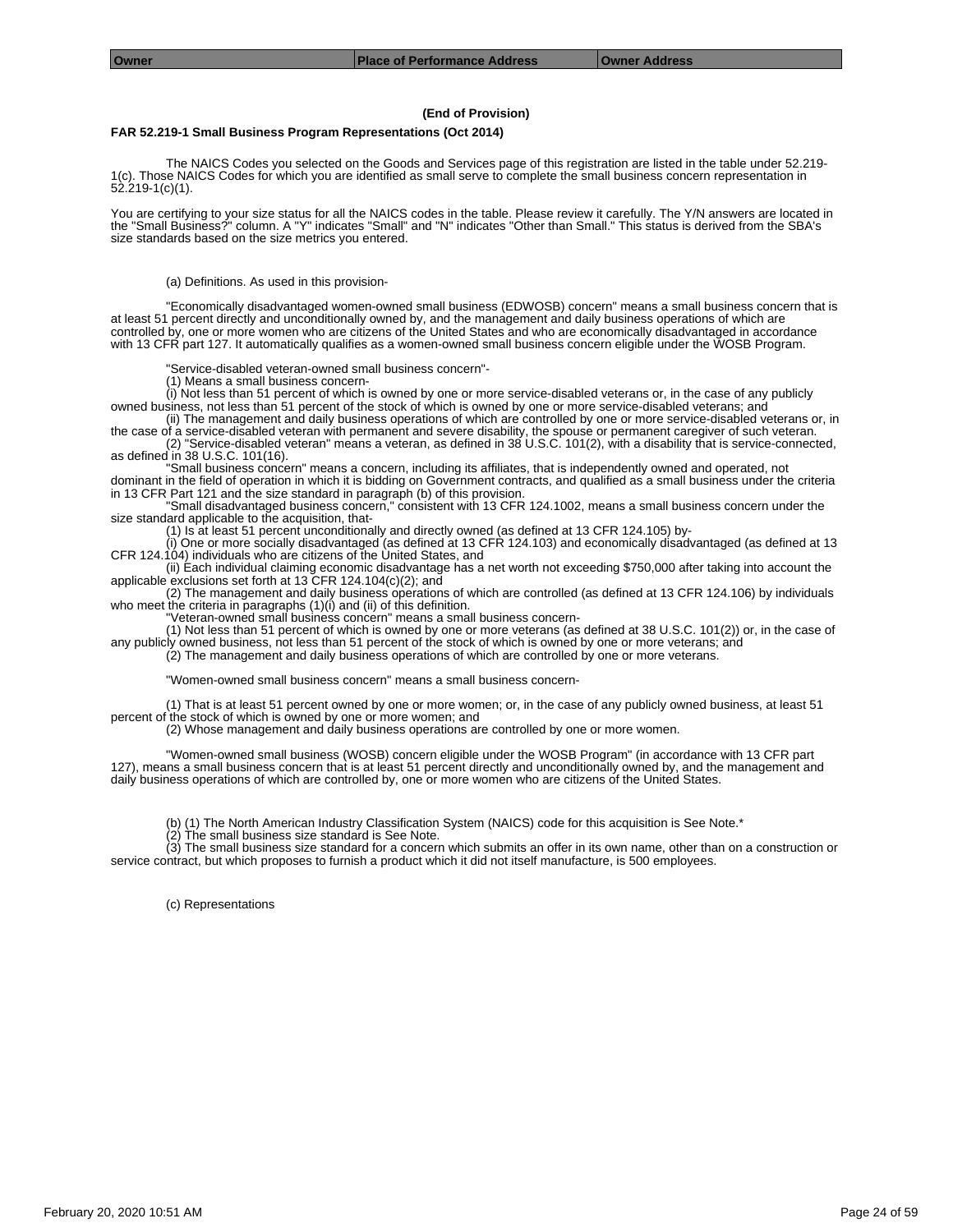| <b>NAICS Code</b> | <b>Name</b>                                                                                                                           | <b>NAICS Exception</b> | <b>Size Standard</b> | <b>Small Business?</b> |
|-------------------|---------------------------------------------------------------------------------------------------------------------------------------|------------------------|----------------------|------------------------|
| 221118            | <b>Other Electric Power</b><br>Generation                                                                                             |                        | 250                  | Y                      |
| 236115            | New Single-Family<br><b>Housing Construction</b><br>(except For-Sale<br>Builders)                                                     |                        | \$36500000.00        | Y                      |
| 236116            | New Multifamily Housing<br>Construction (except<br>For-Sale Builders)                                                                 |                        | \$36500000.00        | Y                      |
| 236117            | New Housing For-Sale<br><b>Builders</b>                                                                                               |                        | \$36500000.00        | Y                      |
| 236118            | <b>Residential Remodelers</b>                                                                                                         |                        | \$36500000.00        | Y                      |
| 236210            | <b>Industrial Building</b><br>Construction                                                                                            |                        | \$36500000.00        | Y                      |
| 236220            | Commercial and<br>Institutional Building<br>Construction                                                                              |                        | \$36500000.00        | Y                      |
| 237110            | Water and Sewer Line<br>and Related Structures<br>Construction                                                                        |                        | \$36500000.00        | Y                      |
| 237130            | Power and<br>Communication Line and<br><b>Related Structures</b><br>Construction                                                      |                        | \$36500000.00        | Y                      |
| 237310            | Highway, Street, and<br>Bridge Construction                                                                                           |                        | \$36500000.00        | Y                      |
| 237990            | Other Heavy and Civil<br>Engineering Construction                                                                                     | $\mathbf{1}$           | \$36500000.00        | Y                      |
| 237990            | Dredging and Surface<br>Cleanup Activities                                                                                            | $\overline{2}$         | \$27500000.00        | N                      |
| 325110            | Petrochemical<br>Manufacturing                                                                                                        |                        | 1000                 | Y                      |
| 325120            | <b>Industrial Gas</b><br>Manufacturing                                                                                                |                        | 1000                 | Y                      |
| 325199            | All Other Basic Organic<br>Chemical Manufacturing                                                                                     |                        | 1250                 | Y                      |
| 333999            | All Other Miscellaneous<br><b>General Purpose</b><br>Machinery Manufacturing                                                          |                        | 500                  | Y                      |
| 334111            | <b>Electronic Computer</b><br>Manufacturing                                                                                           |                        | 1250                 | Y                      |
| 334112            | <b>Computer Storage</b><br>Device Manufacturing                                                                                       |                        | 1250                 | Y                      |
| 334118            | <b>Computer Terminal and</b><br>Other Computer<br>Peripheral Equipment<br>Manufacturing                                               |                        | 1000                 | Y                      |
| 334290            | <b>Other Communications</b><br>Equipment<br>Manufacturing                                                                             |                        | 750                  | Y                      |
| 334418            | <b>Printed Circuit Assembly</b><br>(Electronic Assembly)<br>Manufacturing                                                             |                        | 750                  | Y                      |
| 334419            | <b>Other Electronic</b><br>Component<br>Manufacturing                                                                                 |                        | 750                  | Y                      |
| 334513            | Instruments and Related<br>Products Manufacturing<br>for Measuring,<br>Displaying, and<br>Controlling Industrial<br>Process Variables |                        | 750                  | Y                      |
| 334519            | Other Measuring and<br><b>Controlling Device</b><br>Manufacturing                                                                     |                        | 500                  | Y                      |
| 335122            | Commercial, Industrial,<br>and Institutional Electric<br><b>Lighting Fixture</b><br>Manufacturing                                     |                        | 500                  | Y                      |
| 336413            | Other Aircraft Parts and<br><b>Auxiliary Equipment</b><br>Manufacturing                                                               |                        | 1250                 | Y                      |
| 339999            | All Other Miscellaneous<br>Manufacturing                                                                                              |                        | 500                  | Y                      |

 $\mathbf{I}$ 

 $\perp$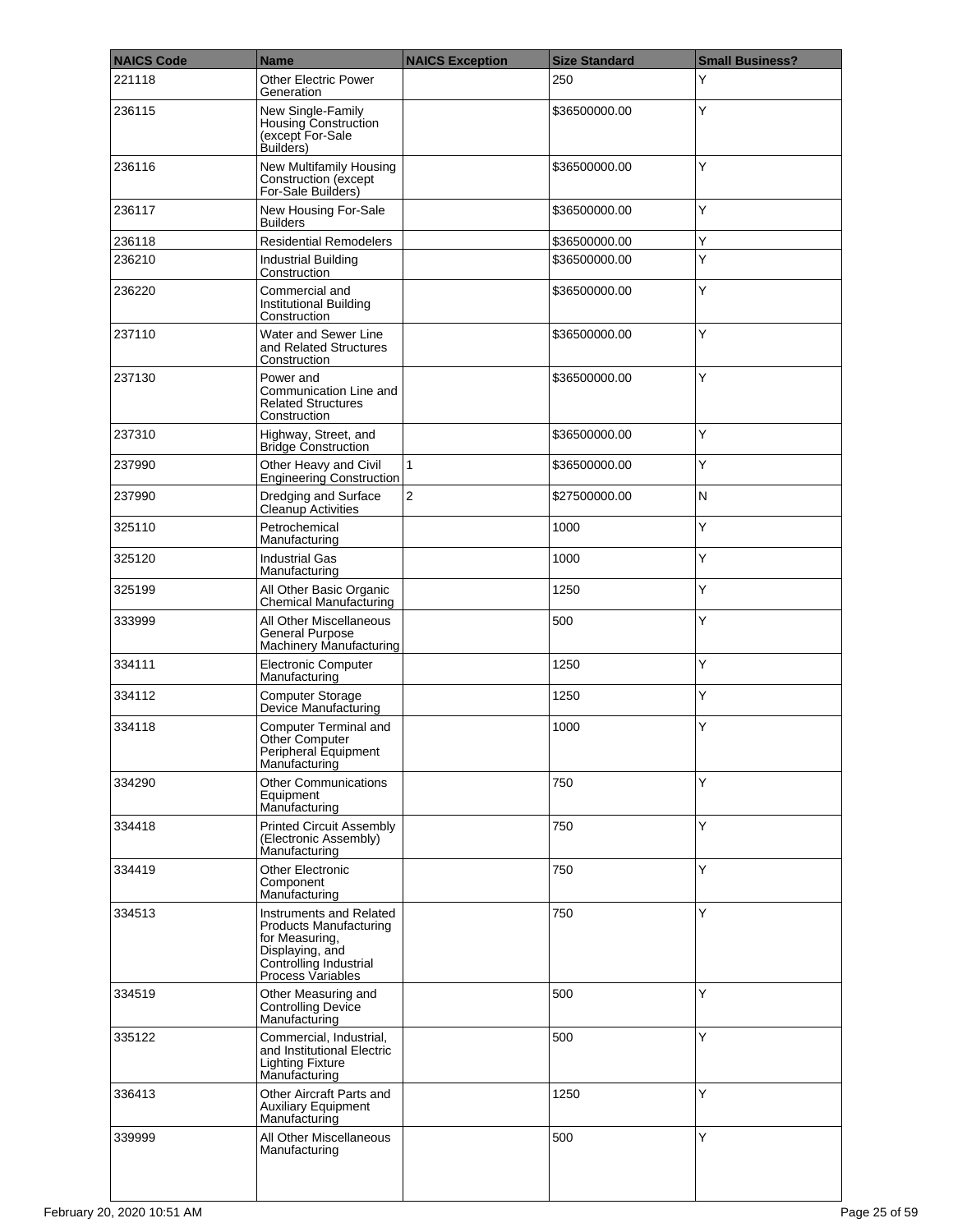| 423430 | <b>Computer and Computer</b><br>Peripheral Equipment<br>and Software Merchant<br>Wholesalers                                          |                | 500           | Y |
|--------|---------------------------------------------------------------------------------------------------------------------------------------|----------------|---------------|---|
| 423690 | <b>Other Electronic Parts</b><br>and Equipment Merchant<br>Wholesalers                                                                |                | 500           | Y |
| 423830 | Industrial Machinery and<br><b>Equipment Merchant</b><br>Wholesalers                                                                  |                | 500           | Y |
| 511210 | <b>Software Publishers</b>                                                                                                            |                | \$38500000.00 | Y |
| 512110 | Motion Picture and Video<br>Production                                                                                                |                | \$32500000.00 | Ý |
| 517311 | Wired<br>Telecommunications<br>Carriers                                                                                               |                | 1500          | Y |
| 517312 | Wireless<br>Telecommunications<br>Carriers (except<br>Satellite)                                                                      |                | 1500          | Ý |
| 517911 | Telecommunications<br><b>Resellers</b>                                                                                                |                | 1500          | Ý |
| 517919 | All Other<br>Telecommunications                                                                                                       |                | \$32500000.00 | Y |
| 518210 | Data Processing,<br>Hosting, and Related<br>Services                                                                                  |                | \$32500000.00 | Y |
| 519130 | Internet Publishing and<br>Broadcasting and Web<br>Search Portals                                                                     |                | 1000          | Y |
| 519190 | All Other Information<br>Services                                                                                                     |                | \$27500000.00 | N |
| 532420 | Office Machinery and<br>Equipment Rental and<br>Leasing                                                                               |                | \$32500000.00 | Y |
| 532490 | Other Commercial and<br>Industrial Machinery and<br>Equipment Rental and<br>Leasing                                                   |                | \$32500000.00 | Ý |
| 541310 | <b>Architectural Services</b>                                                                                                         |                | \$7500000.00  | N |
| 541330 | <b>Engineering Services</b>                                                                                                           | 1              | \$15000000.00 | N |
| 541330 | Military and Aerospace<br><b>Equipment and Military</b><br>Weapons                                                                    | $\overline{2}$ | \$38500000.00 | Ý |
| 541330 | Contracts and<br>Subcontracts for<br><b>Engineering Services</b><br>Awarded Under the<br><b>National Energy Policy</b><br>Act of 1992 | 3              | \$38500000.00 | Y |
| 541330 | Marine Engineering and<br>Naval Architecture                                                                                          | $\overline{4}$ | \$38500000.00 | Y |
| 541511 | <b>Custom Computer</b><br>Programming Services                                                                                        |                | \$27500000.00 | N |
| 541512 | <b>Computer Systems</b><br><b>Design Services</b>                                                                                     |                | \$27500000.00 | N |
| 541513 | <b>Computer Facilities</b><br>Management Services                                                                                     |                | \$27500000.00 | N |
| 541519 | Other Computer Related<br><b>Services</b>                                                                                             | $\mathbf{1}$   | \$27500000.00 | N |
| 541519 | Information Technology<br>Value Added Resellers                                                                                       | $\vert$ 2      | 150           | Y |
| 541611 | Administrative<br>Management and<br>General Management<br><b>Consulting Services</b>                                                  |                | \$15000000.00 | N |
| 541613 | <b>Marketing Consulting</b><br>Services                                                                                               |                | \$15000000.00 | N |
| 541614 | Process, Physical<br>Distribution, and<br><b>Logistics Consulting</b><br>Services                                                     |                | \$15000000.00 | N |
| 541618 | Other Management<br>Consulting Services                                                                                               |                | \$15000000.00 | N |
| 541620 | Environmental<br><b>Consulting Services</b>                                                                                           |                | \$15000000.00 | N |

 $\mathbf{I}$ 

 $\perp$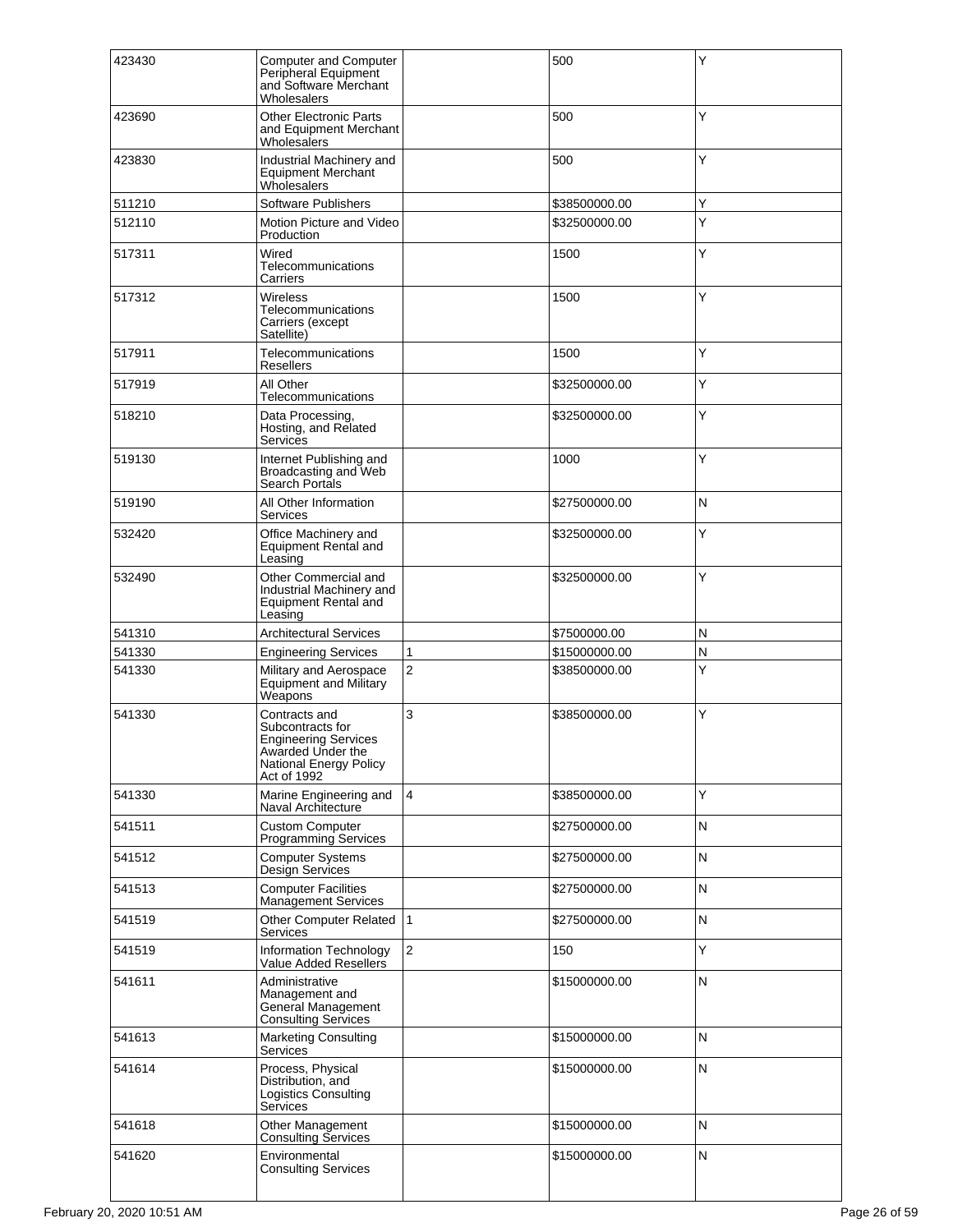| 541690 | Other Scientific and<br><b>Technical Consulting</b><br>Services                                                                   |                         | \$15000000.00 | N |
|--------|-----------------------------------------------------------------------------------------------------------------------------------|-------------------------|---------------|---|
| 541715 | Research and<br>Development in the<br>Physical, Engineering,<br>and Life Sciences<br>(except Nanotechnology<br>and Biotechnology) | 1                       | 1000          | Y |
| 541715 | Aircraft, Aircraft Engine<br>and Engine Parts                                                                                     | l2                      | 1500          | Y |
| 541715 | Other Aircraft Parts and<br><b>Auxiliary Equipment</b>                                                                            | 3                       | 1250          | Υ |
| 541715 | Guided Missiles and<br>Space Vehicles, Their<br>Propulsion Units and<br><b>Propulsion Parts</b>                                   | $\overline{\mathbf{4}}$ | 1250          | Y |
| 541990 | All Other Professional,<br>Scientific, and Technical<br>Services                                                                  |                         | \$15000000.00 | N |
| 561110 | Office Administrative<br>Services                                                                                                 |                         | \$7500000.00  | N |
| 561210 | <b>Facilities Support</b><br>Services                                                                                             |                         | \$38500000.00 | Y |
| 561320 | <b>Temporary Help</b><br>Services                                                                                                 |                         | \$27500000.00 | N |
| 561611 | <b>Investigation Services</b>                                                                                                     |                         | \$20500000.00 | N |
| 561621 | <b>Security Systems</b><br>Services (except<br>Locksmiths)                                                                        |                         | \$20500000.00 | N |
| 562910 | <b>Remediation Services</b>                                                                                                       | 1                       | \$20500000.00 | N |
| 562910 | Environmental<br><b>Remediation Services</b>                                                                                      | $\overline{2}$          | 750           | Ý |
| 611430 | Professional and<br>Management<br>Development Training                                                                            |                         | \$11000000.00 | N |
| 624230 | <b>Emergency and Other</b><br>Relief Services                                                                                     |                         | \$32500000.00 | Ý |
| 811212 | <b>Computer and Office</b><br>Machine Repair and<br>Maintenance                                                                   |                         | \$27500000.00 | N |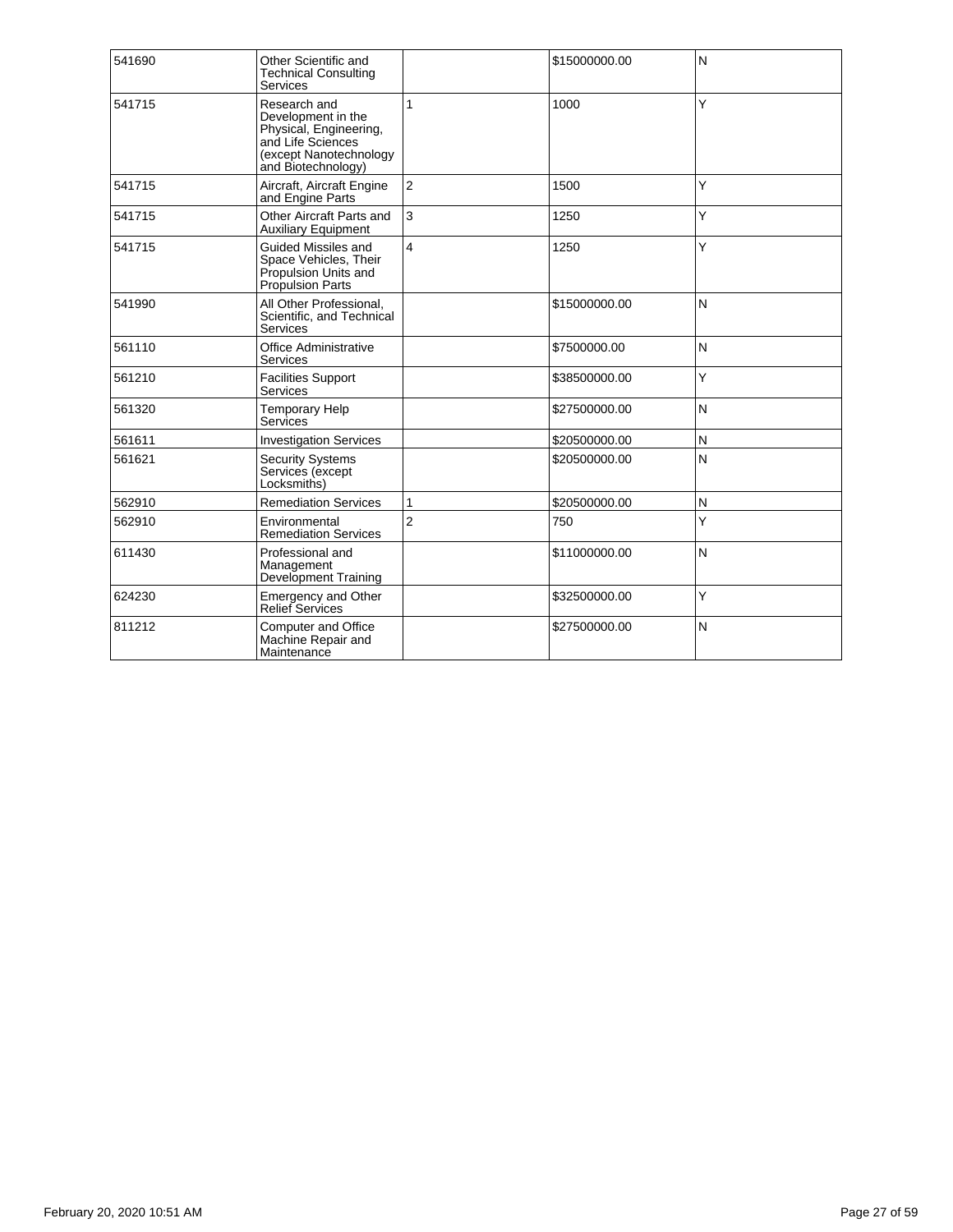(1)\*\* The offeror represents as part of its offer that it [X] is, [ ] is not a small business concern (see below).

 (2)\*\* [Complete only if the offeror represented itself as a small business concern in paragraph (c)(1) of this provision.] The offeror represents, that it [ ] is, [X] is not, a small disadvantaged business concern as defined in 13 CFR 124.1002.

 (3)\*\* [Complete only if the offeror represented itself as a small business concern in paragraph (c)(1) of this provision.] The offeror represents as part of its offer that it [ ] is, [X] is not a women-owned small business concern. (See Below)

 (4)\*\* Women-owned small business (WOSB) concern eligible under the WOSB Program. [Complete only if the offeror represented itself as a women-owned small business concern in paragraph (c)(3) of this provision.] The offeror represents as part of its offer that-

 (i) It [ ] is, [ ] is not a WOSB concern eligible under the WOSB Program, has provided all the required documents to the WOSB Repository, and no change in circumstances or adverse decisions have been issued that affects its eligibility; and

 (ii) It [ ] is, [ ] is not a joint venture that complies with the requirements of 13 CFR part 127, and the representation in paragraph (c)(4)(i) of this provision is accurate for each WOSB concern eligible under the WOSB Program participating in the joint venture. [The offeror shall enter the name or names of the WOSB concern eligible under the WOSB Program and other small businesses that are participating in the joint venture: .] Each WOSB concern participating in the joint venture shall submit a separate signed copy of the WOSB representation.

 (5)\*\* Economically disadvantaged women-owned small business (EDWOSB) concern. [Complete only if the offeror represented itself as a women-owned small business concern eligible under the WOSB Program in (c)(4) of this provision.] The offeror represents as part of its offer that-

 (i) It [ ] is, [ ] is not an EDWOSB concern eligible under the WOSB Program, has provided all the required documents to the WOSB Repository, and no change in circumstances or adverse decisions have been issued that affects its eligibility; and (ii) It [ ] is, [ ] is not a joint venture that complies

 with the requirements of 13 CFR part 127, and the representation in paragraph (c)(5)(i) of this provision is accurate for each EDWOSB concern participating in the joint venture. [The offeror shall enter the name or names of the EDWOSB concern and other small businesses that are participating in the joint venture: .] Each EDWOSB concern participating in the joint venture shall submit a separate signed copy of the EDWOSB representation.

 (6) [Complete only if the offeror represented itself as a small business concern in paragraph (c)(1) of this provision.] The offeror represents as part of its offer that it [X] is, [ ] is not a veteran-owned small business concern.

 $(7)$ <sup>\*\*</sup> [Complete only if the offeror represented itself as a veteran-owned small business concern in paragraph  $(c)(6)$  of this provision.] The offeror represents as part of its offer that it [ ] is, [X] is not a service-disabled veteran-owned small business concern. (See Below)

 \*If you are responding to a Government solicitation for supplies or services under a NAICS code not listed in paragraph (b) of this certification, you must provide this certification directly to the Contracting Officer.

 \*\*Small business concern, Veteran-owned small business concern, Service-disabled veteran-owned small business concern, and Women-owned small business concern size status is calculated based on the Small Business Administration size standard for each NAICS code using the size metrics (e.g. Average Number of Employees and Average Annual Receipts) provided by Mele Associates, Inc. in their SAM registration.

 (8) [Complete only if the offeror represented itself as a small business concern in paragraph (c)(1) of this provision.] The offeror represents, as part of its offer, that-

 (i) It [ ] is, [X] is not a HUBZone small business concern listed, on the date of this representation, on the List of Qualified HUBZone Small Business Concerns maintained by the Small Business Administration, and no material changes in ownership and control, principal office, or HUBZone employee percentage have occurred since it was certified in accordance with 13 CFR Part 126; and

 (ii) It [ ] is, [X] is not a HUBZone joint venture that complies with the requirements of 13 CFR Part 126, and the representation in paragraph (c)(8)(i) of this provision is accurate for each HUBZone small business concern participating in the HUBZone joint venture. [The offeror shall enter the names of each of the HUBZone small business concerns participating in the HUBZone joint venture: ] Each HUBZone small business concern participating in the joint venture shall submit a separate signed copy of the HUBZone representation.

### (d) Notice.

 $(1)$  If this solicitation is for supplies and has been set aside, in whole or in part, for small business concerns, then the clause in this solicitation providing notice of the set-aside contains restrictions on the source of the end items to be furnished.

 (2) Under 15 U.S.C. 645(d), any person who misrepresents a firm's status as a business concern that is small, HUBZone small, small disadvantaged, service-disabled veteran-owned small, economically disadvantaged woman-owned small, or womenowned small eligible under the WOSB Program in order to obtain a contract to be awarded under the preference programs established pursuant to section 8, 9, or 15, 31, and 36 of the Small Business Act or any other provision of Federal law that specifically references section 8(d) for a definition of program eligibility, shall-

(i) Be punished by imposition of fine, imprisonment, or both;

- (ii) Be subject to administrative remedies, including suspension and debarment; and
	- (iii) Be ineligible for participation in programs conducted under the authority of the Act.

# **Alternate I (Sept 2015)**

As prescribed in 19.309(a)(2), add the following paragraph (c)(9) to the basic provision:

 (9) [Complete if offeror represented itself as disadvantaged in paragraph (c)(2) of this provision.] The offeror shall check the category in which its ownership falls:

- [ ] Black American.
- [ ] Hispanic American.

[ ] Native American (American Indians, Eskimos, Aleuts, or Native Hawaiians).

 [X] Asian-Pacific American (persons with origins from Burma, Thailand, Malaysia, Indonesia, Singapore, Brunei, Japan, China, Taiwan, Laos, Cambodia (Kampuchea), Vietnam, Korea, The Philippines, Republic of Palau, Republic of the Marshall Islands, Federated States of Micronesia, the Commonwealth of the Northern Mariana Islands, Guam, Samoa, Macao, Hong Kong, Fiji, Tonga, Kiribati, Tuvalu, or Nauru).

 [ ] Subcontinent Asian (Asian-Indian) American (persons with origins from India, Pakistan, Bangladesh, Sri Lanka, Bhutan, the Maldives Islands, or Nepal).

[ ] Individual/concern, other than one of the preceding.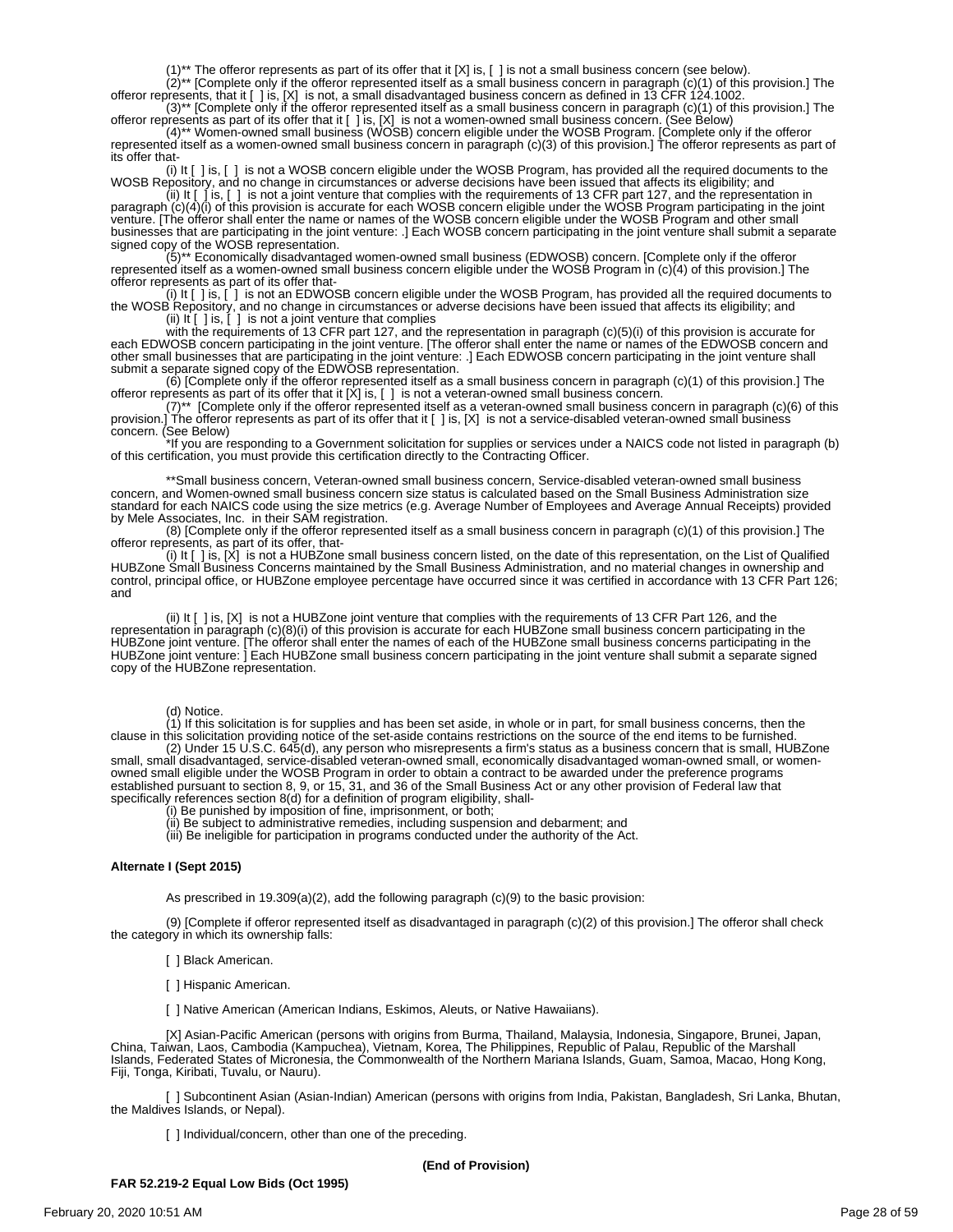(a) This provision applies to small business concerns only

 (b) The bidder's status as a labor surplus area (LSA) concern may affect entitlement to award in case of tie bids. If the bidder wishes to be considered for this priority, the bidder must identify, in the following space, the LSA in which the costs to be incurred on account of manufacturing or production (by the bidder or the first-tier subcontractors) amount to more than 50 percent of the contract price.

 (c) Failure to identify the labor surplus areas as specified in paragraph (b) of this provision will preclude the bidder from receiving priority consideration. If the bidder is awarded a contract as a result of receiving priority consideration under this provision and would not have otherwise received award, the bidder shall perform the contract or cause the contract to be performed in accordance with the obligations of an LSA concern.

# **(End of Provision)**

### **FAR 52.222-18 Certification Regarding Knowledge of Child Labor for Listed End Products (Feb 2001)**

(a) Definition:

"Forced or indentured child labor" means all work or service-

 (1) Exacted from any person under the age of 18 under the menace of any penalty for its nonperformance and for which the worker does not offer himself voluntarily; or

 (2) Performed by any person under the age of 18 pursuant to a contract the enforcement of which can be accomplished by process or penalties.

 (b) Listed end products. The following end product(s) being acquired under this solicitation is (are) included in the List of Products Requiring Contractor Certification as to Forced or Indentured Child Labor, identified by their country of origin. There is a reasonable basis to believe that listed end products from the listed countries of origin may have been mined, produced, or manufactured by forced or indentured child labor.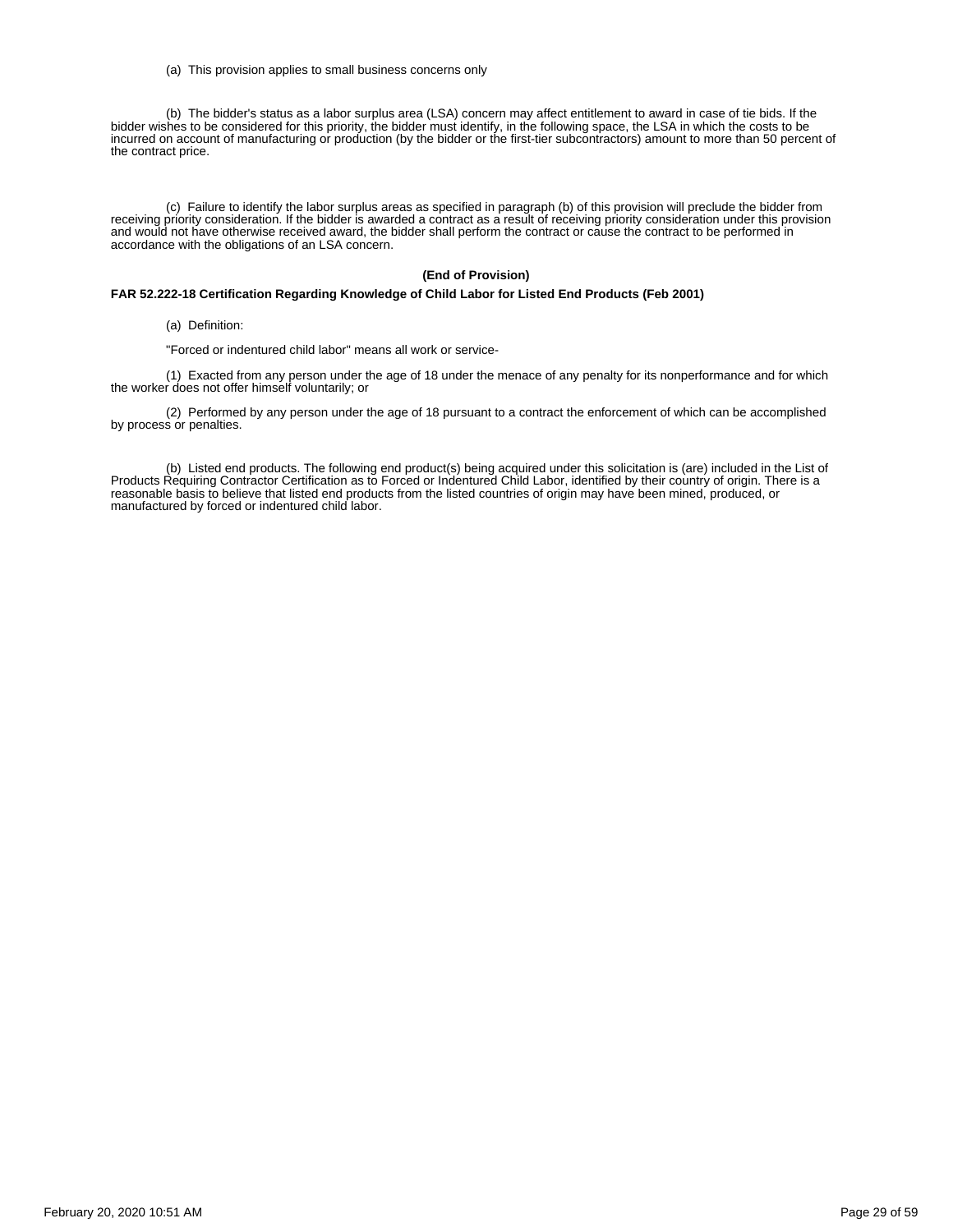| <b>Listed End Products</b>         | <b>Listed Country of Origin</b>                    |
|------------------------------------|----------------------------------------------------|
| Bamboo                             | <b>Burma</b>                                       |
| Beans (green, soy, yellow)         | <b>Burma</b>                                       |
| <b>Brazil Nuts/Chestnuts</b>       | <b>Bolivia</b>                                     |
| <b>Bricks</b>                      | Afghanistan, Burma, China, India, Nepal, Pakistan  |
| Carpets                            | Nepal, Pakistan                                    |
| Cattle                             | South Sudan                                        |
| Cassiterite                        | Democratic Republic of Congo                       |
| Coal                               | Pakistan                                           |
| Coca (stimulant plant)             | Colombia                                           |
| Cocoa                              | Cote d'Ivoire, Nigeria                             |
| Coffee                             | Cote d'Ivoire                                      |
| Coltan                             | Democratic Republic of Congo                       |
| Cotton                             | Benin, Burkina Faso, China, Tajikistan, Uzbekistan |
| Cottonseed (hybrid)                | India                                              |
| <b>Diamonds</b>                    | Sierra Leone                                       |
| <b>Dried Fish</b>                  | Bangladesh                                         |
| Electronics                        | China                                              |
| <b>Embroidered Textiles (zari)</b> | India, Nepal                                       |
| Fish                               | Ghana                                              |
| Garments                           | Argentina, India, Thailand, Vietnam                |
| Gold                               | Burkina Faso, Democratic Republic of Congo         |
| Granite                            | Nigeria                                            |
| Gravel (crushed stones)            | Nigeria                                            |
| Pornography                        | Russia                                             |
| Rice                               | Burma, India, Mali                                 |
| Rubber                             | Burma                                              |
| Shrimp                             | Thailand                                           |
| <b>Stones</b>                      | India, Nepal                                       |
| Sugarcane                          | Bolivia, Burma                                     |
| Teak                               | <b>Burma</b>                                       |
| Textiles (hand-woven)              | Ethopia                                            |
| Tilapia (fish)                     | Ghana                                              |
| Tobacco                            | Malawi                                             |
| Toys                               | China                                              |
| Wolframite                         | Democratic Republic of Congo                       |

 (c) Certification. The Government will not make award to an offeror unless the offeror, by checking the appropriate block, certifies to either paragraph (c)(1) or paragraph (c)(2) of this provision

 [X] (1) The offeror will not supply any end product listed in paragraph (b) of this provision that was mined, produced, or manufactured in a corresponding country as listed for that end product.

 [ ] (2) The offeror may supply an end product listed in paragraph (b) of this provision that was mined, produced, or manufactured in the corresponding country as listed for that product. The offeror certifies that it has made a good faith effort to determine whether forced or indentured child labor was used to mine, produce, or manufacture such end product. On the basis of those efforts, the offeror certifies that it is not aware of any such use of child labor.

# **(End of Provision)**

# **FAR 52.222-22 Previous Contracts and Compliance Reports (Feb 1999)**

The offeror represents that-

 (a) It [X] has It [ ] has not participated in a previous contract or subcontract subject the Equal Opportunity clause of this solicitation;

(b) It [X] has It [ ] has not filed all required compliance reports; and

 (c) Representations indicating submission of required compliance reports, signed by proposed subcontractors, will be obtained before subcontract awards.

# **(End of Provision)**

**FAR 52.222-25 Affirmative Action Compliance (Apr 1984)**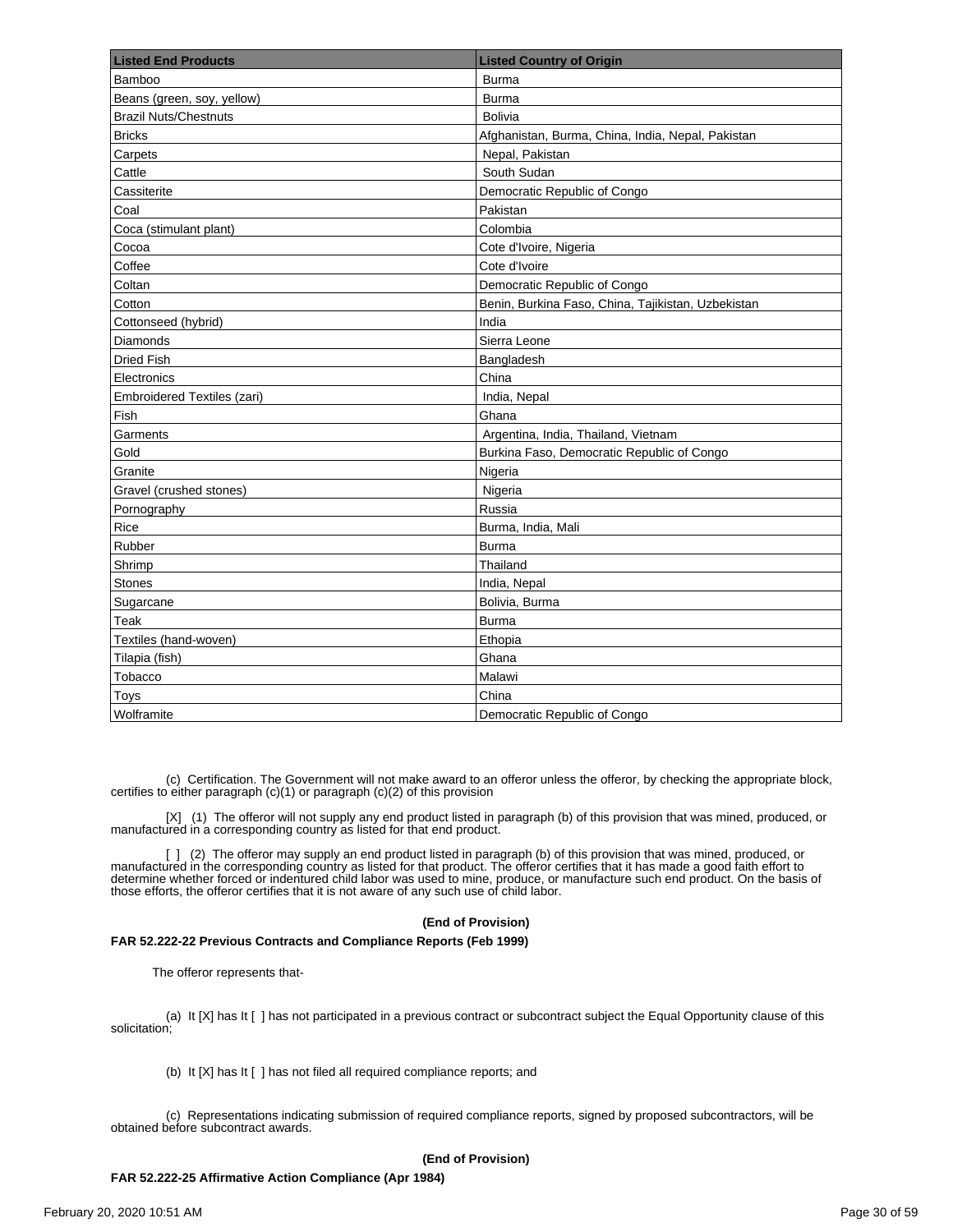The offeror represents that-

 (a) It [X] has developed and has on file, [ ] has not developed and does not have on file, at each establishment, affirmative action programs required by the rules and regulations of the Secretary of Labor (41 CFR 60-1 and 60-2); or

 (b) It [ ] has not previously had contracts subject to the written affirmative action programs requirement of the rules and regulations of the Secretary of Labor.

# **(End of Provision)**

# **FAR 52.222-38 Compliance with Veterans' Employment Reporting Requirements (Feb 2016)**

As prescribed in 22.1310 (c), insert the following provision:

# COMPLIANCE WITH VETERANS' EMPLOYMENT REPORTING REQUIREMENTS (Feb 2016)

 By submission of its offer, the offeror represents that, if it is subject to the reporting requirements of 38 U.S.C. 4212(d) ( i.e., if it has any contract containing Federal Acquisition Regulation clause 52.222-37, Employment Reports on Veterans), it has filed the most recent VETS-4212 Report required by that clause.

# **(End of Provision)**

### **FAR 52.222-48 Exemption from Application of the Service Contract Labor Standards to Contracts for Maintenance, Calibration, or Repair of Certain Equipment-Certification (May 2014)**

(a) The offeror shall check the following certification:

**Certification** 

The offeror [ ] does certify [X] does not certify that -

 (1) The items of equipment to be serviced under this contract are used regularly for other than Government purposes, and are sold or traded by the offeror (or subcontractor in the case of an exempt subcontractor) in substantial quantities to the general public in the course of normal business operations;

 (2) The services will be furnished at prices which are, or are based on, established catalog or market prices for the maintenance, calibration, or repair of equipment.

 (i) An "established catalog price" is a price included in a catalog, price list, schedule, or other form that is regularly maintained by the manufacturer or the offeror, is either published or otherwise available for inspection by customers, and states prices at which sales currently, or were last, made to a significant number of buyers constituting the general public.

 (ii) An "established market price" is a current price, established in the usual course of trade between buyers and sellers free to bargain, which can be substantiated from sources independent of the manufacturer or offeror; and

 (3) The compensation (wage and fringe benefits) plan for all service employees performing work under the contract are the same as that used for these employees and equivalent employees servicing the same equipment of commercial customers.

 (b) Certification by the offeror as to its compliance with respect to the contract also constitutes its certification as to compliance by its subcontractor if it subcontracts out the exempt services. If the offeror certifies to the conditions in paragraph (a) of this provision, and the Contracting Officer determines in accordance with FAR 22.1003-4(c)(3) that the Service Contract Labor Standards statute-

 (1) Will not apply to this offeror, then the Service Contract Labor Standards clause in this solicitation will not be included in any resultant contract to this offeror; or

 (2) Will apply to this offeror, then the clause at 52.222-51, Exemption from Application of the Service Contract Labor Standards to Contracts for Maintenance, Calibration, or Repair of Certain Equipment-Requirements, in this solicitation will not be included in any resultant contract awarded to this offeror, and the offeror may be provided an opportunity to submit a new offer on that basis.

(c) If the offeror does not certify to the conditions in paragraph (a) of this provision-

 (1) The clause in this solicitation at 52.222-51, Exemption from Application of the Service Contract Labor Standards to Contracts for Maintenance, Calibration, or Repair of Certain Equipment-Requirements, will not be included in any resultant contract awarded to this offeror; and

 (2) The offeror shall notify the Contracting Officer as soon as possible, if the Contracting Officer did not attach a Service Contract Labor Standards wage determination to the solicitation.

 (d) The Contracting Officer may not make an award to the offeror, if the offeror fails to execute the certification in paragraph (a) of this provision or to contact the Contracting Officer as required in paragraph (c) of this provision.

# **(End of Provision)**

# **FAR 52.222-50 Combating Trafficking in Persons (MAR 2015)**

As prescribed in 22.1705(a)(1), insert the following clause:

COMBATING TRAFFICKING IN PERSONS (MAR 2015)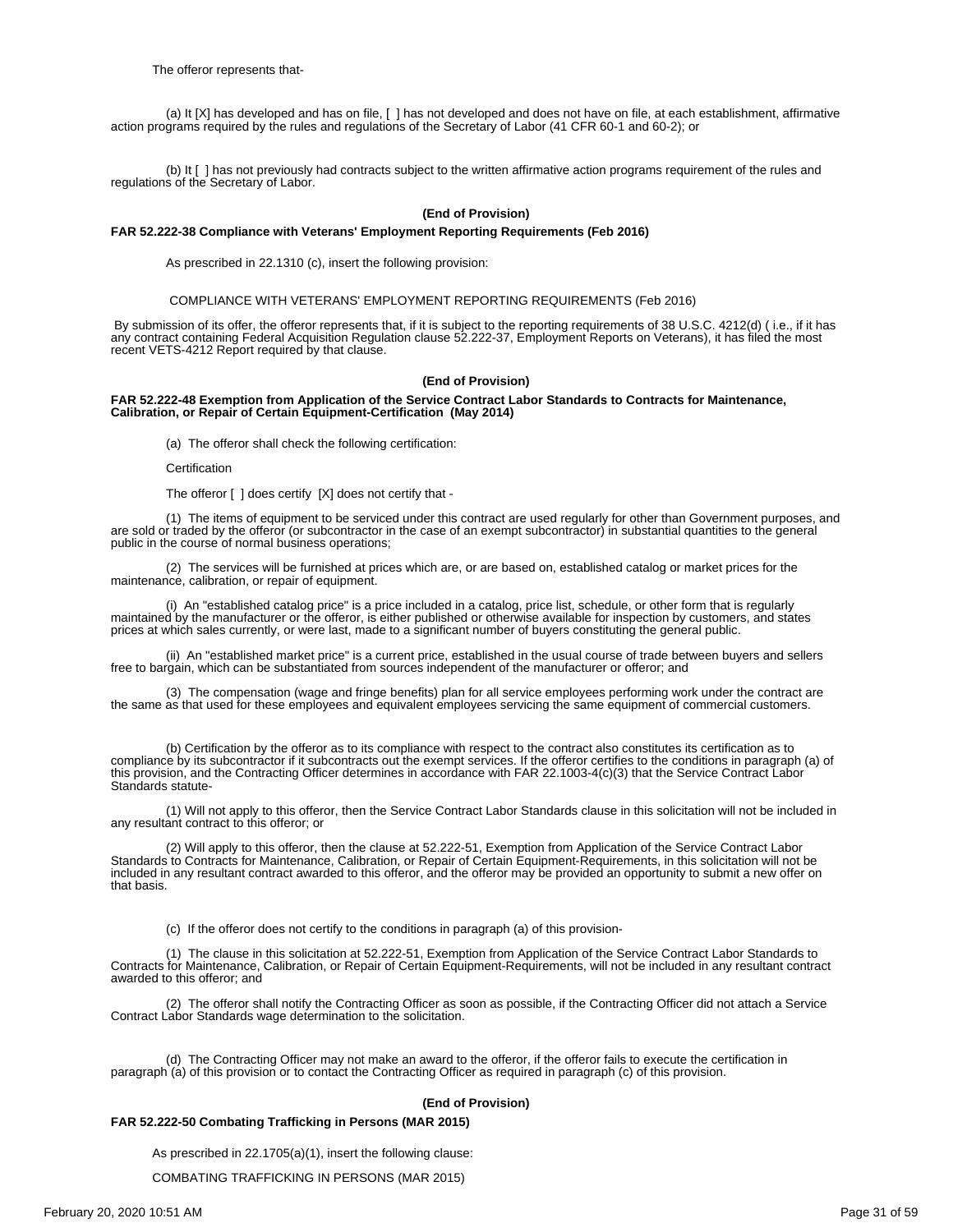(a) Definitions. As used in this clause-

 "Agent" means any individual, including a director, an officer, an employee, or an independent contractor, authorized to act on behalf of the organization.

'Coercion" means-

 (1) Threats of serious harm to or physical restraint against any person;

 (2) Any scheme, plan, or pattern intended to cause a person to believe that failure to perform an act would result in serious harm to or physical restraint against any person; or

 (3) The abuse or threatened abuse of the legal process.

 "Commercially available off-the-shelf (COTS) item" means-

 (1) Any item of supply (including construction material) that is- (i) A commercial item (as defined in paragraph (1) of the definition at FAR 2.101);

 (ii) Sold in substantial quantities in the commercial marketplace; and

 (iii) Offered to the Government, under a contract or subcontract at any tier, without modification, in the same form in which it is sold in the commercial marketplace; and

 (2) Does not include bulk cargo, as defined in 46 U.S.C. 40102(4), such as agricultural products and petroleum products.

 "Commercial sex act" means any sex act on account of which anything of value is given to or received by any person. "Debt bondage" means the status or condition of a debtor arising from a pledge by the debtor of his or her personal services or of those of a person under his or her control as a security for debt, if the value of those services as reasonably assessed is not applied toward the liquidation of the debt or the length and nature of those services are not respectively limited and defined.

 "Employee" means an employee of the Contractor directly engaged in the performance of work under the contract who has other than a minimal impact or involvement in contract performance.

"Forced Labor" means knowingly providing or obtaining the labor or services of a person-

 (1) By threats of serious harm to, or physical restraint against, that person or another person;

 (2) By means of any scheme, plan, or pattern intended to cause the person to believe that, if the person did not perform such labor or services, that person or another person would suffer serious harm or physical restraint; or

 (3) By means of the abuse or threatened abuse of law or the legal process.

 "Involuntary servitude" includes a condition of servitude induced by means of- (1) Any scheme, plan, or pattern intended to cause a person to believe that, if the person did not enter into or continue in such conditions, that person or another person would suffer serious harm or physical restraint; or

 (2) The abuse or threatened abuse of the legal process.

"Severe forms of trafficking in persons" means-

 (1) Sex trafficking in which a commercial sex act is induced by force, fraud, or coercion, or in which the person induced to perform such act has not attained 18 years of age; or

 (2) The recruitment, harboring, transportation, provision, or obtaining of a person for labor or services, through the use of force, fraud, or coercion for the purpose of subjection to involuntary servitude, peonage, debt bondage, or slavery.

 "Sex trafficking" means the recruitment, harboring, transportation, provision, or obtaining of a person for the purpose of a

commercial sex act. "Subcontract" means any contract entered into by a subcontractor to furnish supplies or services for performance of a prime contract or a subcontract.

 "Subcontractor" means any supplier, distributor, vendor, or firm that furnishes supplies or services to or for a prime contractor or another subcontractor.

 "United States" means the 50 States, the District of Columbia, and outlying areas.

 (b) Policy. The United States Government has adopted a policy prohibiting trafficking in persons including the traffickingrelated activities of this clause. Contractors, contractor employees, and their agents shall not-

 (1) Engage in severe forms of trafficking in persons during the period of performance of the contract;

 (2) Procure commercial sex acts during the period of performance of the contract;

 (3) Use forced labor in the performance of the contract;

 (4) Destroy, conceal, confiscate, or otherwise deny access by an employee to the employee's identity or immigration documents, such as passports or drivers' licenses, regardless of issuing authority;

 (5)(i) Use misleading or fraudulent practices during the recruitment of employees or offering of employment, such as failing to disclose, in a format and language accessible to the worker, basic information or making material misrepresentations during the recruitment of employees regarding the key terms and conditions of employment, including wages and fringe benefits, the location of work, the living conditions, housing and associated costs (if employer or agent provided or arranged), any significant cost to be charged to the employee, and, if applicable, the hazardous nature of the work;

 (ii) Use recruiters that do not comply with local labor laws of the country in which the recruiting takes place;

 (6) Charge employees recruitment fees;

 $(7)(i)$  Fail to provide return transportation or pay for the cost of return transportation upon the end of employment-

 (A) For an employee who is not a national of the country in which the work is taking place and who was brought into that country for the purpose of working on a U.S. Government contract or subcontract (for portions of contracts performed outside the United States); or

 (B) For an employee who is not a United States national and who was brought into the United States for the purpose of working on a U.S. Government contract or subcontract, if the payment of such costs is required under existing temporary worker programs or pursuant to a written agreement with the employee (for portions of contracts performed inside the United States); except that-

 (ii) The requirements of paragraphs (b)(7)(i) of this clause shall not apply to an employee who is-

 (A) Legally permitted to remain in the country of employment and who chooses to do so; or

 (B) Exempted by an authorized official of the contracting agency from the requirement to provide return transportation or pay for the cost of return transportation;

 (iii) The requirements of paragraph (b)(7)(i) of this clause are modified for a victim of trafficking in persons who is seeking victim services or legal redress in the country of employment, or for a witness in an enforcement action related to trafficking in persons. The contractor shall provide the return transportation or pay the cost of return transportation in a way that does not obstruct the victim services, legal redress, or witness activity. For example, the contractor shall not only offer return transportation to a witness at a time when the witness is still needed to testify. This paragraph does not apply when the exemptions at paragraph (b)(7)(ii) of this clause apply.

 (8) Provide or arrange housing that fails to meet the host country housing and safety standards; or

 (9) If required by law or contract, fail to provide an employment contract, recruitment agreement, or other required work document in writing. Such written work document shall be in a language the employee understands. If the employee must relocate to perform the work, the work document shall be provided to the employee at least five days prior to the employee relocating. The employee's work document shall include, but is not limited to, details about work description, wages, prohibition on charging recruitment fees, work location(s), living accommodations and associated costs, time off, roundtrip transportation arrangements, grievance process, and the content of applicable laws and regulations that prohibit trafficking in persons.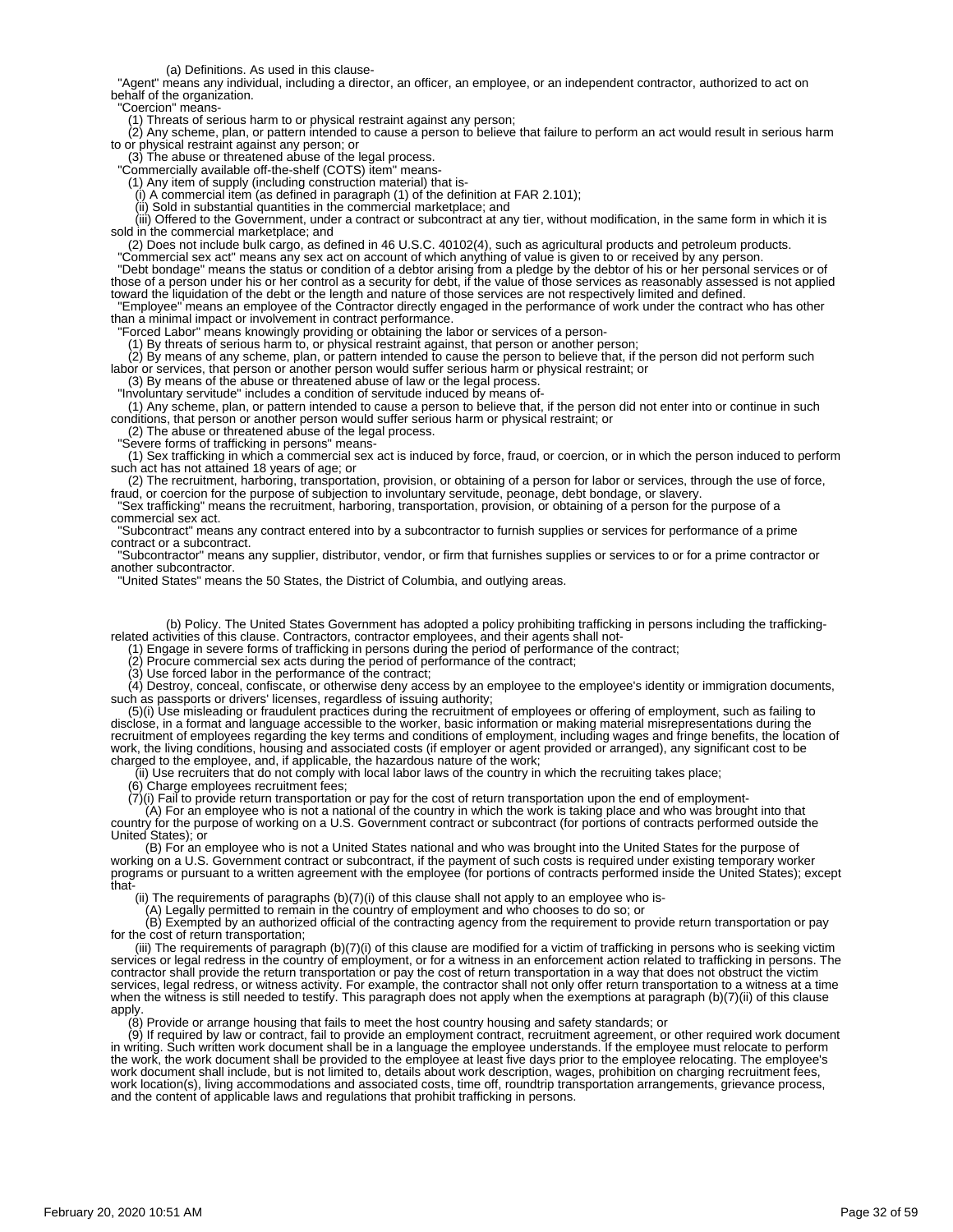(c) Contractor requirements. The Contractor shall-

 (1) Notify its employees and agents of-

 (i) The United States Government's policy prohibiting trafficking in persons, described in paragraph (b) of this clause; and (ii) The actions that will be taken against employees or agents for violations of this policy. Such actions for employees may

include, but are not limited to, removal from the contract, reduction in benefits, or termination of employment; and

 (2) Take appropriate action, up to and including termination, against employees, agents, or subcontractors that violate the policy in paragraph (b) of this clause.

(d) Notification.

 (1) The Contractor shall inform the Contracting Officer and the agency Inspector General immediately of-

 (i) Any credible information it receives from any source (including host country law enforcement) that alleges a Contractor employee, subcontractor, subcontractor employee, or their agent has engaged in conduct that violates the policy in paragraph (b) of this clause (see also 18 U.S.C. 1351, Fraud in Foreign Labor Contracting, and 52.203-13(b)(3)(i)(A), if that clause is included in the solicitation or contract, which requires disclosure to the agency Office of the Inspector General when the Contractor has credible evidence of fraud); and

 (ii) Any actions taken against a Contractor employee, subcontractor, subcontractor employee, or their agent pursuant to this clause.

 (2) If the allegation may be associated with more than one contract, the Contractor shall inform the contracting officer for the contract with the highest dollar value.

 (e) Remedies. In addition to other remedies available to the Government, the Contractor's failure to comply with the requirements of paragraphs (c), (d), (g), (h), or (i) of this clause may result in-

 (1) Requiring the Contractor to remove a Contractor employee or employees from the performance of the contract;

 (2) Requiring the Contractor to terminate a subcontract;

 (3) Suspension of contract payments until the Contractor has taken appropriate remedial action;

 (4) Loss of award fee, consistent with the award fee plan, for the performance period in which the Government determined Contractor non-compliance;

 (5) Declining to exercise available options under the contract;

 (6) Termination of the contract for default or cause, in accordance with the termination clause of this contract; or

 (7) Suspension or debarment.

 (f) Mitigating and aggravating factors. When determining remedies, the Contracting Officer may consider the following: (1) Mitigating factors. The Contractor had a Trafficking in Persons compliance plan or an awareness program at the time of the violation, was in compliance with the plan, and has taken appropriate remedial actions for the violation, that may include reparation

to victims for such violations.

 (2) Aggravating factors. The Contractor failed to abate an alleged violation or enforce the requirements of a compliance plan, when directed by the Contracting Officer to do so.

(g) Full cooperation.

 (1) The Contractor shall, at a minimum-

 (i) Disclose to the agency Inspector General information sufficient to identify the nature and extent of an offense and the individuals responsible for the conduct;

 (ii) Provide timely and complete responses to Government auditors' and investigators' requests for documents;

 (iii) Cooperate fully in providing reasonable access to its facilities and staff (both inside and outside the U.S.) to allow contracting agencies and other responsible Federal agencies to conduct audits, investigations, or other actions to ascertain compliance with the Trafficking Victims Protection Act of 2000 (22 U.S.C. chapter 78), E.O. 13627, or any other applicable law or regulation establishing restrictions on trafficking in persons, the procurement of commercial sex acts, or the use of forced labor; and

 (iv) Protect all employees suspected of being victims of or witnesses to prohibited activities, prior to returning to the country from which the employee was recruited, and shall not prevent or hinder the ability of these employees from cooperating fully with Government authorities.

 (2) The requirement for full cooperation does not foreclose any Contractor rights arising in law, the FAR, or the terms of the contract. It does not-

 (i) Require the Contractor to waive its attorney-client privilege or the protections afforded by the attorney work product doctrine; (ii) Require any officer, director, owner, employee, or agent of the Contractor, including a sole proprietor, to waive his or her attorney client privilege or Fifth Amendment rights; or

 (iii) Restrict the Contractor from-

 (A) Conducting an internal investigation; or

 (B) Defending a proceeding or dispute arising under the contract or related to a potential or disclosed violation.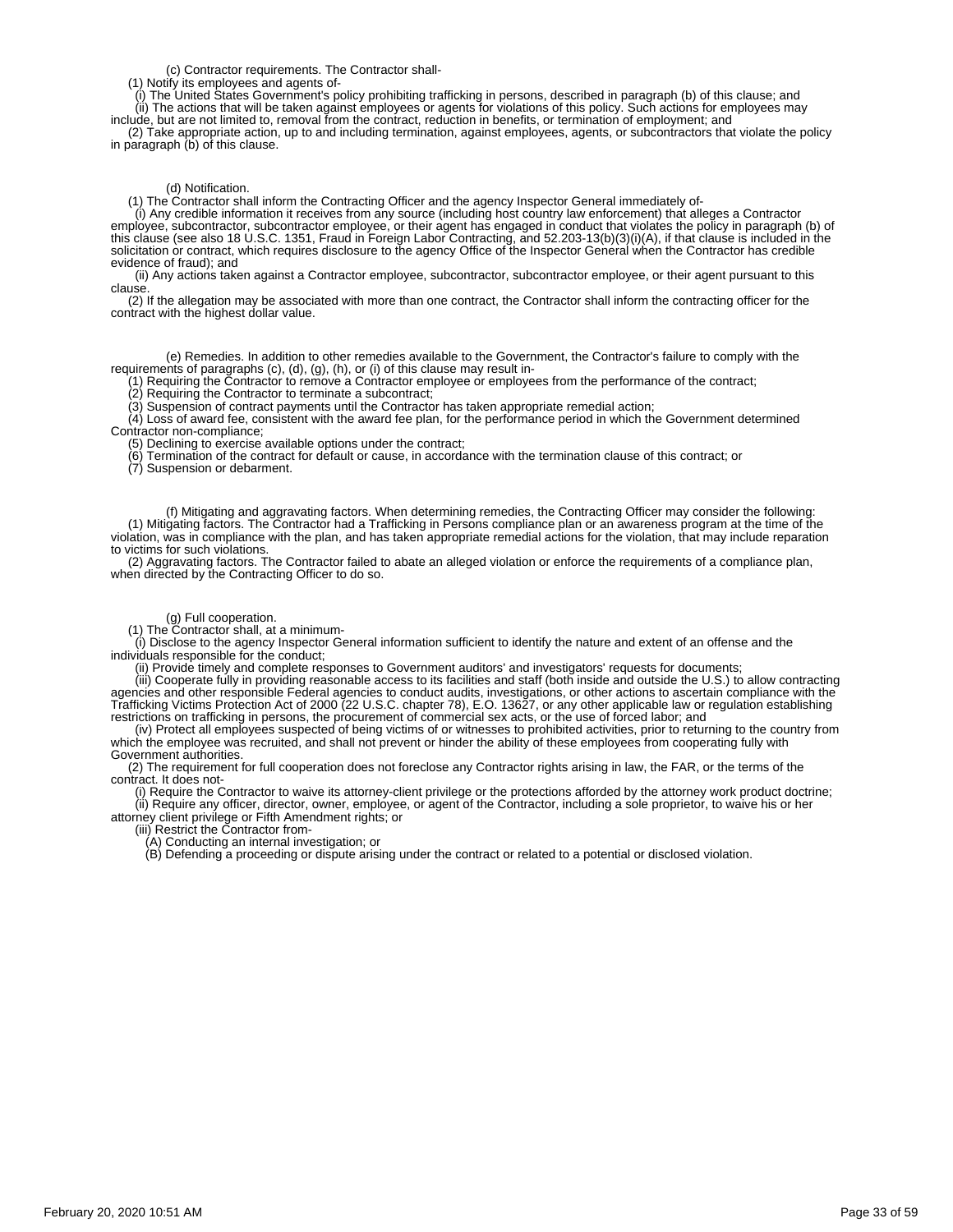(h) Compliance plan.

 (1) This paragraph (h) applies to any portion of the contract that-

 (i) Is for supplies, other than commercially available off-the-shelf items, acquired outside the United States, or services to be performed outside the United States; and

 (ii) Has an estimated value that exceeds \$500,000.

 (2) The Contractor shall maintain a compliance plan during the performance of the contract that is appropriate-

 (i) To the size and complexity of the contract; and

 (ii) To the nature and scope of the activities to be performed for the Government, including the number of non-United States citizens expected to be employed and the risk that the contract or subcontract will involve services or supplies susceptible to trafficking in persons.

 (3) Minimum requirements. The compliance plan must include, at a minimum, the following:

 (i) An awareness program to inform contractor employees about the Government's policy prohibiting trafficking-related activities described in paragraph (b) of this clause, the activities prohibited, and the actions that will be taken against the employee for violations. Additional information about Trafficking in Persons and examples of awareness programs can be found at the website for the Department of State's Office to Monitor and Combat Trafficking in Persons at http://www.state.gov/j/tip/.

 (ii) A process for employees to report, without fear of retaliation, activity inconsistent with the policy prohibiting trafficking in persons, including a means to make available to all employees the hotline phone number of the Global Human Trafficking Hotline at 1-844-888-FREE and its email address at help@befree.org.

 (iii) A recruitment and wage plan that only permits the use of recruitment companies with trained employees, prohibits charging recruitment fees to the employee, and ensures that wages meet applicable host-country legal requirements or explains any variance.

 (iv) A housing plan, if the Contractor or subcontractor intends to provide or arrange housing, that ensures that the housing meets host-country housing and safety standards.

 (v) Procedures to prevent agents and subcontractors at any tier and at any dollar value from engaging in trafficking in persons (including activities in paragraph (b) of this clause) and to monitor, detect, and terminate any agents, subcontracts, or subcontractor employees that have engaged in such activities.

 (4) Posting.

 (i) The Contractor shall post the relevant contents of the compliance plan, no later than the initiation of contract performance, at the workplace (unless the work is to be performed in the field or not in a fixed location) and on the Contractor's Web site (if one is maintained). If posting at the workplace or on the Web site is impracticable, the Contractor shall provide the relevant contents of the compliance plan to each worker in writing.

 (ii) The Contractor shall provide the compliance plan to the Contracting Officer upon request.

 (5) Certification. Annually after receiving an award, the Contractor shall submit a certification to the Contracting Officer that- (i) It has implemented a compliance plan to prevent any prohibited activities identified at paragraph (b) of this clause and to monitor, detect, and terminate any agent, subcontract or subcontractor employee engaging in prohibited activities; and (ii) After having conducted due diligence, either-

 (A) To the best of the Contractor's knowledge and belief, neither it nor any of its agents, subcontractors, or their agents is engaged in any such activities; or

 (B) If abuses relating to any of the prohibited activities identified in paragraph (b) of this clause have been found, the Contractor or subcontractor has taken the appropriate remedial and referral actions.

(i) Subcontracts.

 (1) The Contractor shall include the substance of this clause, including this paragraph (i), in all subcontracts and in all contracts with agents. The requirements in paragraph (h) of this clause apply only to any portion of the subcontract that-

 (A) Is for supplies, other than commercially available off-the-shelf items, acquired outside the United States, or services to be performed outside the United States; and

 (B) Has an estimated value that exceeds \$500,000.

 (2) If any subcontractor is required by this clause to submit a certification, the Contractor shall require submission prior to the award of the subcontract and annually thereafter. The certification shall cover the items in paragraph (h)(5) of this clause.

# **(End of Provision)**

#### **FAR 52.222-52 Exemption from Application of the Service Contract Labor Standards to Contracts for Certain Services-Certification (May 2014)**

(a) The offeror shall check the following certification:

**Certification** 

The offeror  $\lceil \ \rceil$  does $[X]$  does not certify that -

 (1) The services under the contract are offered and sold regularly to non-Governmental customers, and are provided by the offeror (or subcontractor in the case of an exempt subcontract) to the general public in substantial quantities in the course of normal business operations;

 (2) The contract services are furnished at prices that are, or are based on, established catalog or market prices. An "established catalog price" is a price included in a catalog, price list, schedule, or other form that is regularly maintained by the manufacturer or the offeror, is either published or otherwise available for inspection by customers, and states prices at which sales currently, or were last, made to a significant number of buyers constituting the general public. An "established market price" is a current price, established in the usual course of ordinary and usual trade between buyers and sellers free to bargain, which can be substantiated from sources independent of the manufacturer or offeror;

 (3) Each service employee who will perform the services under the contract will spend only a small portion of his or her time (a monthly average of less than 20 percent of the available hours on an annualized basis, or less than 20 percent of available hours during the contract period if the contract period is less than a month) servicing the Government contract; and

 (4) The offeror uses the same compensation (wage and fringe benefits) plan for all service employees performing work under the contract as the offeror uses for these employees and for equivalent employees servicing commercial customers.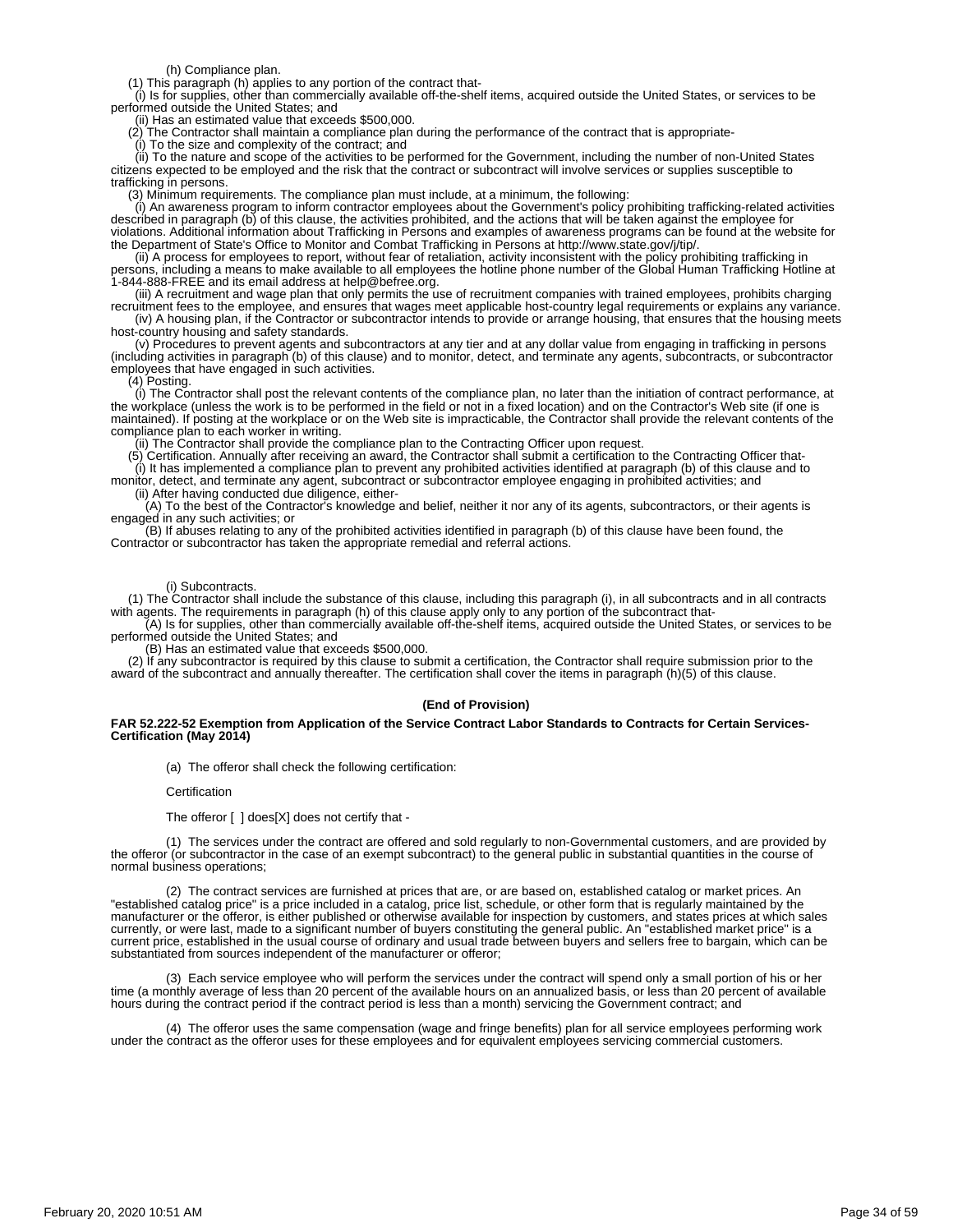(b) Certification by the offeror as to its compliance with respect to the contract also constitutes its certification as to compliance by its subcontractor if it subcontracts out the exempt services. If the offeror certifies to the conditions in paragraph (a) of this provision, and the Contracting Officer determines in accordance with FAR22.1003-4(d)(3) that the Service Contract Labor Standards statute-

 (1) Will not apply to this offeror, then the Service Contract Labor Standards clause in this solicitation will not be included in any resultant contract to this offeror; or

 (2) Will apply to this offeror, then the clause at FAR52.222-53, Exemption from Application of the Service Contract Labor Standards to Contracts for Certain Services-Requirements, in this solicitation will not be included in any resultant contract awarded to this offer, and the offeror may be provided an opportunity to submit a new offer on that basis.

(c) If the offeror does not certify to the conditions in paragraph (a) of this provision-

 (1) The clause of this solicitation at 52.222-53, Exemption from Application of the Service Contract Labor Standards to Contracts for Certain Services-Requirements, will not be included in any resultant contract to this offeror; and

 (2) The offeror shall notify the Contracting Officer as soon as possible if the Contracting Officer did not attach a Service Contract Labor Standards wage determination to the solicitation.

 (d) The Contracting Officer may not make an award to the offeror, if the offeror fails to execute the certification in paragraph (a) of this provision or to contact the Contracting Officer as required in paragraph (c) of this provision.

# **(End of Provision)**

# **FAR 52.222-56 Certification Regarding Trafficking in Persons Compliance Plan (MAR 2015)**

As prescribed in 22.1705(b), insert the following provision:

CERTIFICATION REGARDING TRAFFICKING IN PERSONS COMPLIANCE PLAN (MAR 2015)

 (a) The term "commercially available off-the-shelf (COTS) item," is defined in the clause of this solicitation entitled "Combating Trafficking in Persons" (FAR clause 52.222-50).

 (b) The apparent successful Offeror shall submit, prior to award, a certification, as specified in paragraph (c) of this provision, for the portion (if any) of the contract that-

 (1) Is for supplies, other than commercially available off-the-shelf items, to be acquired outside the United States, or services to be performed outside the United States; and

 (2) Has an estimated value that exceeds \$500,000.

(c) The certification shall state that-

 (1) It has implemented a compliance plan to prevent any prohibited activities identified in paragraph (b) of the clause at 52.222- 50, Combating Trafficking in Persons, and to monitor, detect, and terminate the contract with a subcontractor engaging in prohibited activities identified at paragraph (b) of the clause at 52.222-50, Combating Trafficking in Persons; and

 (2) After having conducted due diligence, either-

 (i) To the best of the Offeror's knowledge and belief, neither it nor any of its proposed agents, subcontractors, or their agents is engaged in any such activities; or

 (ii) If abuses relating to any of the prohibited activities identified in 52.222-50(b) have been found, the Offeror or proposed subcontractor has taken the appropriate remedial and referral actions.

# **(End of Provision)**

# **FAR 52.223-1 Biobased Product Certification (May 2012)**

 (a) As required by the Farm Security and Rural Investment Act of 2002 and the Energy Policy Act of 2005 (7 U.S.C. 8102(c)(3)), the offeror certifies, by signing this offer, that biobased products (within categories of products listed by theUnited States Department of Agriculture in 7 CFR part 3201, subpart B) to be used or delivered in the performance of the contract, other than biobased products that are not purchased by the offeror as a direct result of this contract, will comply with the applicable specifications or other contractual requirements.

# **(End of Provision)**

# **FAR 52.223-4 Recovered Material Certification (May 2008)**

 As required by the Resource Conservation and Recovery Act of 1976 (42 U.S.C. 6962(c)(3)(A)(i)), the offeror certifies, by signing this offer, that the percentage of recovered materials content for EPA-designated items to be delivered or used in the performance of the contract will be at least the amount required by the applicable contract specifications or other contractual requirements.

[X] certifies compliance with 52.223-4

# **(End of Provision)**

# **FAR 52.223-9 Estimate of Percentage of Recovered Material Content for EPA-Designated Items (May 2008) Alternate I (May 2008)**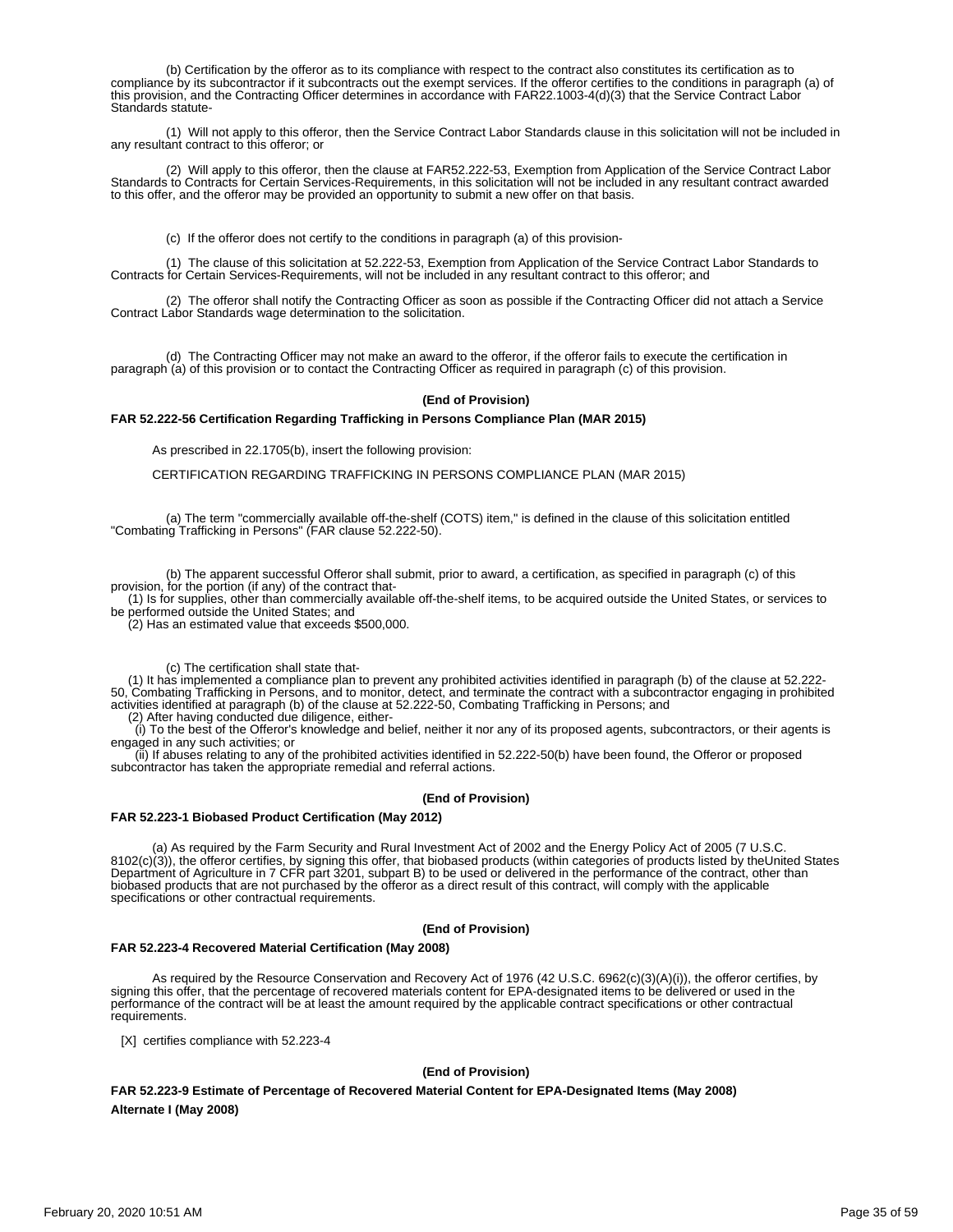As prescribed in 23.406(d), redesignate paragraph (b) of the basic clause as paragraph (c) and add the following paragraph (b) to the basic clause:

 (b) The Contractor shall execute the following certification required by the Resource Conservation and Recovery Act of 1976 (42 U.S.C. 6962(i)(2)(C)):

# **Certification**

 [X] I, Deanna Cammarata(name of certifier), am an officer or employee responsible for the performance of this contract and hereby certify that the percentage of recovered material content for EPA-designated items met the applicable contract specifications or other contractual requirements.

Submission of this record serves as the signature for this Certification

[Signature of the Officer or Employee]

 Deanna Cammarata [Typed Name of the Officer or Employee]

[Title]

 (Doing Business As:) [Name of Company, Firm, or Organization]

 Fri Jun 21 07:26:15 EDT 2019 [Date]

#### **(End of Provision)**

# **FAR 52.223-22 Public Disclosure of Greenhouse Gas Emissions and Reduction Goals-Representation (Dec 2016)**

 As prescribed in 23.804(b), insert the following provision: Public Disclosure of Greenhouse Gas Emissions and Reduction Goals- Representation (Dec 2016)

 (a) This representation shall be completed if the Offeror received \$7.5 million or more in Federal contract awards in the prior Federal fiscal year. The representation is optional if the Offeror received less than \$7.5 million in Federal contract awards in the prior Federal fiscal year.

(b) Representation [Offeror is to check applicable blocks in paragraphs (b)(1) and (2).]

 (1) The Offeror (itself or through its immediate owner or highest-level owner) [ ] does, [X] does not publicly disclose greenhouse gas emissions, i.e., makes available on a publicly accessible Web site the results of a greenhouse gas inventory, performed in accordance with an accounting standard with publicly available and consistently applied criteria, such as the Greenhouse Gas Protocol Corporate Standard.

 (2) The Offeror (itself or through its immedaite owner or highest-level owner) [ ] does, [X] does not publicly disclose a quantitative greenhouse emissions reduction goal, i.e., make available on a publicly accessible Web site a target to reduce absolute emissions or emissions intensity by a specific quantity or percentage.

 (3) A publicly accessible Web site includes the Offeror's own Web site or a recognized, third-party greenhouse gas emissions reporting program.

 (c) If the Offeror checked "does" in paragraphs (b)(1) or (b)(2) of this provision, respectively, the Offeror shall provide the publicly accessible Web site(s) where greenhouse gas emissions and/or reduction goals are reported:

# **(End of Provision)**

### **FAR 52.225-2 Buy American Act Certificate (May 2014)**

 (a) The offeror certifies that each end product, except those listed in paragraph (b) of this provision, is a domestic end product and that for other than COTS items, the offeror has considered components of unknown origin to have been mined, produced, or manufactured outside the United States. The offeror shall list as foreign end products those end products manufactured in the United States that do not qualify as domestic end products, i.e., an end product that is not a COTS item and does not meet the component test in paragraph (2) of the definition of "domestic end product." The terms "commercially available off-the-shelf (COTS) item," "component," "domestic end product," "end product," "foreign end product," and "United States" are defined in the clause of this solicitation entitled "Buy American-Supplies."

(b) Foreign End Products:

 (c) The Government will evaluate offers in accordance with the policies and procedures of Part 25 of the Federal Acquisition Regulation.

# **(End of Provision)**

# **FAR 52.225-4 Buy American-Free Trade Agreements-Israeli Trade Act Certificate (May 2014)**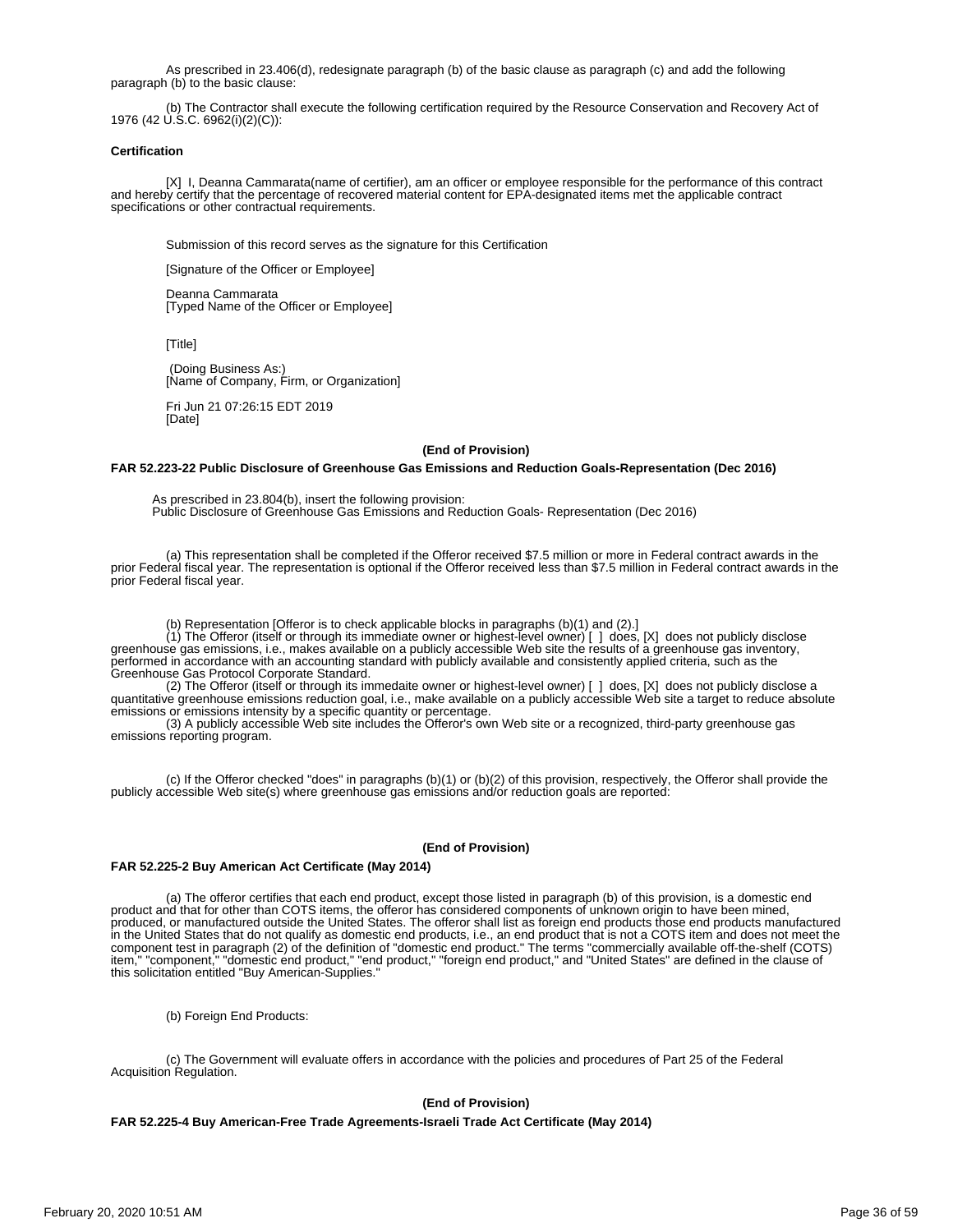(a) The offeror certifies that each end product, except those listed in paragraph (b) or (c) of this provision, is a domestic end product and that for other than COTS items, the offeror has considered components of unknown origin to have been mined, produced, or manufactured outside the United States. The terms "Bahrainian, Moroccan, Omani, Panamanian, or Peruvian end product," "commercially available off-the-shelf (COTS) item," "component," "domestic end product," "end product," "foreign end product," "Free Trade Agreement country," "Free Trade Agreement country end product," "Israeli end product," and "United States" are defined in the clause of this solicitation entitled "Buy American-Free Trade Agreements-Israeli Trade Act."

 (b) The offeror certifies that the following supplies are Free Trade Agreement country end products (other than Bahrainian, Moroccan, Omani, Panamanian, or Peruvian end products) or Israeli end products as defined in the clause of this solicitation entitled "Buy American-Free Trade Agreements-Israeli Trade Act": Free Trade Agreement Country End Products(Other than Bahrainian, Moroccan, Omani, Panamanian, or Peruvian End Products) or Israeli End Products:"

 (c) The offeror shall list those supplies that are foreign endproducts (other than those listed in paragraph (b) of this provision) as defined in the clause of this solicitation entitled "Buy American-Free Trade Agreements-Israeli Trade Act." The offeror shall list as other foreign end products those end products manufactured in the United States that do not qualify as domestic end products, i.e., an end product that is not a COTS item and does not meet the component test in paragraph (2) of the definition of "domestic end product."

Other Foreign End Products:

 (d) The Government will evaluate offers in accordance with the policies and procedures of Part 25 of the Federal Acquisition Regulation.

#### **Alternate I (May 2014)**

As prescribed in 25.1101 (b)(2)(ii), substitute the following paragraph (b) for paragraph (b) of the basic provision: (b) The offeror certifies that the following supplies are Canadian end products as defined in the clause of this solicitation entitled "Buy American-Free Trade Agreements-Israeli Trade Act": Canadian End Products:

#### **Alternate II (May 2014)**

 As prescribed in 25.1101(b)(2)(iii), substitute the following paragraph (b) for paragraph (b) of the basic provision: (b) The offeror certifies that the following supplies are Canadian end products or Israeli end products as defined in the clause of this solicitation entitled "Buy American-Free Trade Agreements-Israeli Trade Act": Canadian or Israeli End Products:

#### **Alternate III (May 2014)**

As prescribed in 25.1101(b)(2)(iv), substitute the following paragraph (b) for paragraph (b) of the basic provision:

 (b) The offeror certifies that the following supplies are Free Trade Agreement country end products (other than Bahrainian,Korean, Moroccan, Omani, Panamanian, or Peruvian end products) or Israeli end products as defined in the clause of this solicitation entitled "Buy American-Free Trade Agreements-Israeli Trade Act": Free Trade Agreement Country End Products (Other than Bahrainian, Korean, Moroccan, Omani, Panamanian, or Peruvian End Products) or Israeli End Products:

#### **(End of Provision)**

#### **FAR 52.225-6 Trade Agreements Certificate (May 2014)**

 (a) The offeror certifies that each end product, except those listed in paragraph (b) of this provision, is a U.S.-made,or designated country, end product, as defined in the clause of this solicitation entitled "Trade Agreements."

 (b) The offeror shall list as other end products those supplies that are not U.S.-made, or designated country, end products. Other End Products:

 (c) The Government will evaluate offers in accordance with the policies and procedures of Part 25 of the Federal Acquisition Regulation. For line items covered by the WTO GPA,the Government will evaluate offers of U.S.-made, or designated country, end products without regard to the restrictions of the Buy American statute. The Government will consider for award only offers of U.S.-made, or designated country, end products unless the Contracting Officer determines that there are no offers for those products or that the offers for those products are insufficient to fulfill the requirements of this solicitation.

# **(End of Provision)**

#### **FAR 52.225-20 Prohibition on Conducting Restricted Business Operations in Sudan-Certification (Aug 2009)**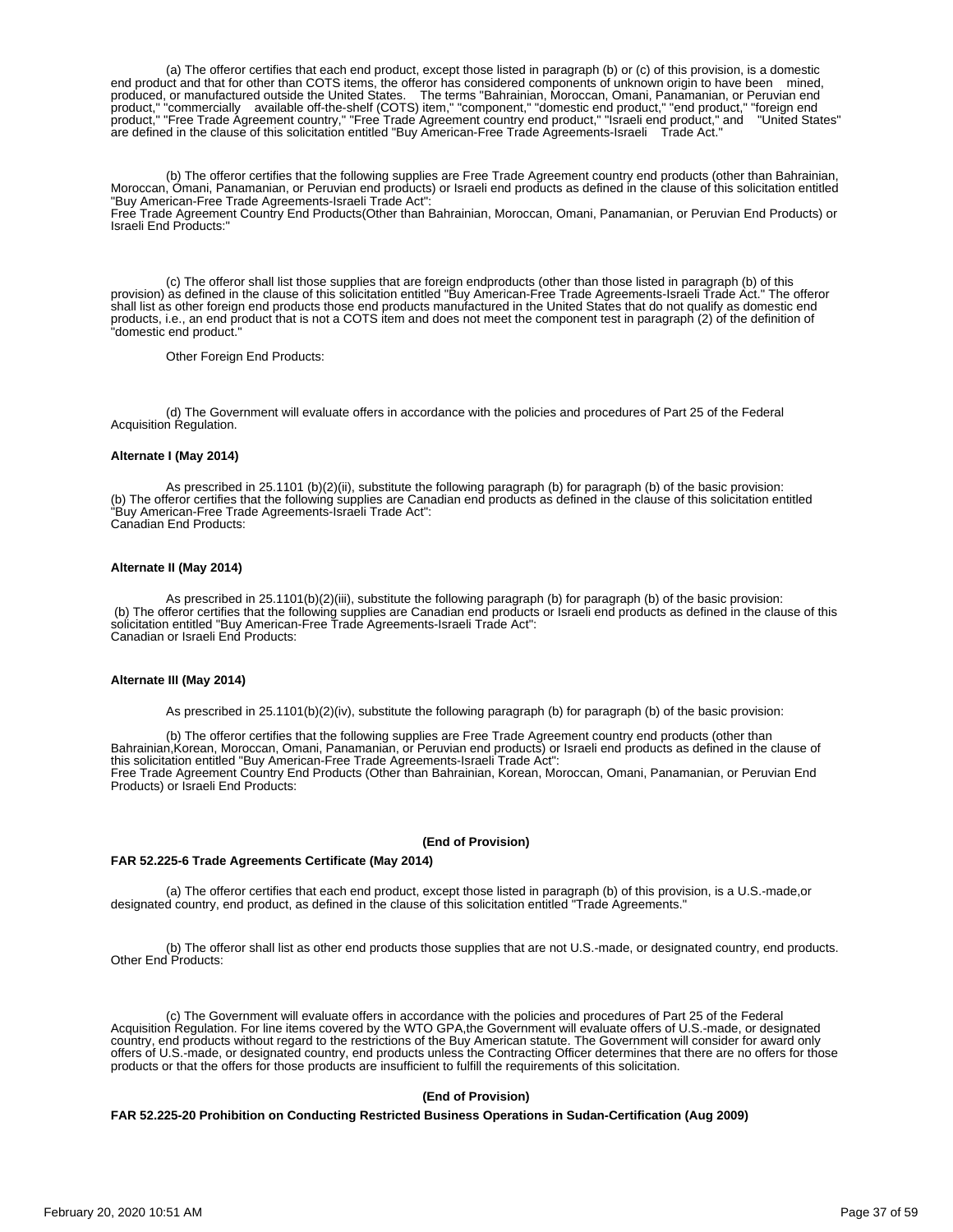(a) Definitions. As used in this provision-

 "Business operations" means engaging in commerce in any form, including by acquiring, developing, maintaining, owning, selling, possessing, leasing, or operating equipment, facilities, personnel, products, services, personal property, real property, or any other apparatus of business or commerce.

"Marginalized populations of Sudan" means-

 (1) Adversely affected groups in regions authorized to receive assistance under section 8(c) of the Darfur Peace and Accountability Act (Pub. L. 109-344) (50 U.S.C. 1701 note); and

(2) Marginalized areas in Northern Sudan described in section 4(9) of such Act.

 "Restricted business operations" means business operations in Sudan that include power production activities, mineral extraction activities, oil-related activities, or the production of military equipment, as those terms are defined in the Sudan Accountability and Divestment Act of 2007(Pub. L. 110-174). Restricted business operations do not include business operations that the person (as that term is defined in Section 2 of the Sudan Accountability and Divestment Act of 2007) conducting the business can demonstrate-

(1) Are conducted under contract directly and exclusively with the regional government of southern Sudan;

 (2) Are conducted pursuant to specific authorization from the Office of Foreign Assets Control in the Department of the Treasury, or are expressly exempted under Federal law from the requirement to be conducted under such authorization;

(3) Consist of providing goods or services to marginalized populations of Sudan;

 (4) Consist of providing goods or services to an internationally recognized peacekeeping force or humanitarian organization;

(5) Consist of providing goods or services that are used only to promote health or education; or

(6) Have been voluntarily suspended

 (b) Certification. By submission of its offer, the offeror certifies that the offeror does not conduct any restricted business operations in Sudan.

# **(End of Provision)**

### **FAR 52.225-25 Prohibition on Contracting with Entities Engaging in Certain Activities or Transactions Relating to Iran - Representation and Certifications (Oct 2015)**

(a) Definitions. As used in this provision-

"Person"-

(1) Means-

(i) A natural person;

 (ii) A corporation, business association, partnership, society, trust, financial institution, insurer, underwriter, guarantor, and any other business organization, any other nongovernmental entity, organization, or group, and any governmental entity operating as a business enterprise; and

(iii) Any successor to any entity described in paragraph (1)(ii) of this definition; and

(2) Does not include a government or governmental entity that is not operating as a business enterprise.

"Sensitive technology"-

(1) Means hardware, software, telecommunications equipment, or any other technology that is to be used specifically-

- (i) To restrict the free flow of unbiased information in Iran; or
- (ii) To disrupt, monitor, or otherwise restrict speech of the people of Iran; and

 (2) Does not include information or informational materials the export of which the President does not have the authority to regulate or prohibit pursuant to section 203(b)(3) of the International Emergency Economic Powers Act (50 U.S.C. 1702(b)(3)).

 (b) The offeror shall e-mail questions concerning sensitive technology to the Department of State at CISADA106@state.gov.

 (c) Except as provided in paragraph (d) of this provision or if a waiver has been granted in accordance with 25.703-4, by submission of its offer, the offeror-

 (1) Represents, to the best of its knowledge and belief, that the offeror does not export any sensitive technology to the government of Iran or any entities or individuals owned or controlled by, or acting on behalf or at the direction of, the government of Iran;

 (2) Certifies that the offeror, or any person owned or controlled by the offeror, does not engage in any activities for which sanctions may be imposed under section 5 of the Iran Sanctions Act. These sanctioned activities are in the areas of development of the petroleum resources of Iran, production of refined petroleum products in Iran, sale and provision of refined petroleum products to Iran, and contributing to Iran's ability to acquire or develop certain weapons or technologies; and

 (3) Certifies that the offeror, and any person owned or controlled by the offeror, does not knowingly engage in any transaction that exceeds \$3,500 with Iran's Revolutionary Guard Corps or any of its officials, agents, or affiliates, the property and interests in property of which are blocked pursuant to the International Emergency Economic Powers Act (50 U.S.C. 1701 et seq.) (see OFAC's Specially Designated Nationals and Blocked Persons List at http://www.treasury.gov/ofac/downloads/t11sdn.pdf).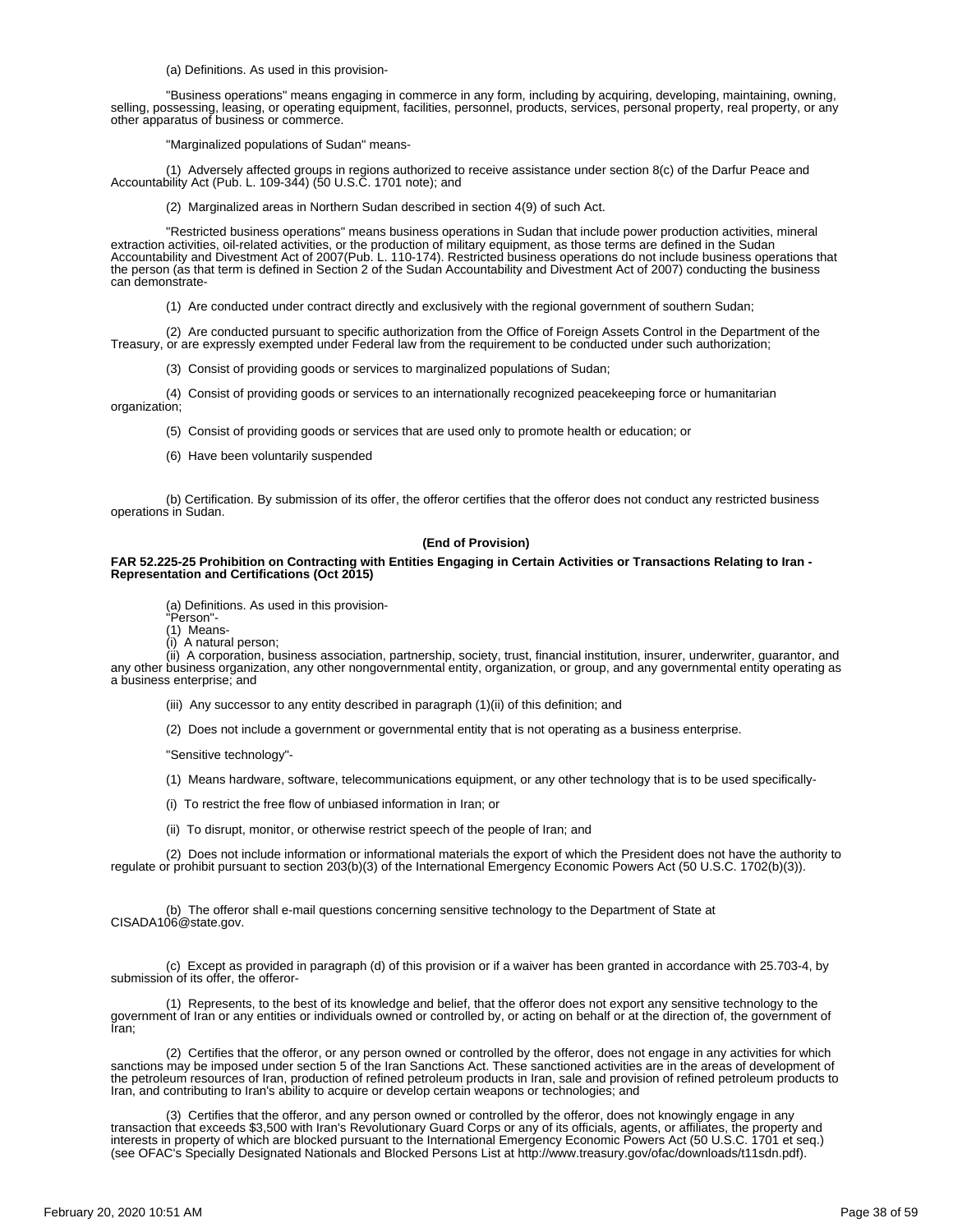(d) Exception for trade agreements. The representation requirement of paragraph (c)(1) and the certification requirements of paragraphs (c)(2) and (c)(3) of this provision do not apply if-

 (1) This solicitation includes a trade agreements notice or certification (e.g., 52.225-4, 52.225-6, 52.225-12, 52.225-24, or comparable agency provision); and

 (2) The offeror has certified that all the offered products to be supplied are designated country end products or designated country construction material.

# **(End of Provision)**

### **FAR 52.226-2 Historically Black College or University and Minority Institution Representation (Oct 2014)**

(a) Definitions. As used in this provision-

 "Historically black college or university" means an institution determined by the Secretary of Education to meet the requirements of 34 CFR 608.2.

 "Minority institution" means an institution of higher education meeting the requirements of Section 365(3) of the Higher Education Act of 1965 (20 U.S.C. 1067k), including a Hispanic-serving institution of higher education, as defined in Section 502(a) of the Act (20 U.S.C. 1101a).

 (b) Representation. The offeror represents that it- [ ] is [X] is not a historically black college or university;

[ ] is  $[X]$  is not a minority institution.

#### **(End of Provision)**

#### **FAR 52.227-6 Royalty Information (Apr 1984)**

 (a) Cost or charges for royalties. When the response to this solicitation contains costs or charges for royalties totaling more than \$250, the following information shall be included in the response relating to each separate item of royalty or license fee:

- (1) Name and address of licensor.
- (2) Date of license agreement.
- (3) Patent numbers, patent application serial numbers, or other basis on which the royalty is payable.

 (4) Brief description, including any part or model numbers of each contract item or component on which the royalty is payable.

- (5) Percentage or dollar rate of royalty per unit.
- (6) Unit price of contract item.
- (7) Number of units.
- (8) Total dollar amount of royalties.

 (b) Copies of current licenses. In addition, if specifically requested by the Contracting Officer before execution of the contract, the offeror shall furnish a copy of the current license agreement and an identification of applicable claims of specific patents.

#### **(End of Provision)**

# **FAR 52.227-15 Representation of Limited Rights Data and Restricted Computer Software (Dec 2007)**

 (a) This solicitation sets forth the Government's known delivery requirements for data (as defined in the clause at 52.227- 14, Rights in Data-General). Any resulting contract may also provide the Government the option to order additional data under the Additional Data Requirements clause at 52.227-16, if included in the contract. Any data delivered under the resulting contract will be subject to the Rights in Data-General clause at 52.227-14 included in this contract. Under the latter clause, a Contractor may withhold from delivery data that qualify as limited rights data or restricted computer software, and deliver form, fit, and function data instead. The latter clause also may be used with its Alternates II and or III to obtain delivery of limited rights data or restricted computer software, marked with limited rights or restricted rights notices, as appropriate. In addition, use of Alternate V with this latter clause provides the Government the right to inspect such data at the Contractor's facility.

 (b) By completing the remainder of this paragraph, the offeror represents that it has reviewed the requirements for the delivery of technical data or computer software and states [offeror check appropriate block]-

 (1) [X] None of the data proposed for fulfilling such requirements qualifies as limited rights data or restricted computer software; or

 (2) [ ] Data proposed for fulfilling such requirements qualify as limited rights data or restricted computer software and are identified as follows:

 (c) Any identification of limited rights data or restricted computer software in the offeror's response is not determinative of the status of the data should a contract be awarded to the offeror.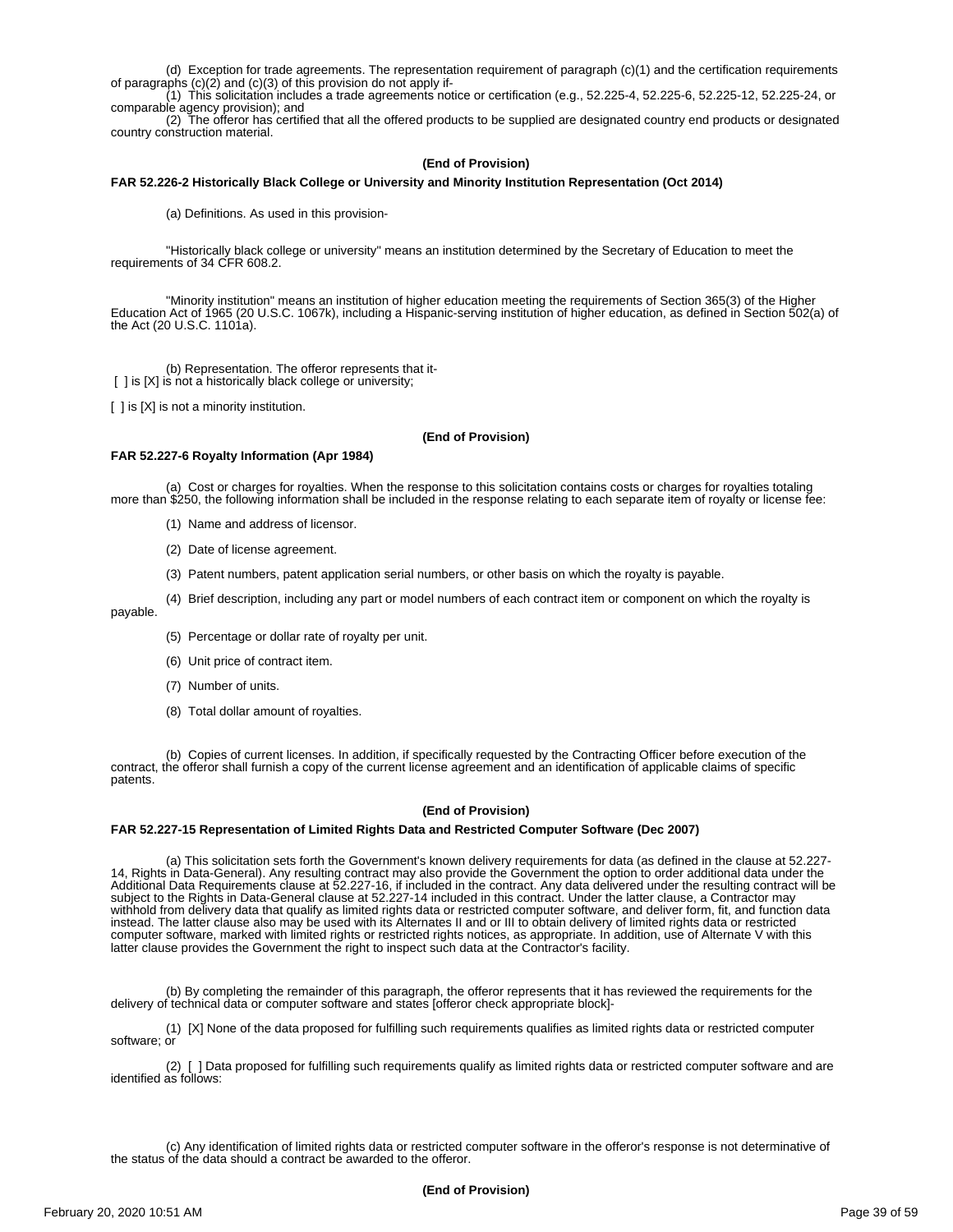#### **DFARS 252.209-7002 Disclosure of Ownership or Control by a Foreign Government.**

As prescribed in 209.104-70(b), use the following provision:

### DISCLOSURE OF OWNERSHIP OR CONTROL BY A FOREIGN GOVERNMENT (JUN 2010)

(a) Definitions. As used in this provision-

 (1) "Effectively owned or controlled" means that a foreign government or any entity controlled by a foreign government has the power, either directly or indirectly, whether exercised or exercisable, to control the election, appointment, or tenure of the Offeror's officers or a majority of the Offeror's board of directors by any means, e.g., ownership, contract, or operation of law (or equivalent power for unincorporated organizations).

- (2) "Entity controlled by a foreign government"-
- (i) Means-
- (A) Any domestic or foreign organization or corporation that is effectively owned or controlled by a foreign government; or
- (B) Any individual acting on behalf of a foreign government.

 (ii) Does not include an organization or corporation that is owned, but is not controlled, either directly or indirectly, by a foreign government if the ownership of that organization or corporation by that foreign government was effective before October 23, 1992.

 (3) "Foreign government" includes the state and the government of any country (other than the United States and its outlying areas) as well as any political subdivision, agency, or instrumentality thereof.

(4) "Proscribed information" means-

(i) Top Secret information;

 (ii) Communications security (COMSEC) material, excluding controlled cryptographic items when unkeyed or utilized with unclassified keys;

- (iii) Restricted Data as defined in the U.S. Atomic Energy Act of 1954, as amended;
- (iv) Special Access Program (SAP) information; or
- (v) Sensitive Compartmented Information (SCI).

 (b) Prohibition on award. No contract under a national security program may be awarded to an entity controlled by a foreign government if that entity requires access to proscribed information to perform the contract, unless the Secretary of Defense or a designee has waived application of 10 U.S.C. 2536(a).

 (c) Disclosure. The Offeror shall disclose any interest a foreign government has in the Offeror when that interest constitutes control by a foreign government as defined in this provision. If the Offeror is a subsidiary, it shall also disclose any reportable interest a foreign government has in any entity that owns or controls the subsidiary, including reportable interest concerning the Offeror's immediate parent, intermediate parents, and the ultimate parent. Use separate paper as needed, and provide the information in the following format:

Offeror's Point of Contact for Questions about Disclosure

(Name and Phone Number with Country Code, City Code and Area Code, as applicable)

 Phone Number: 0 0 International Number: 0 Name and Address of Offeror (Doing Business As:)

# **(End of Provision)**

#### **DFARS 252.209-7003 Reserve Officer Training Corps and Military Recruiting on Campus-Representation.**

As prescribed in 209.470-4(a), use the following provision:

RESERVE OFFICER TRAINING CORPS AND MILITARY RECRUITING ON CAMPUS (MAR 2012)

 (a) Definitions. "Institution of higher education," as used in this provision, is defined in the clause at 252.209-7005, Reserve officer Training Corps and Military Recruiting on Campus.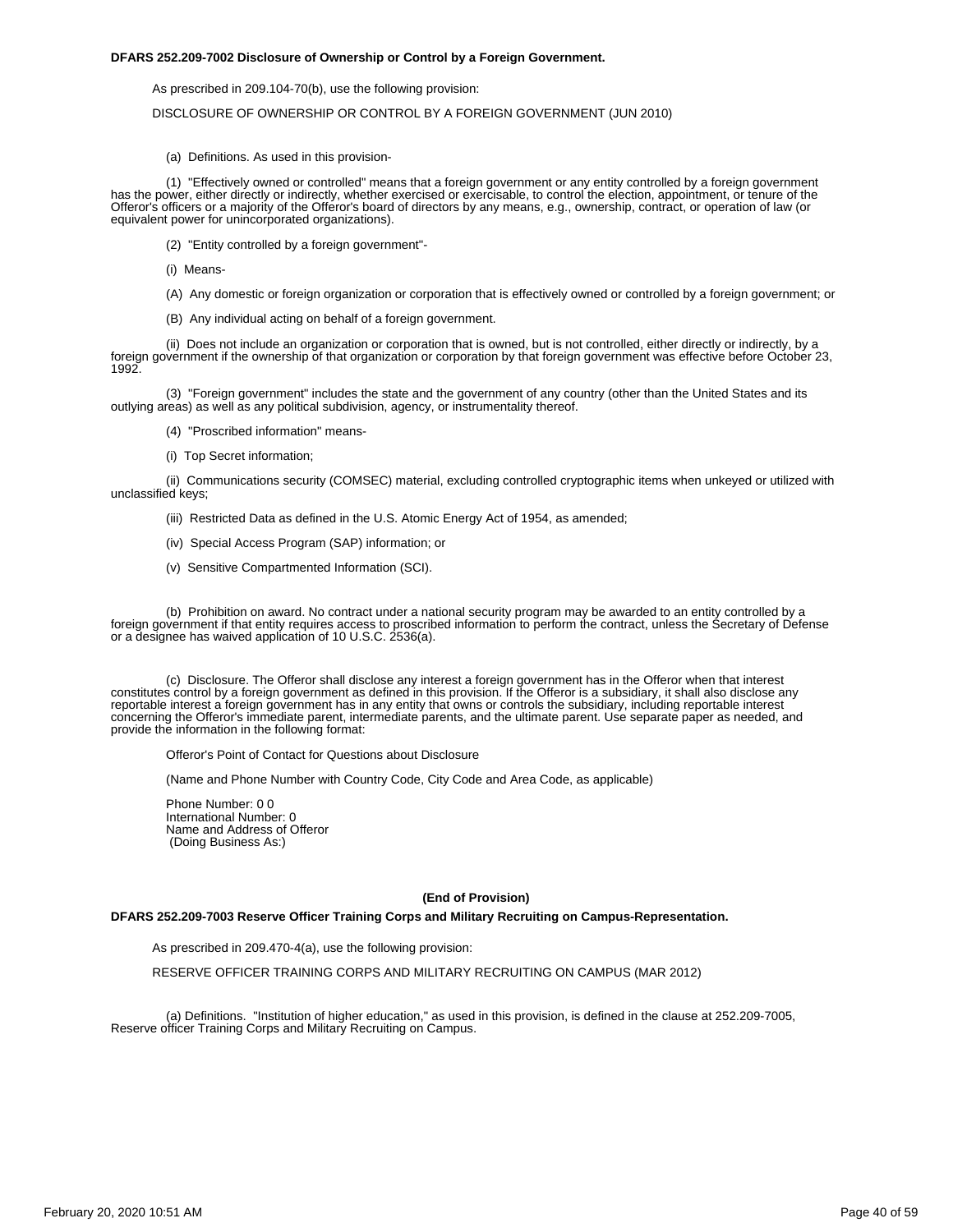(b) Limitation on contract award. Except as provided in paragraph (c) of this provision, an institution of higher education is ineligible for contract award if the Secretary of Defense determines that the institution has a current policy or practice (regardless of when implemented) that prohibits or in effect prevents-

 (1) The Secretary of a military department from maintaining, establishing, or operating a unit of the Senior Reserve Officer Training Corps (ROTC) (in accordance with 10 U.S.C. 654 and other applicable Federal laws) at that institution;

(2) A student at that institution from enrolling in a unit of the Senior ROTC at another institution of higher education;

 (3) The Secretary of a military department or the Secretary of Transportation from gaining entry to campuses, or access to students (who are 17 years of age or older) on campuses, for purposes of military recruiting; or

 (4) Military recruiters from accessing, for purposes of military recruiting, the following information pertaining to students (who are 17 years of age or older) enrolled at that institution:

(i) Name.

- (ii) Address.
- (iii) Telephone number.
- (iv) Date and place of birth.
- (v) Educational level.
- (vi) Academic major.
- (vii) Degrees received.
- (viii) Most recent educational institution enrollment.

 (c) Exception. The limitation in paragraph (b) of this provision does not apply to an institution of higher education if the Secretary of Defense determines that the institution has a long-standing policy of pacifism based on historical religious affiliation. -

 (d) Representation. By submission of its offer, the offeror represents that the institution does not have any policy or practice described in paragraph (b) of this clause, unless the Secretary of Defense has determined that the institution has a longstanding policy of pacifism based on historical religious affiliation.

# **(End of Provision)**

### **DFARS 252.216-7008 .**

As prescribed in 216.203-4-70(c)(2), use the following provision:

 ECONOMIC PRICE ADJUSTMENT-WAGE RATES OR MATERIAL PRICES CONTROLLED BY A FOREIGN GOVERNMENT-REPRESENTATION (MAR 2012)

- (a) By submission of its offer, the offeror represents that the prices set forth in this offer-
- (1) Are based on the wage rate(s) or material price(s) established and controlled by the Government of and
- (2) Do not include contingency allowances to pay for possible increases in wage rates or material prices.

# **(End of Provision)**

# **DFARS 252.225-7000 Buy American--Balance of Payments Program Certificate.**

As prescribed in 225.1101(1), use one of the following provisions:Basic.

As prescribed in 225.1101(1)(i), use the following provision:

BUY AMERICAN-BALANCE OF PAYMENTS PROGRAM CERTIFICATE -BASIC (NOV 2014)

 (a) Definitions. "Commercially available off-the-shelf (COTS) item," "component," "domestic end product," "foreign end product," "qualifying country," "qualifying country end product," and "United States" have the meanings given in the Buy American and Balance of Payments Program clause of this solicitation.

(b) Evaluation. The Government-

 (1) Will evaluate offers in accordance with the policies and procedures of Part 225 of the Defense Federal Acquisition Regulation Supplement; and

 (2) Will evaluate offers of qualifying country end products without regard to the restrictions of the Buy American statute or the Balance of Payments Program.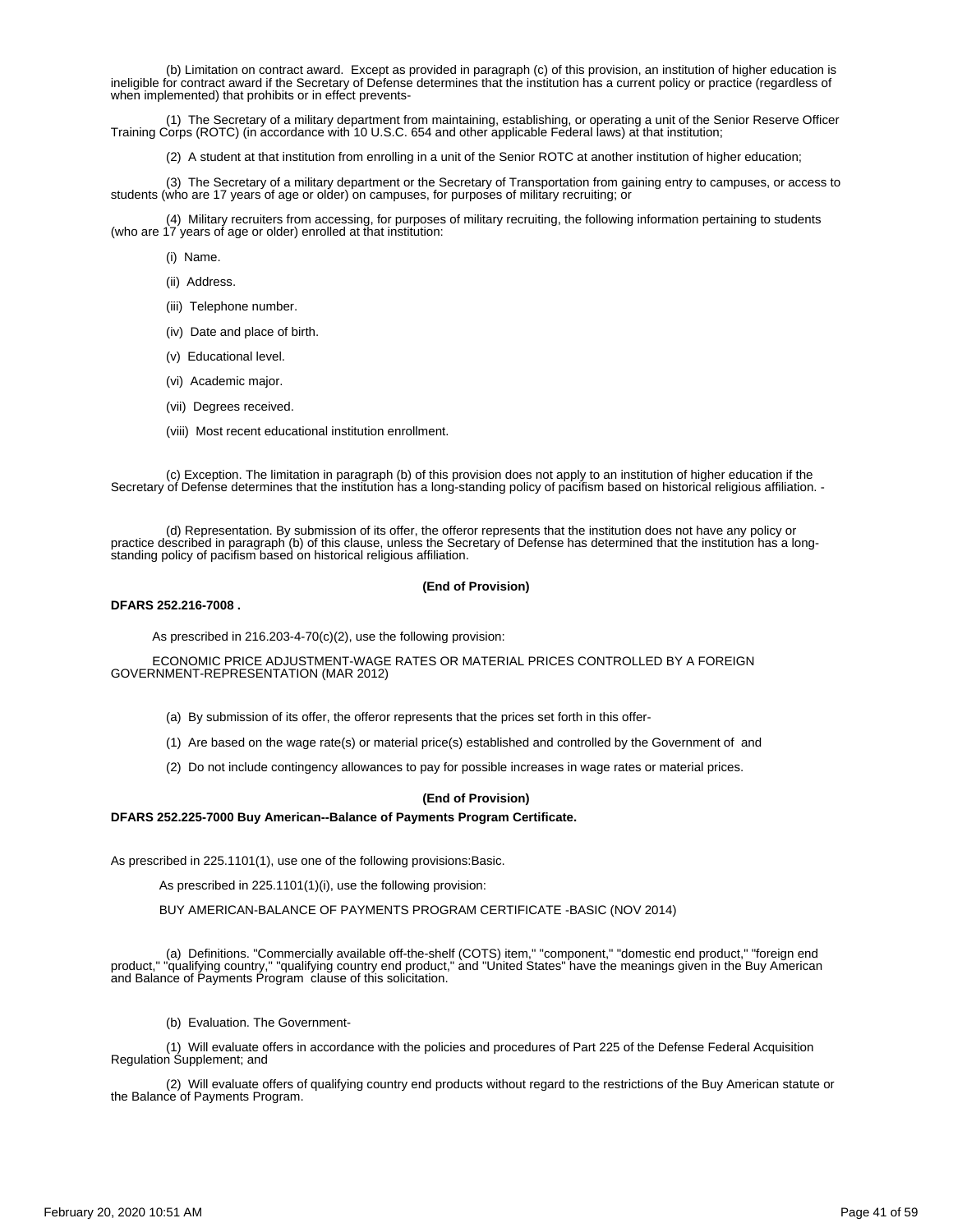(c) Certifications and identification of country of origin.

 (1) For all line items subject to the Buy American and Balance of Payments Program-Basic clause of this solicitation, the offeror certifies that-

(i) Each end product, except those listed in paragraphs  $(c)(2)$  or  $(3)$  of this provision, is a domestic end product; and

 (ii) For end products other than COTS items, components of unknown origin are considered to have been mined, produced, or manufactured outside the United States or a qualifying country.

(2) The offeror certifies that the following end products are qualifying country end products:

 (3) The following end products are other foreign end products, including end products manufactured in the United States that do not qualify as domestic end products, i.e., an end product that is not a COTS item and does not meet the component test in paragraph (ii) of the definition of "domestic end product":

# **ALTERNATE I (NOV 2014)**

As prescribed in 225.1101(1)(ii), use the following provision, which adds "South Caucasus/Central and South Asian (SC/CASA) state" and "South Caucasus/Central and South Asian (SC/CASA) state end product" in paragraph (a), and replaces "qualifying country end products" in paragraphs (b)(2) and (c)(2) with "qualifying country end products or SC/CASA state end products":

#### BUY AMERICAN-BALANCE OF PAYMENTS PROGRAM CERTIFICATE-ALTERNATE I (NOV 2014)

 (a) Definitions. "Commercially available off-the-shelf (COTS) item," "component," "domestic end product," "foreign end product," "qualifying country," "qualifying country end product," "South Caucasus/Central and South Asian (SC/CASA) state," "South Caucasus/Central and South Asian (SC/CASA) state end product," and "United States," as used in this provision, have the<br>meanings given in the Buy American and Balance of Payments Program-Alternate I clause of this solicita

(b) Evaluation. The Government-

 (1) Will evaluate offers in accordance with the policies and procedures of part 225 of the Defense Federal Acquisition Regulation Supplement; and

 (2) Will evaluate offers of qualifying country end products or SC/CASA state end products without regard to the restrictions of the Buy American statute or the Balance of Payments Program.

(c) Certifications and identification of country of origin.

 (1) For all line items subject to the Buy American and Balance of Payments Program-Alternate I clause of this solicitation, the offeror certifies that-

(i) Each end product, except those listed in paragraphs (c)(2) or (3) of this provision, is a domestic end product; and

 (ii) For end products other than COTS items, components of unknown origin are considered to have been mined, produced, or manufactured outside the United States or a qualifying country.

 (2) The offeror certifies that the following end products are qualifying country end products or SC/CASA state end products:

 (3) The following end products are other foreign end products, including end products manufactured in the United States that do not qualify as domestic end products, i.e., an end product that is not a COTS item and does not meet the component test in paragraph (ii) of the definition of "domestic end product":

#### **(End of Provision)**

# **DFARS 252.225-7003 Report of Intended Performance Outside the United States and Canada-Submission with Offer.**

As prescribed in 225.7204(a), use the following provision:

 REPORT OF INTENDED PERFORMANCE OUTSIDE THE UNITED STATES AND CANADA-SUBMISSION WITH OFFER (Oct 2015)

- (a) Definition. "United States," as used in this provision, means the 50 States, the District of Columbia, and outlying areas.
- (b) The offeror shall submit, with its offer, a report of intended performance outside the United States and Canada if-
- (1) The offer exceeds \$13.5 million in value; and

 (2) The offeror is aware that the offeror or a first-tier subcontractor intends to perform any part of the contract outside the United States and Canada that-

- (i) Exceeds \$700,000 in value; and
- (ii) Could be performed inside the United States or Canada.
- (c) Information to be reported includes that for-
- (1) Subcontracts;
- (2) Purchases; and
- (3) Intracompany transfers when transfers originate in a foreign location.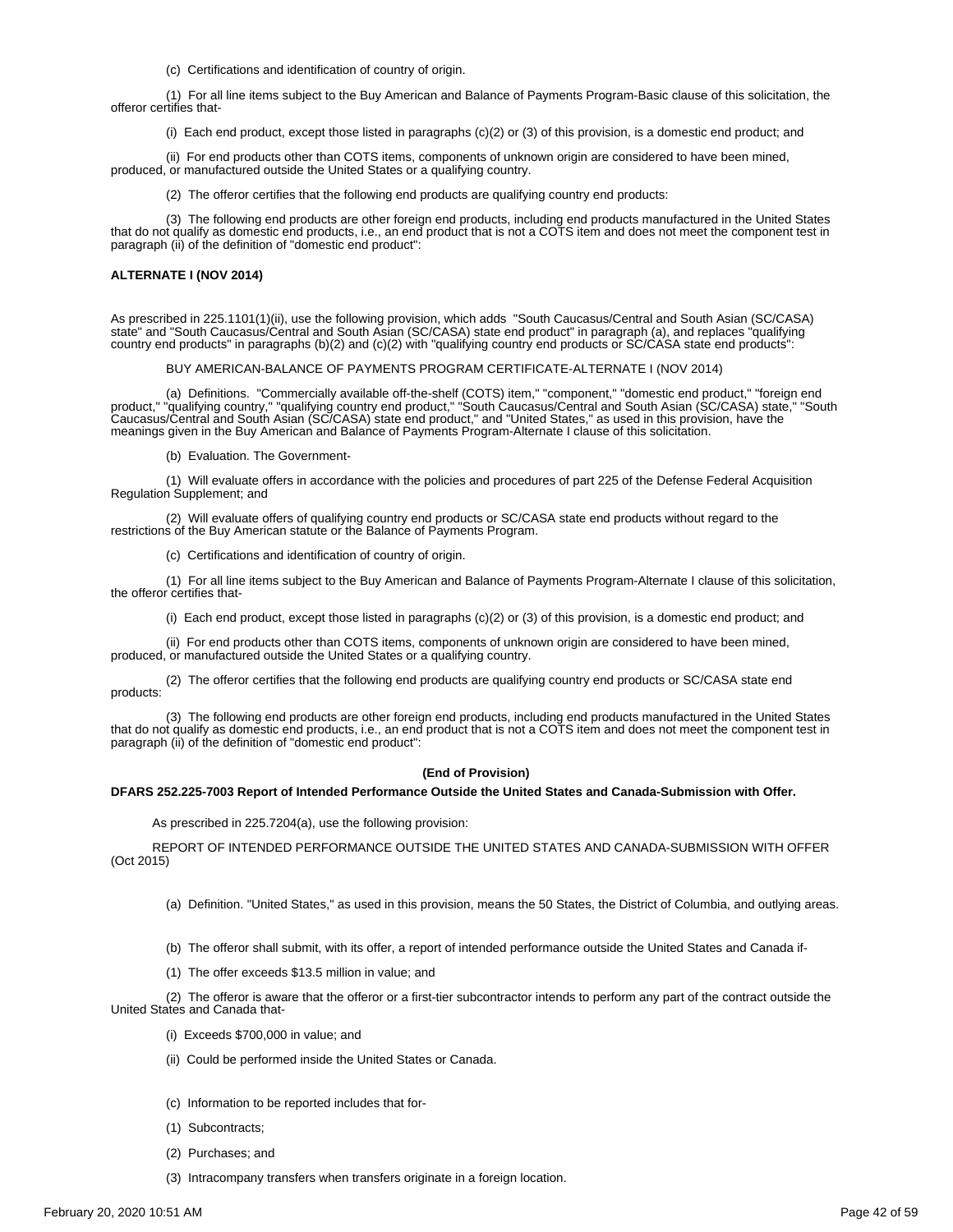- (d) The offeror shall submit the report using-
- (1) DD Form 2139, Report of Contract Performance Outside the United States; or
- (2) A computer-generated report that contains all information required by DD Form 2139.

 (e) The offeror may obtain a copy of DD Form 2139 from the Contracting Officer or via the Internet at http://www.dtic.mil/whs/directives/infomgt/forms/formsprogram.htm.

#### **(End of Provision)**

#### **DFARS 252.225-7020 Trade Agreements Certificate**

As prescribed in 225.1101(5), use one of the following provisions:

Basic. As prescribed in 225.1101(5)(i), use the following provision:

TRADE AGREEMENTS CERTIFICATE-BASIC (NOV 2014)

 (a) Definitions. "Designated country end product," "nondesignated country end product," "qualifying country end product," and "U.S.-made end product" as used in this provision have the meanings given in the Trade Agreements-Basic clause of this solicitation.

#### (b) Evaluation.The Government-

 (1) Will evaluate offers in accordance with the policies and procedures of Part 225 of the Defense Federal Acquisition Regulation Supplement; and

 (2) Will consider only offers of end products that are U.S.-made, qualifying country, or designated country end products unless-

- (i) There are no offers of such end products;
- (ii) The offers of such end products are insufficient to fulfill the Government's requirements; or
- (iii) A national interest waiver has been granted.
- (c) Certification and identification of country of origin.

 (1) For all line items subject to the Trade Agreements-Basic clause of this solicitation, the offeror certifies that each end product to be delivered under this contract, except those listed in paragraph (c)(2) of this provision, is a U.S.-made, qualifying country, or designated country end product.

(2) The following supplies are other nondesignated country end products:

# **ALTERNATE I (OCT 2014)**

 As prescribed in 225.1101(5)(ii), use the following provision, which uses different paragraphs (a), (b)(2), and (c) than the basic clause:

# TRADE AGREEMENTS CERTIFICATE-ALTERNATE I (NOV 2014)

 (a) Definitions. "Designated country end product," "nondesignated country end product," "qualifying country end product," "South Caucasus/Central and South Asian (SC/CASA) state," "South Caucasus/Central and South Asian (SC/CASA) state end product," and "U.S.-made end product," as used in this provision, have the meanings given in the Trade Agreements-Alternate I clause of this solicitation.

(b) Evaluation. The Government-

 (1) Will evaluate offers in accordance with the policies and procedures of part 225 of the Defense Federal Acquisition Regulation Supplement; and

 (2) Will consider only offers of end products that are U.S.-made, qualifying country, SC/CASA state, or designated country end products unless-

- (i) There are no offers of such end products;
- (ii) The offers of such end products are insufficient to fulfill the Government's requirements; or
- (iii) A national interest waiver has been granted
- (c) Certifications and identification of country of origin.

 (1) For all line items subject to the Trade Agreements-Alternate I clause of this solicitation, the offeror certifies that each end product to be delivered under this contract, except those listed in paragraph (c)(2)(ii) of this provision, is a U.S.-made, qualifying country, SC/CASA state, or designated country end product.

(2)(i) The following supplies are SC/CASA state end products:

(2)(ii) The following are other nondesignated country end products":

# **(End of Provision)**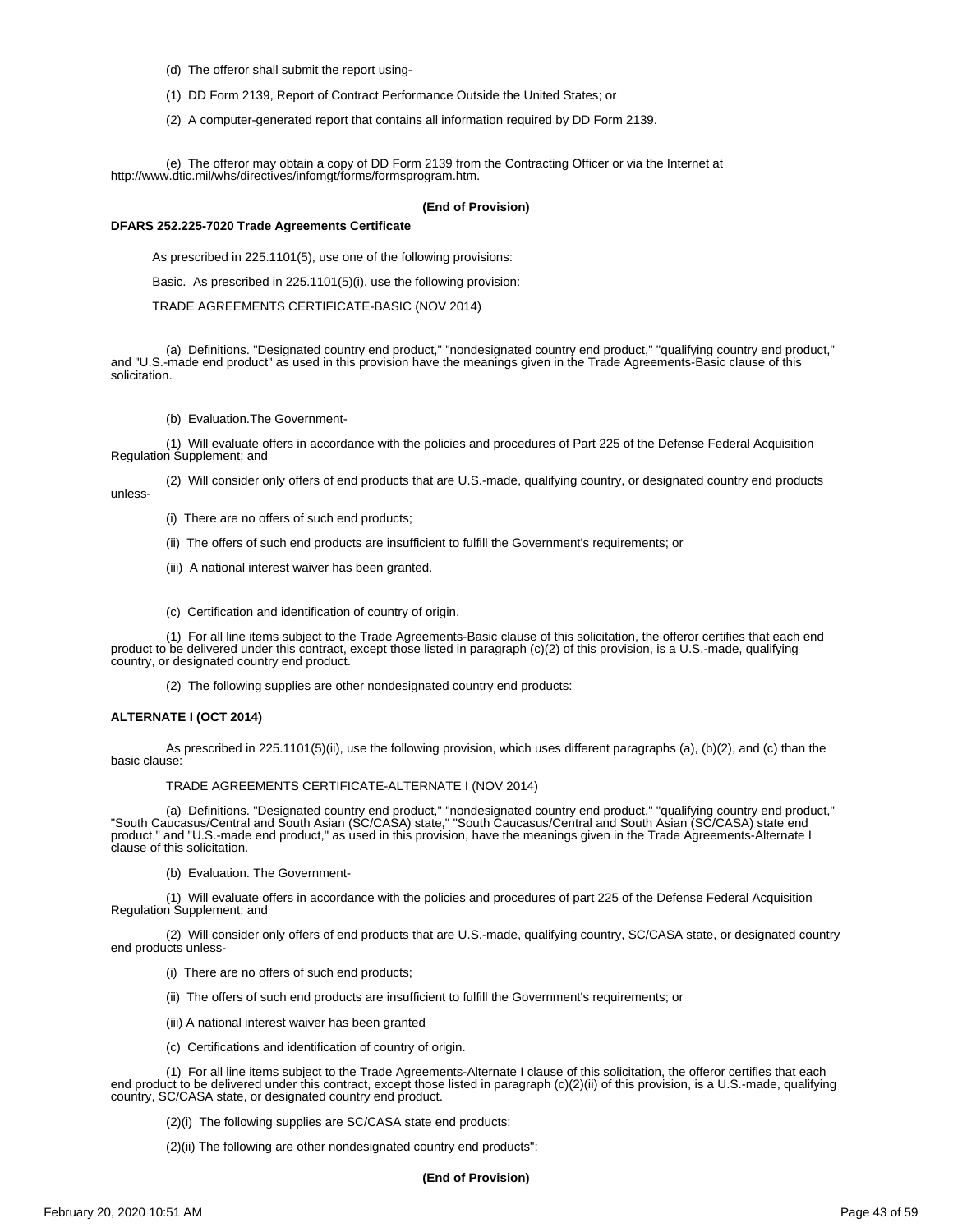### **DFARS 252.225-7031 Secondary Arab Boycott of Israel.**

As prescribed in 225.7605, use the following provision:

# SECONDARY ARAB BOYCOTT OF ISRAEL (JUN 2005)

(a) Definitions. As used in this provision-

 (1) "Foreign person" means any person (including any individual, partnership, corporation, or other form of association) other than a United States person.

 (2) "United States" means the 50 States, the District of Columbia, outlying areas, and the outer Continental Shelf as defined in 43 U.S.C. 1331.

(3) "United States person" is defined in 50 U.S.C. App. 2415(2) and means-

 (i) Any United States resident or national (other than an individual resident outside the United States who is employed by other than a United States person);

(ii) Any domestic concern (including any permanent domestic establishment of any foreign concern); and

 (iii) Any foreign subsidiary or affiliate (including any permanent foreign establishment) of any domestic concern that is controlled in fact by such domestic concern.

(b) Certification. If the offeror is a foreign person, the offeror certifies, by submission of an offer, that it-

(1) Does not comply with the Secondary Arab Boycott of Israel; and

 (2) Is not taking or knowingly agreeing to take any action, with respect to the Secondary Boycott of Israel by Arab countries, which 50 U.S.C. App. 2407(a) prohibits a United States person from taking.

# **(End of Provision)**

# **DFARS 252.225-7035 Buy American Act--Free Trade Agreements--Balance of Payments Program Certificate.**

As prescribed in 225.1101(9), use one of the following provisions:

Basic. As prescribed in 225.1101(9)(i), use the following provision:

BUY AMERICAN-FREE TRADE AGREEMENTS-BALANCE OF PAYMENTS PROGRAM CERTIFICATE-BASIC (NOV 2014)

 Definitions. "Bahrainian end product," "commercially available off-the-shelf (COTS) item," "component," "domestic end product," "Free Trade Agreement country," "Free Trade Agreement country end product," "foreign end product," "Moroccan end product," "Panamanian end product," "Peruvian end product," "qualifying country end product," and "United States," as used in this provision, have the meanings given in the Buy American-Free Trade Agreements-Balance of Payments Program-Basic clause of this solicitation.

# (b) Evaluation. The Government-

 (1) Will evaluate offers in accordance with the policies and procedures of Part 225 of the Defense Federal Acquisition Regulation Supplement; and

 (2) For line items subject to the Buy American-Free Trade Agreements- Balance of Payments Program-Basic clause of this solicitation, will evaluate offers of qualifying country end products or Free Trade Agreement country end products other than Bahrainian end products, Moroccan end products, Panamanian end products, or Peruvian end products without regard to the restrictions of the Buy American or the Balance of Payments Program.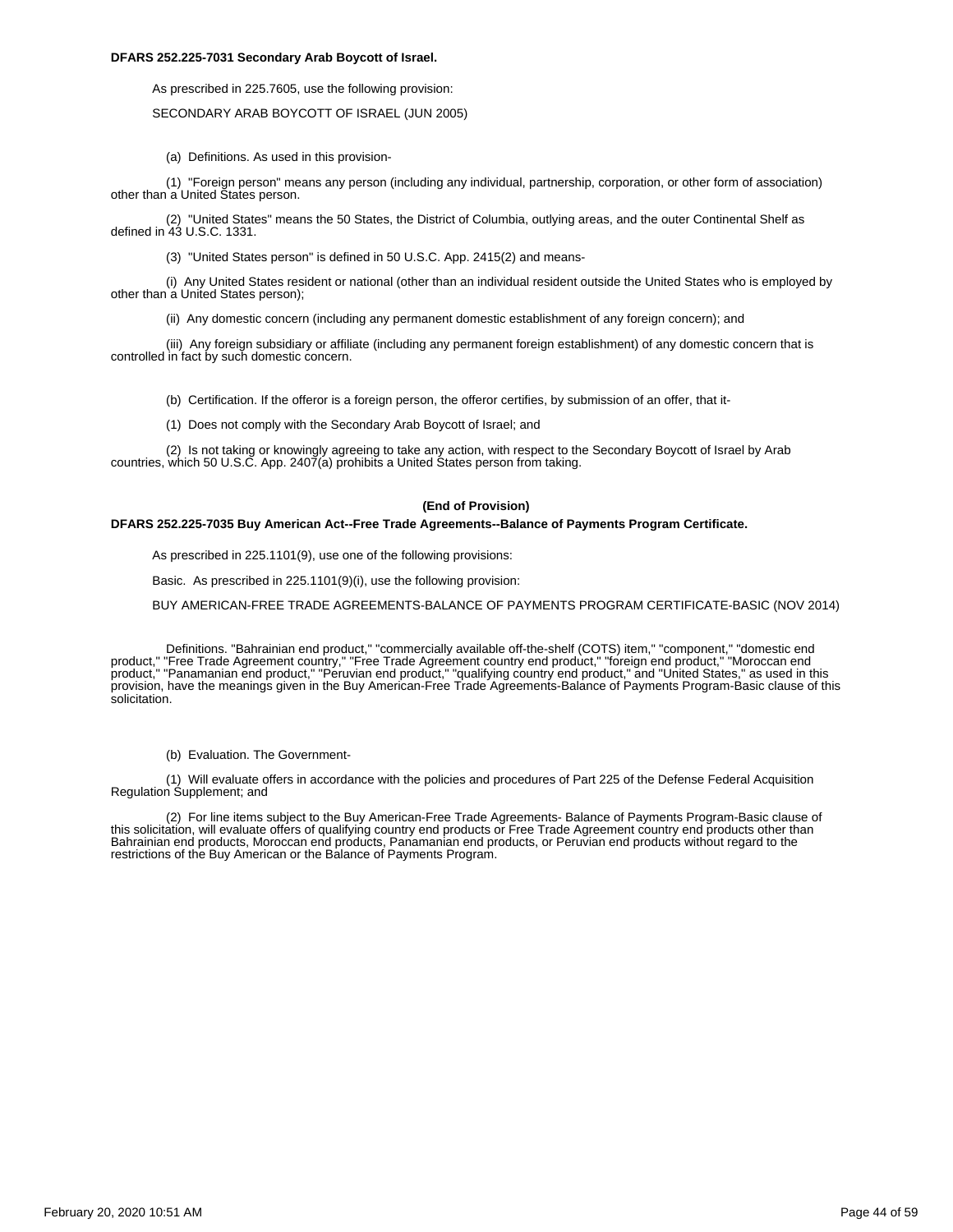(c) Certifications and identification of country of origin.

 (1) For all line items subject to the Buy American Act-Free Trade Agreements-Balance of Payments Program clause of this solicitation, the offeror certifies that-

(i) Each end product, except the end products listed in paragraph  $(c)(2)$  of this provision, is a domestic end product; and

 (ii) Components of unknown origin are considered to have been mined, produced, or manufactured outside the United States or a qualifying country.

(2) The offeror shall identify all end products that are not domestic end products.

(i) The offeror certifies that the following supplies are qualifying country (except Australian or Canadian) end products:

 (ii) The offeror certifies that the following supplies are Free Trade Agreement country end products other than Bahrainian end products, Moroccan end products, Panamanian end products, or Peruvian end products:

 (iii) The following supplies are other foreign end products, including end products manufactured in the United States that do not qualify as domestic end products, i.e., an end product that is not a COTS item and does not meet the component test in paragraph (ii) of the definition of "domestic end product":

# **ALTERNATE I (OCT 2013)**

 As prescribed in 225.1101(9)(ii), use the following provision, which uses "Canadian end product" in paragraph (a), rather than the phrases "Bahrainian end product," "Free Trade Agreement country," "Free Trade Agreement country end product," "Moroccan end product," "Panamanian end product," and "Peruvian end products" in paragraph (a) of the basic provision; uses "Canadian end products" in paragraphs (b)(2) and (c)(2)(i), rather than "Free Trade Agreement country end products other than Bahrainian end products, Moroccan end products, Panamanian end products, or Peruvian end products" in paragraphs (b)(2) and  $(c)(2)$ (ii) of the basic provision; and does not use "Australian or" in paragraph  $(c)(2)$ (i):

 BUY AMERICAN-FREE TRADE AGREEMENTS-BALANCE OF PAYMENTS PROGRAM CERTIFICATE-ALTERNATE I (NOV 2014)

 (a) Definitions. "Canadian end product," "commercially available off-the-shelf (COTS) item," "component," "domestic end product," "foreign end product," "qualifying country end product," and "United States," as used in this provision, have the meanings given in the Buy American Free Trade Agreements Balance of Payments Alternate I clause of this solicitation.

(b) Evaluation. The Government-

 (1) Will evaluate offers in accordance with the policies and procedures of part 225 of the Defense Federal Acquisition Regulation Supplement; and

 (2) For line items subject to the Buy American Free Trade Agreements Balance of Payments Alternate I clause of this solicitation, will evaluate offers of qualifying country end products or Canadian end products without regard to the restrictions of the Buy American or the Balance of Payments Program.

(c) Certifications and identification of country of origin.

 (1) For all line items subject to the Buy American Free Trade Agreements Balance of Payments Alternate I clause of this solicitation, the offeror certifies that-

(i) Each end product, except the end products listed in paragraph (c)(2) of this provision, is a domestic end product; and

 (ii) Components of unknown origin are considered to have been mined, produced, or manufactured outside the United States or a qualifying country.

(2) The offeror shall identify all end products that are not domestic end products.

(i) The offeror certifies that the following supplies are qualifying country (except Canadian) end products:

(ii) The offeror certifies that the following supplies are Canadian end products:

 (iii) The following supplies are other foreign end products, including end products manufactured in the United States that do not qualify as domestic end products, i.e., an end product that is not a COTS item and does not meet the component test in paragraph (ii) of the definition of "domestic end product":

# **ALTERNATE II (NOV 2012)**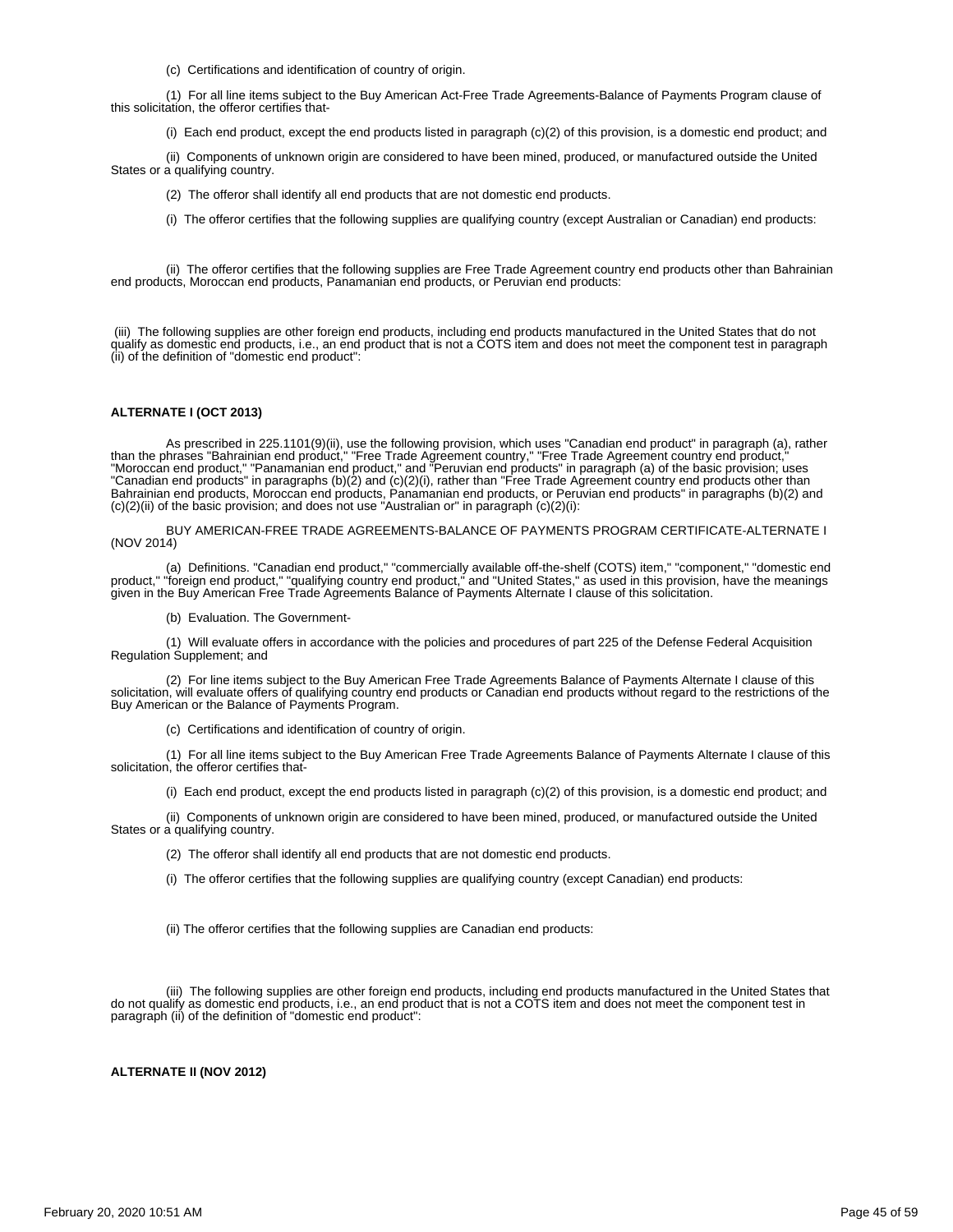As prescribed in 225.1101(9)(iii), use the following provision, which adds "South Caucasus/Central and South Asian (SC/CASA) state" and "South Caucasus/Central and South Asian (SC/CASA) state end product" to paragraph (a), and uses different paragraphs (b)(2) and (c)(2)(i) than the basic provision:

 BUY AMERICAN-FREE TRADE AGREEMENTS-BALANCE OF PAYMENTS PROGRAM CERTIFICATE--ALTERNATE II (NOV 2014)

 (a) Definitions. "Bahrainian end product," "commercially available off-the-shelf (COTS) item," "component," "domestic end product," "Free Trade Agreement country," "Free Trade Agreement country end product," "foreign end product," "Moroccan end product," "Panamanian end product," "Peruvian end product," "qualifying country end product," "South Caucasus/Central and South Asian (SC/CASA) state," "South Caucasus/Central and South Asian (SC/CASA) state end product," and "United States," as used in this provision, have the meanings given in the Buy American Free Trade Agreements Balance of Payments Alternate II clause of this solicitation.

(b) Evaluation. The Government-

 (1) Will evaluate offers in accordance with the policies and procedures of part 225 of the Defense Federal Acquisition Regulation Supplement; and

 (2) For line items subject to the Buy American Free Trade Agreements Balance of Payments Alternate II clause of this solicitation, will evaluate offers of qualifying country end products, SC/CASA state end products, or Free Trade Agreement country end products other than Bahrainian end products, Moroccan end products, Panamanian end products, or Peruvian end products without regard to the restrictions of the Buy American or the Balance of Payments Program.

(c) Certifications and identification of country of origin.

 (1) For all line items subject to the Buy American Free Trade Agreements Balance of Payments Alternate II clause of this solicitation, the offeror certifies that-

(i) Each end product, except the end products listed in paragraph  $(c)(2)$  of this provision, is a domestic end product; and

 (ii) Components of unknown origin are considered to have been mined, produced, or manufactured outside the United States or a qualifying country.

(2) The offeror shall identify all end products that are not domestic end products.

 (i) The offeror certifies that the following supplies are qualifying country (except Australian or Canadian) or SC/CASA state end products:

 (ii) The offeror certifies that the following supplies are Free Trade Agreement country end products other than Bahrainian end products, Moroccan end products, Panamanian end products, or Peruvian end products:

 (iii) The following supplies are other foreign end products, including end products manufactured in the United States that do not qualify as domestic end products, i.e., an end product that is not a COTS item and does not meet the component test in paragraph (ii) of the definition of "domestic end product":

# **ALTERNATE III (JUN 2012)**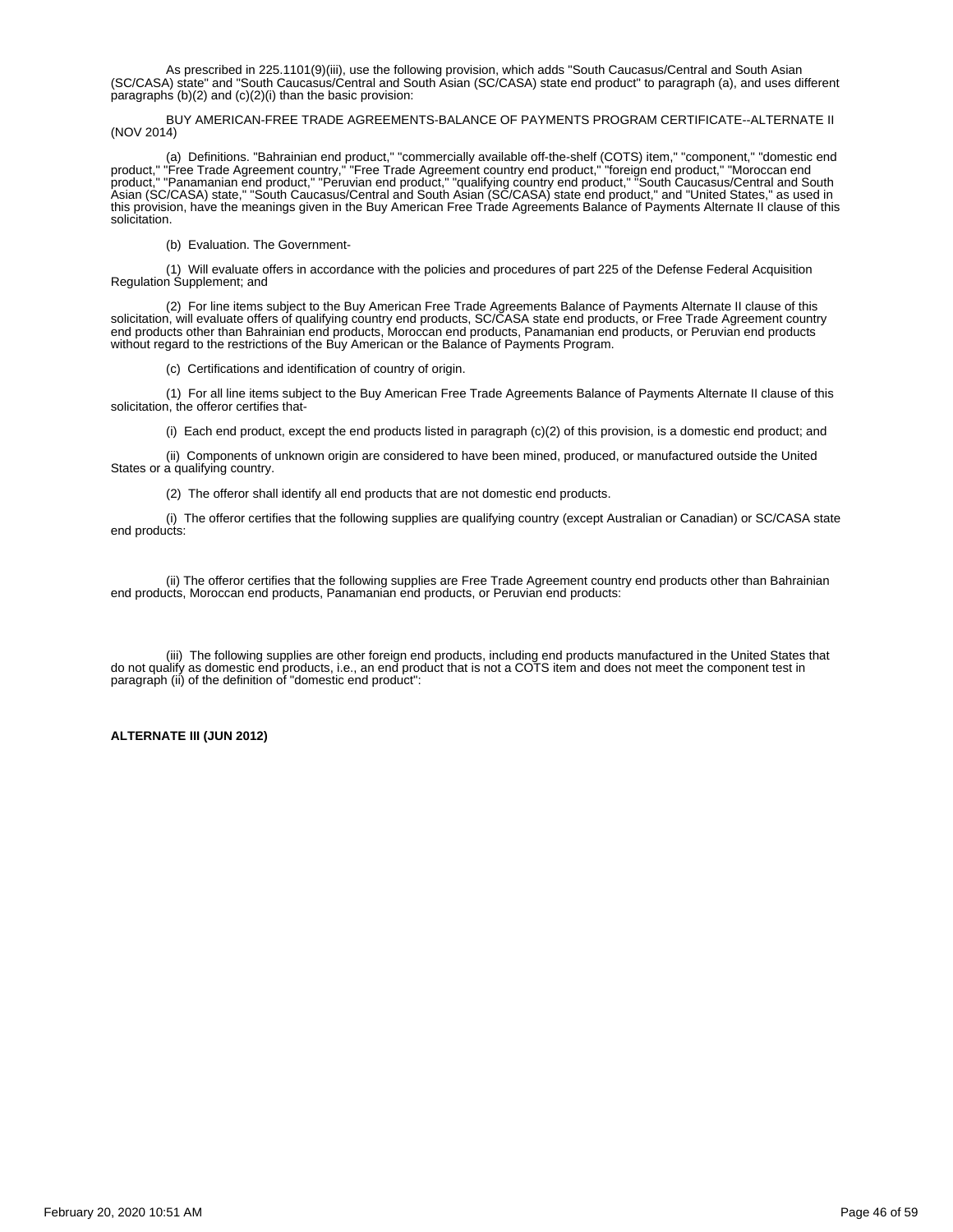As prescribed in 225.1101(9)(iv), use the following provision, which uses different paragraphs (a), (b)(2), (c)(2)(i), and  $(c)(2)$ (ii) than the basic provision:

 BUY AMERICAN-FREE TRADE AGREEMENTS-BALANCE OF PAYMENTS PROGRAM CERTIFICATE--ALTERNATE III (NOV 2014)

 (a) Definitions. "Canadian end product," "commercially available off-the-shelf (COTS) item," "domestic end product," "foreign end product," "qualifying country end product," "South Caucasus/Central and South Asian (SC/CASA) state end product," and "United States," as used in this provision have the meanings given in the Buy American Free Trade Agreements Balance of Payments Alternate III clause of this solicitation.

(b) Evaluation. The Government-

 (1) Will evaluate offers in accordance with the policies and procedures of part 225 of the Defense Federal Acquisition Regulation Supplement; and

 (2) For line items subject to the Buy American Free Trade Agreements Balance of Payments Alternate III clause of this solicitation, will evaluate offers of qualifying country end products, SC/CASA state end products, or Canadian end products without regard to the restrictions of the Buy American or the Balance of Payments Program.

(c) Certifications and identification of country of origin.

 (1) For all line items subject to the Buy American Free Trade Agreements Balance of Payments Alternate III clause of this solicitation, the offeror certifies that-

(i) Each end product, except the end products listed in paragraph (c)(2) of this provision, is a domestic end product; and

 (ii) Components of unknown origin are considered to have been mined, produced, or manufactured outside the United States or a qualifying country.

(2) The offeror shall identify all end products that are not domestic end products.

 (i) The offeror certifies that the following supplies are qualifying country (except Canadian) or SC/CASA state end products:

 (ii) The offeror certifies that the following supplies are Free Trade Agreement country end products other than Bahrainian end products, Moroccan end products, Panamanian end products, or Peruvian end products:

 (iii) The following supplies are other foreign end products, including end products manufactured in the United States that do not qualify as domestic end products, i.e., an end product that is not a COTS item and does not meet the component test in paragraph (ii) of the definition of "domestic end product":

**ALTERNATE IV (NOV 2012)**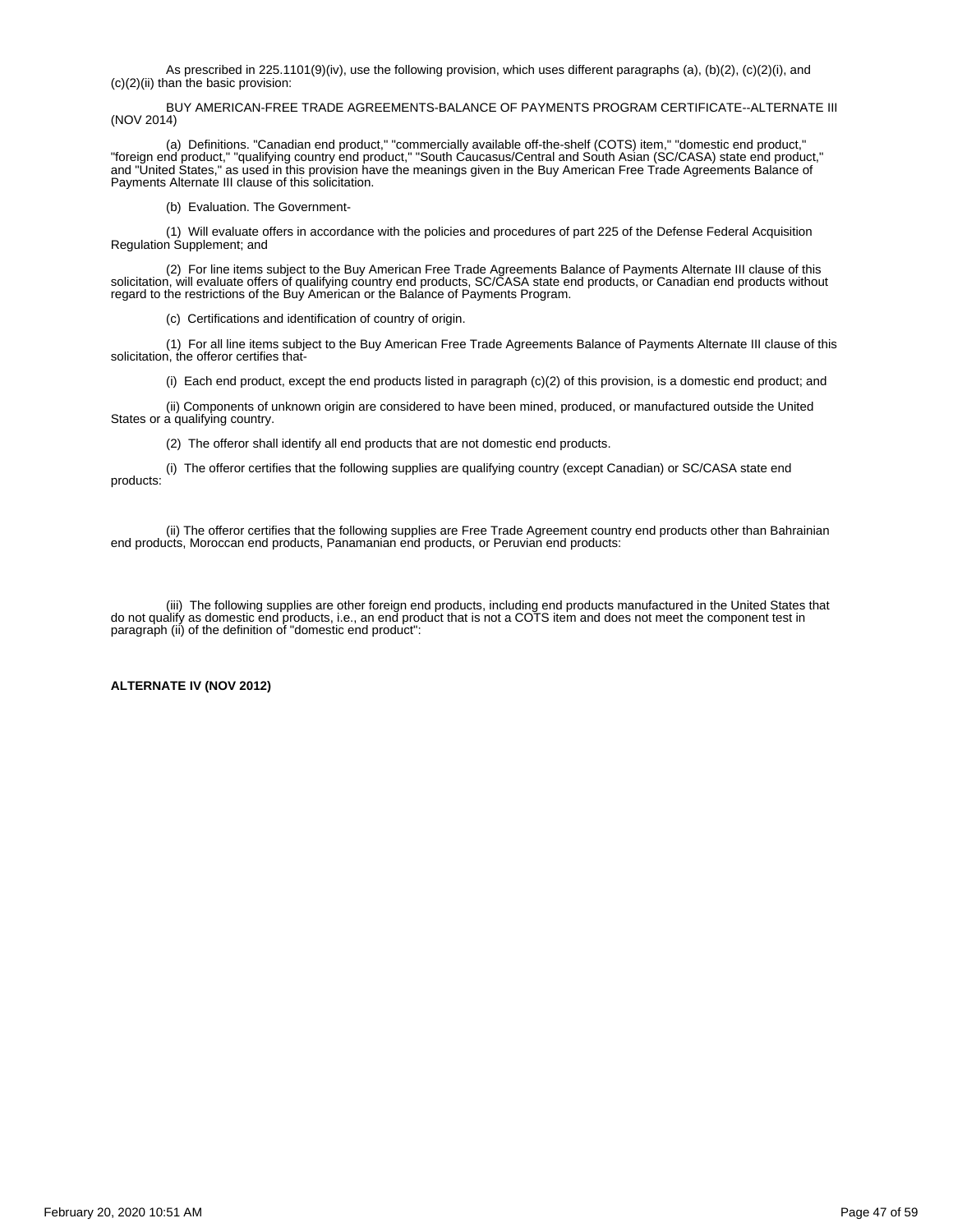As prescribed in 225.1101(9)(v), use the following provision, which adds "Korean end product" to paragraph (a) and uses "Free Trade Agreement country end products other than Bahrainian end products, Korean end products, Moroccan end products, Panamanian end products, or Peruvian end products" in paragraphs (b)(2) and (c)(2)(ii), rather than "Free Trade Agreement country end products other than Bahrainian end products, Moroccan end products, Panamanian end products, or Peruvian end products" in paragraphs  $(b)(2)$  and  $(c)(2)(ii)$  of the basic provision:

 BUY AMERICAN-FREE TRADE AGREEMENTS-BALANCE OF PAYMENTS PROGRAM CERTIFICATE--ALTERNATE IV (NOV 2014)

 (a) Definitions. "Bahrainian end product," "commercially available off-the-shelf (COTS) item," "component," "domestic end product," "Free Trade Agreement country," "Free Trade Agreement country end product," "foreign end product," "Korean end product," "Moroccan end product," "Panamanian end product," "Peruvian end product," "qualifying country end product," and "United States," as used in this provision, have the meanings given in the Buy American Free Trade Agreements Balance of Payments Alternate IV clause of this solicitation.

(b) Evaluation. The Government-

 (1) Will evaluate offers in accordance with the policies and procedures of part 225 of the Defense Federal Acquisition Regulation Supplement; and

 (2) For line items subject to the Buy American Free Trade Agreements Balance of Payments Alternate IV clause of this solicitation, will evaluate offers of qualifying country end products or Free Trade Agreement country end products other than Bahrainian end products, Korean end products, Moroccan end products, Panamanian end products, or Peruvian end products without regard to the restrictions of the Buy American or the Balance of Payments Program.

(c) Certifications and identification of country of origin.

 (1) For all line items subject to the Buy American Free Trade Agreements Balance of Payments Alternate IV clause of this solicitation, the offeror certifies that-

(i) Each end product, except the end products listed in paragraph (c)(2) of this provision, is a domestic end product; and

 (ii) Components of unknown origin are considered to have been mined, produced, or manufactured outside the United States or a qualifying country.

(2) The offeror shall identify all end products that are not domestic end products.

(i) The offeror certifies that the following supplies are qualifying country (except Australian or Canadian) end products:

 (ii) The offeror certifies that the following supplies are Free Trade Agreement country end products other than Bahrainian end products, Korean end products, Moroccan end products, Panamanian end products, or Peruvian end products:

 (iii) The following supplies are other foreign end products, including end products manufactured in the United States that do not qualify as domestic end products, i.e., an end product that is not a COTS item and does not meet the component test in paragraph (ii) of the definition of "domestic end product":

**ALTERNATE V (NOV 2012)**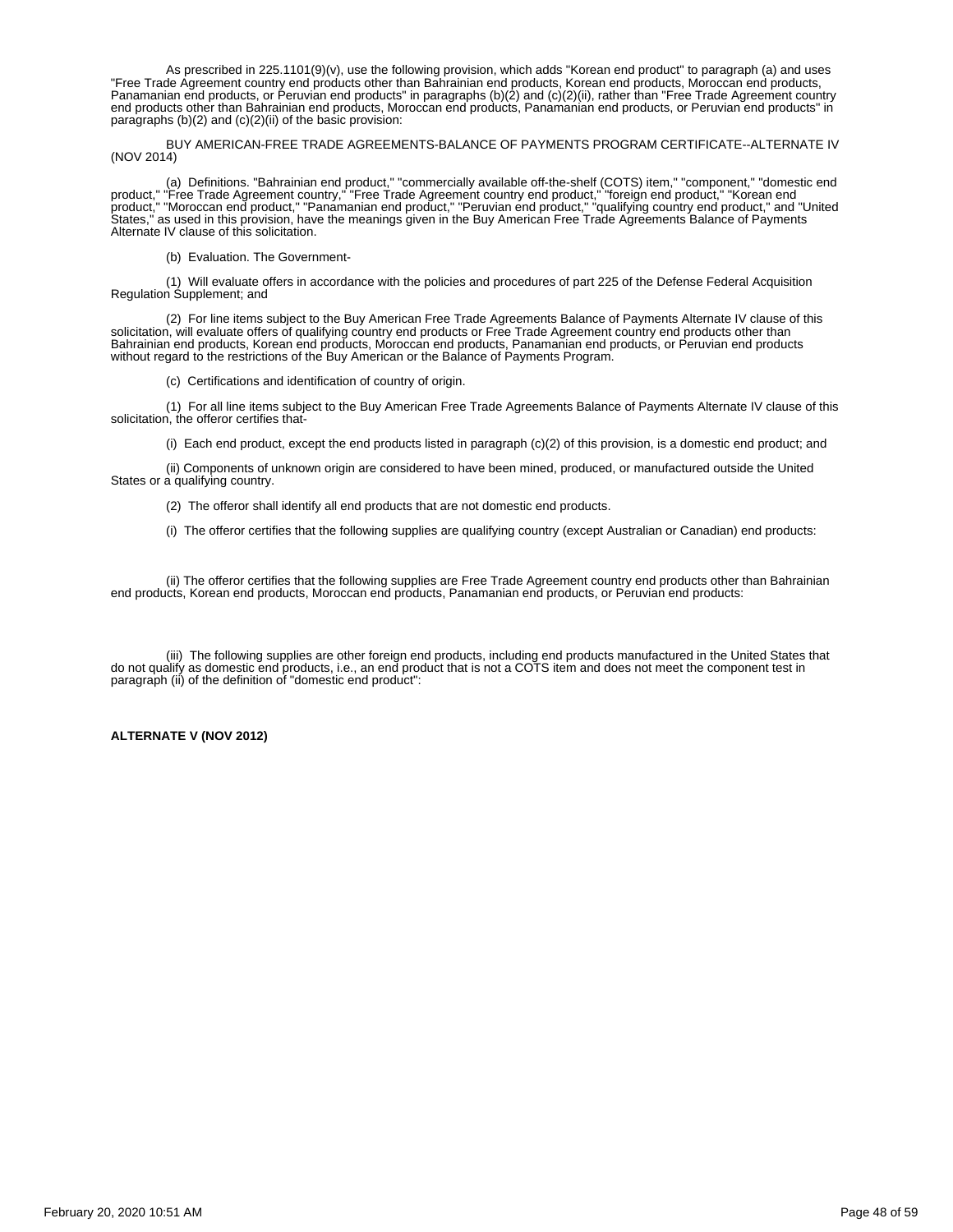As prescribed in 225.1101(9)(vi), use the following provision, which uses different paragraphs (a), (b)(2), (c)(2)(i), and  $(c)(2)$ (ii) than the basic provision:

 BUY AMERICAN-FREE TRADE AGREEMENTS-BALANCE OF PAYMENTS PROGRAM CERTIFICATE--ALTERNATE V (NOV 2014)

 (a) Definitions. "Bahrainian end product," "commercially available off-the-shelf (COTS) item," "component," "domestic end product," "Free Trade Agreement country," "Free Trade Agreement country end product," "foreign end product," "Korean end product," "Moroccan end product," "Panamanian end product," "Peruvian end product," "qualifying country end product," "South Caucasus/Central and South Asian (SC/CASA) state end product," and "United States," as used in this provision, have the meanings given in the Buy American Act-Free Trade Agreements-Balance of Payments Program-Alternate V clause of this solicitation.

(b) Evaluation. The Government-

 (1) Will evaluate offers in accordance with the policies and procedures of part 225 of the Defense Federal Acquisition Regulation Supplement; and

 (2) For line items subject to the Buy American Free Trade Agreements Balance of Payments Alternate V clause of this solicitation, will evaluate offers of qualifying country end products, SC/CASA state end products, or Free Trade Agreement end products other than Bahrainian end products, Korean end products, Moroccan end products, Panamanian end products, or Peruvian end products without regard to the restrictions of the Buy American statute or the Balance of Payments Program.

(c) Certifications and identification of country of origin.

 (1) For all line items subject to the Buy American Free Trade Agreements Balance of Payments Alternate V clause of this solicitation, the offeror certifies that-

(i) Each end product, except the end products listed in paragraph (c)(2) of this provision, is a domestic end product; and

 (ii) Components of unknown origin are considered to have been mined, produced, or manufactured outside the United States or a qualifying country.

(2) The offeror shall identify all end products that are not domestic end products.

 (i) The offeror certifies that the following supplies are qualifying country (except Australian or Canadian) or SC/CASA state end products:

 (ii) The offeror certifies that the following supplies are Free Trade Agreement country end products other than Bahrainian end products, Korean end products, Moroccan end products, Panamanian end products, or Peruvian end products:

 (iii) The following supplies are other foreign end products, including end products manufactured in the United States that do not qualify as domestic end products, i.e., an end product that is not a COTS item and does not meet the component test in paragraph (ii) of the definition of "domestic end product":

# **(End of Provision)**

# **DFARS 252.225-7042 Authorization to Perform.**

As prescribed in 225.1103(3), use the following provision:

AUTHORIZATION TO PERFORM (APR 2003)

 The offeror represents that it has been duly authorized to operate and to do business in the country or countries in which the contract is to be performed.

# **(End of Provision)**

# **DFARS 252.225-7049 cial Satellite Services From Certain Foreign Entities-Representations (Oct 2015)**

As prescribed in 225.772-5, use the following provision:

 PROHIBITION ON ACQUISITION OF COMMERCIAL SATELLITE SERVICES FROM CERTAIN FOREIGN ENTITIES-- REPRESENTATIONS (Oct 2015)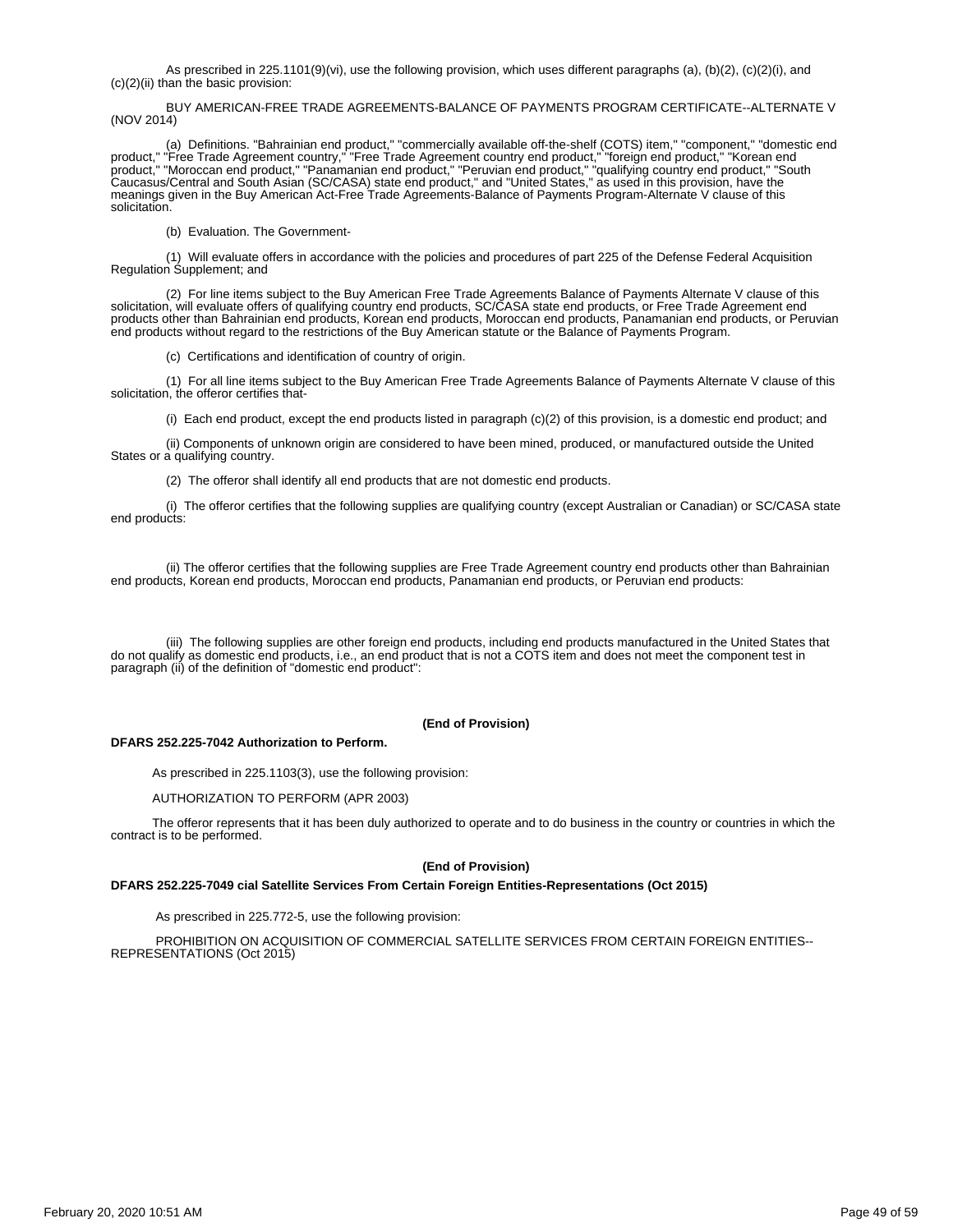- (a) Definitions. As used in this provision--
- "Covered foreign country" means-
- (i) The People's Republic of China;
- (ii) North Korea; or

(iii) Any country that is a state sponsor of terrorism. (10 U.S.C. 2279)

"Foreign entity" means-

 (i) Any branch, partnership, group or sub-group, association, estate, trust, corporation or division of a corporation, or organization organized under the laws of a foreign state if either its principal place of business is outside the United States or its equity securities are primarily traded on one or more foreign exchanges.

 (ii) Notwithstanding paragraph (i) of this definition, any branch, partnership, group or sub-group, association, estate, trust, corporation or division of a corporation, or organization that demonstrates that a majority of the equity interest in such entity is ultimately owned by U.S. nationals is not a foreign entity. (31 CFR 800.212)

 "Government of a covered foreign country" includes the state and the government of a covered foreign country, as well as any political subdivision, agency, or instrumentality thereof.

 "Satellite services" means communications capabilities that utilize an on-orbit satellite for transmitting the signal from one location to another.

 "State sponsor of terrorism" means a country determined by the Secretary of State, under section 6(j)(1)(A) of the Export Administration Act of 1979 (50 U.S.C. App. 2405(j)(i)(A)), to be a country the government of which has repeatedly provided support for acts of international terrorism. As of the date of this provision, state sponsors of terrorism subject to this provision are Iran, Sudan, and Syria. (10 U.S.C. 2327)

 (b) Prohibition on award. In accordance with 10 U.S.C. 2279, unless an exception is determined to apply in accordance with DFARS 225.772-4, no contract for commercial satellite services may be awarded to-

 (1) A foreign entity if the Under Secretary of Defense for Acquisition, Technology, and Logistics or the Under Secretary of Defense for Policy reasonably believes that the foreign entity-

 (i) Is an entity in which the government of a covered foreign country has an ownership interest that enables the government to affect satellite operations; or

 (ii) Plans to, or is expected to, provide or use launch or other satellite services under the contract from a covered foreign country; or

 (2) An offeror that is offering to provide the commercial satellite services of a foreign entity as described in paragraph  $(b)(1)$  of this section.

#### (c) Representations. The Offeror represents that-

 (1) It [ ] is, [X] is not a foreign entity in which the government of a covered foreign country has an ownership interest that enables the government to affect satellite operations;

(2) It [ ] is, [X] is not a foreign entity that plans to provide or use launch or other satellite services under the contract from a covered foreign country;

 (3) It [ ] is, [X] is not offering commercial satellite services provided by a foreign entity in which the government of a covered foreign country has an ownership interest that enables the government to affect satellite operations; and

 (4) It [ ] is, [X] is not offering commercial satellite services provided by a foreign entity that plans to or is expected to provide or use launch or other satellite services under the contract from a covered foreign country.

 (d) Disclosure. If the Offeror has responded affirmatively to any of the above representations, provide the following information, as applicable:

(1) Identification of the foreign entity proposed to provide the commercial satellite services, if other than the Offeror.

 (2) To the extent practicable, a description of any ownership interest that the government of a covered foreign country has in the foreign entity proposed to provide the satellite services, including identification of the covered foreign country.

 (3) Identification of any covered foreign country in which launch or other satellite services will be provided or used, and a description of any satellite services planned to be provided or used in that country.

 (e) The representations in paragraph (c) of this provision are a material representation of fact upon which reliance will be placed when making award. If it is later determined that the Offeror knowingly rendered an erroneous representation, in addition to other remedies available to the Government, the Contracting Officer may terminate the contract resulting from this solicitation for default.

# **(End of Provision)**

# **DFARS 252.225-7050 Disclosure of Ownership or Control by the Government of a Country that is a State Sponsor of Terrorism. (Oct 2015)**

 DISCLOSURE OF OWNERSHIP OR CONTROL BY THE GOVERNMENT OF A COUNTRY THAT IS A STATE SPONSOR OF TERRORISM (Oct 2015)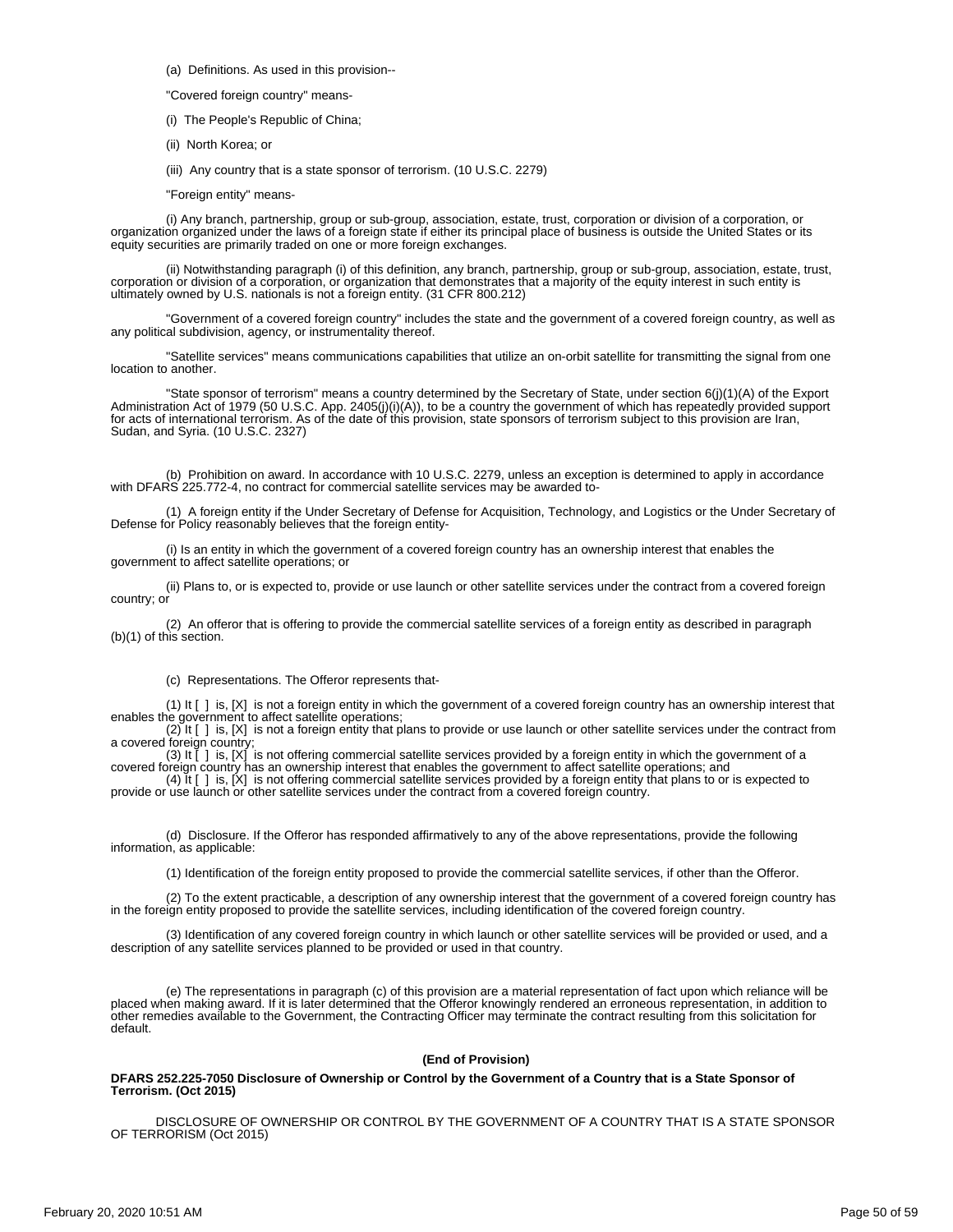(a) Definitions. As used in this provision-

 "Government of a country that is a state sponsor of terrorism" includes the state and the government of a country that is a state sponsor of terrorism, as well as any political subdivision, agency, or instrumentality thereof.

"Significant interest" means-

 (i) Ownership of or beneficial interest in 5 percent or more of the firm's or subsidiary's securities. Beneficial interest includes holding 5 percent or more of any class of the firm's securities in "nominee shares," "street names," or some other method of holding securities that does not disclose the beneficial owner;

- (ii) Holding a management position in the firm, such as a director or officer;
- (iii) Ability to control or influence the election, appointment, or tenure of directors or officers in the firm;

 (iv) Ownership of 10 percent or more of the assets of a firm such as equipment, buildings, real estate, or other tangible assets of the firm; or

(v) Holding 50 percent or more of the indebtedness of a firm.

 "State sponsor of terrorism" means a country determined by the Secretary of State, under section 6(j)(1)(A) of the Export Administration Act of 1979 (50 U.S.C. App. 2405(j)(1)(A)), to be a country the government of which has repeatedly provided support for acts of international terrorism. As of the date of this provision, state sponsors of terrorism include: Iran, Sudan, and Syria.

 (b) Prohibition on award. In accordance with 10 U.S.C. 2327, unless a waiver is granted by the Secretary of Defense, no contract may be awarded to a firm if the government of a country that is a state sponsor of terrorism owns or controls a significant interest in-

- (1) The firm;
- (2) A subsidiary of the firm; or
- (3) Any other firm that owns or controls the firm.

 (c) Representation. Unless the Offeror submits with its offer the disclosure required in paragraph (d) of this provision, the Offeror represents, by submission of its offer, that the government of a country that is a state sponsor of terrorism does not own or control a significant interest in-

- (1) The Offeror;
- (2) A subsidiary of the Offeror; or
- (3) Any other firm that owns or controls the Offeror.
- (d) Disclosure.

 (1) The Offeror shall disclose in an attachment to its offer if the government of a country that is a state sponsor of terrorism owns or controls a significant interest in the Offeror; a subsidiary of the Offeror; or any other firm that owns or controls the Offeror.

(2) The disclosure shall include-

- (i) Identification of each government holding a significant interest; and
- (ii) A description of the significant interest held by each government.

# **(End of Provision)**

# **DFARS 252.229-7012 Tax Exemptions (Italy)-Representation.**

As prescribed in 229.402-70(c)(2), use the following provision:

TAX EXEMPTIONS (ITALY)-REPRESENTATION (MAR 2012)

(a) Exemptions. The United States Government is exempt from payment of-

 (1) Imposta Valore Aggiunto (IVA) tax in accordance with Article 72 of the IVA implementing decree on all supplies and services sold to United States Military Commands in Italy; and

(2) The other taxes specified in paragraph (c) of the clause DFARS 252.229-7003, Tax Exemptions (Italy).

 (b) Representations. By submission of its offer, the offeror represents that the offered price, including the prices of subcontracts to be awarded under the contract, does not include the taxes identified herein, or any other taxes from which the United States Government is exempt.

# **(End of Provision)**

# **DFARS 252.229-7013 Tax Exemptions (Spain)-Representation.**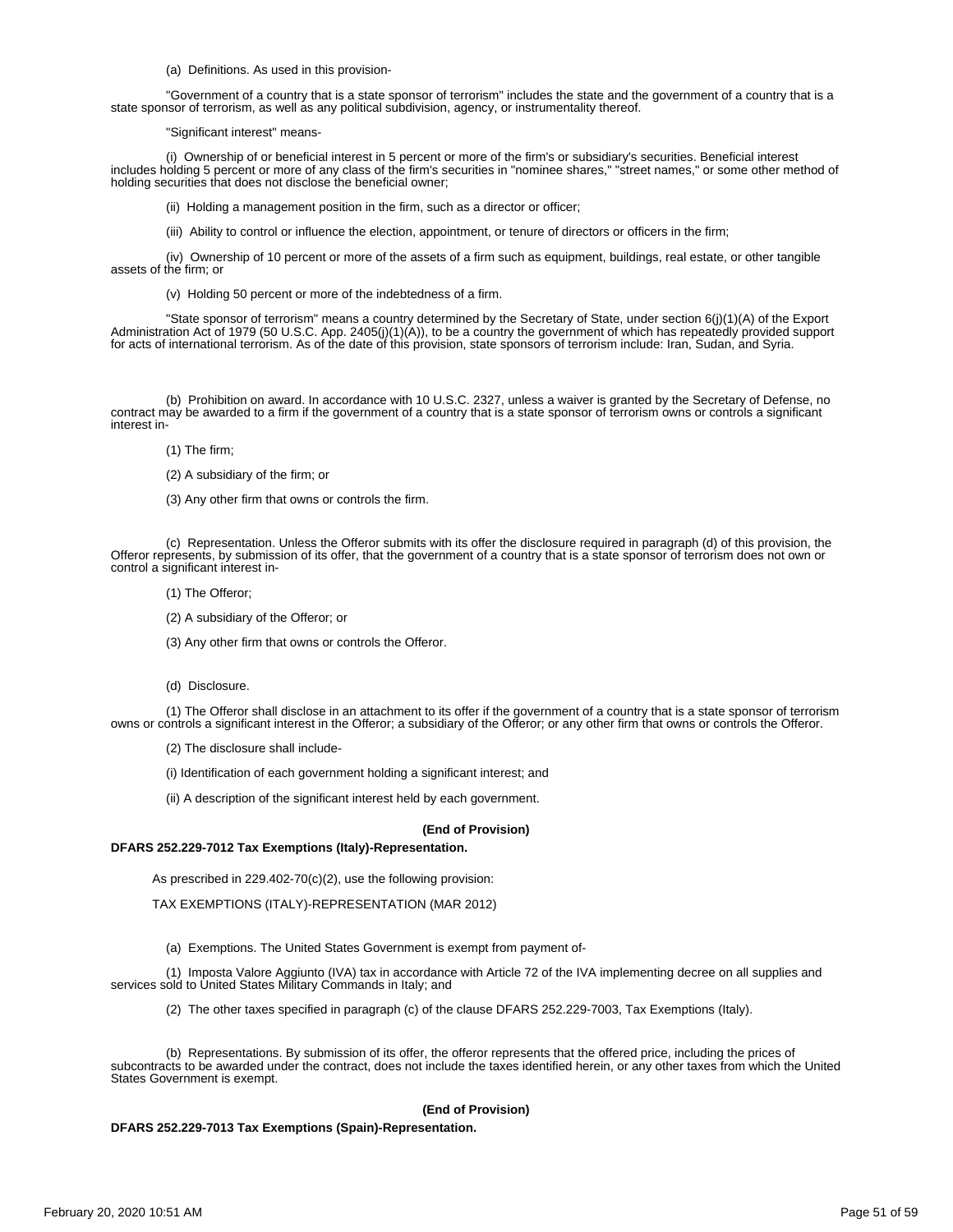As prescribed in 229.402-70(e), use the following provision:

# TAX EXEMPTIONS (SPAIN)-REPRESENTATION (APR 2012)

 (a) Exemptions. In accordance with tax relief agreements between the United States Government and the Spanish Government, and because the resultant contract arises from the activities of the United States Forces in Spain, the contract will be exempt from the excise, luxury, and transaction taxes listed in paragraph (b) of the clause DFARS 252.229-7005, Tax Exemptions (Spain).

 (b) Representation. By submission of its offer, the offeror represents that the offered price, including the prices of subcontracts to be awarded under the contract, does not include the taxes identified herein, or any other taxes from which the United States Government is exempt.

### **(End of Provision)**

#### **DFARS 252.239-7011 Special Construction and Equipment Charges.**

As prescribed in 239.7411(b), use the following clause:

### SPECIAL CONSTRUCTION AND EQUIPMENT CHARGES (DEC 1991)

 (a) The Government will not directly reimburse the Contractor for the cost of constructing any facilities or providing any equipment, unless the Contracting Officer authorizes direct reimbursement.

 (b) If the Contractor stops using facilities or equipment which the Government has, in whole or part, directly reimbursed, the Contractor shall allow the Government credit for the value of the facilities or equipment attributable to the Government's contribution. Determine the value of the facilities and equipment on the basis of their foreseeable reuse by the Contractor at the time their use is discontinued or on the basis of the net salvage value, whichever is greater. The Contractor shall promptly pay the Government the amount of any credit.

- (c) The amount of the direct special construction charge shall not exceed-
- (1) The actual costs to the Contractor; and
- (2) An amount properly allocable to the services to be provided to the Government.

 (d) The amount of the direct special construction charge shall not include costs incurred by the Contractor which are covered by-

- (1) A cancellation or termination liability; or
- (2) The Contractor's recurring or other nonrecurring charges.
- (e) The Contractor represents that-

 (1) Recurring charges for the services, facilities, and equipment do not include in the rate base any costs that have been reimbursed by the Government to the Contractor; and

 (2) Depreciation charges are based only on the cost of facilities and equipment paid by the Contractor and not reimbursed by the Government.

 (f) If it becomes necessary for the Contractor to incur costs to replace any facilities or equipment, the Government shall assume those costs or reimburse the Contractor for replacement costs at mutually acceptable rates under the following circumstances-

- (1) The Government paid direct special construction charges; or
- (2) The Government reimbursed the Contractor for those facilities or equipment as a part of the recurring charges; and
- (3) The need for replacement was due to circumstances beyond the control and without the fault of the Contractor.

 (g) Before incurring any costs under paragraph (f) of this clause, the Government shall have the right to terminate the service under the Cancellation or Termination of Orders clause of this contract.

#### **(End of Provision)**

#### **DFARS 252.247-7022 Representation of Extent of Transportation by Sea.**

As prescribed in 247.573(a), use the following provision:

REPRESENTATION OF EXTENT OF TRANSPORTATION BY SEA (AUG 1992)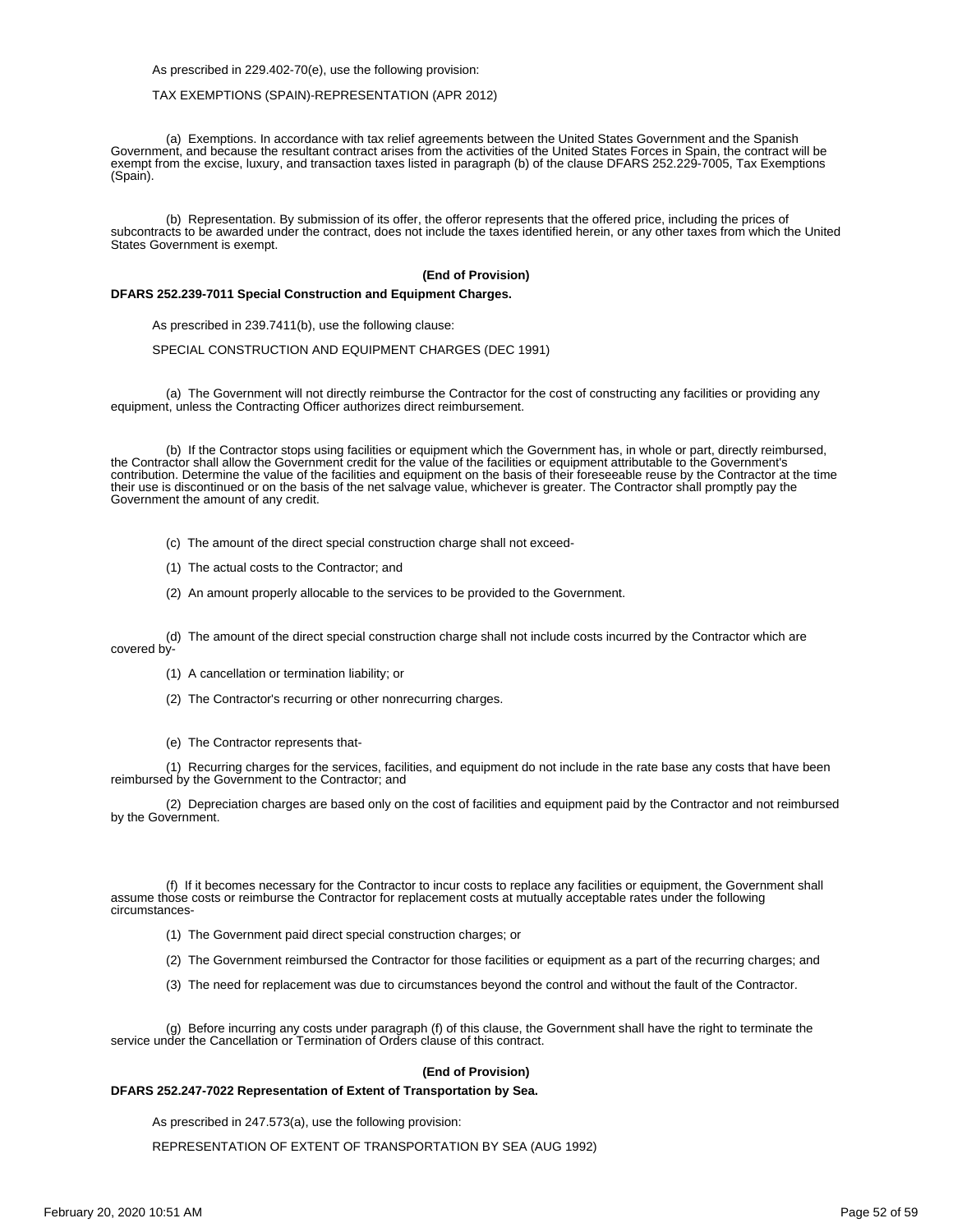(a) The Offeror shall indicate by checking the appropriate blank in paragraph (b) of this provision whether transportation of supplies by sea is anticipated under the resultant contract. The term "supplies" is defined in the Transportation of Supplies by Sea clause of this solicitation.

(b) Representation.The Offeror represents that it-

[ ] Does anticipate that supplies will be transported by sea in the performance of any contract or subcontract resulting from this solicitation.

 [X] Does not anticipate that supplies will be transported by sea in the performance of any contract or subcontract resulting from this solicitation.

 (3) Any contract resulting from this solicitation will include the Transportation of Supplies by Sea clause. If the Offeror represents that it will not use ocean transportation, the resulting contract will also include the Defense Federal Acquisition Regulation Supplement clause at 252.247-7024, Notification of Transportation of Supplies by Sea.

### **(End of Provision)**

# **DFARS 252.247-7023 Transportation of Supplies by Sea.**

As prescribed in 247.573(b)(1), use the following clause:

TRANSPORTATION OF SUPPLIES BY SEA-BASIC (APR 2014)

(a) Definitions. As used in this clause-

 (1) "Components" means articles, materials, and supplies incorporated directly into end products at any level of manufacture, fabrication, or assembly by the Contractor or any subcontractor.

- (2) "Department of Defense" (DoD) means the Army, Navy, Air Force, Marine Corps, and defense agencies.
- (3) "Foreign flag vessel" means any vessel that is not a U.S.-flag vessel.

 (4) "Ocean transportation" means any transportation aboard a ship, vessel, boat, barge, or ferry through international waters.

 (5) "Subcontractor" means a supplier, materialman, distributor, or vendor at any level below the prime contractor whose contractual obligation to perform results from, or is conditioned upon, award of the prime contract and who is performing any part of the work or other requirement of the prime contract.

 (6) "Supplies" means all property, except land and interests in land, that is clearly identifiable for eventual use by or owned by the DoD at the time of transportation by sea.

 (i) An item is clearly identifiable for eventual use by the DoD if, for example, the contract documentation contains a reference to a DoD contract number or a military destination.

 (ii) "Supplies" includes (but is not limited to) public works; buildings and facilities; ships; floating equipment and vessels of every character, type, and description, with parts, subassemblies, accessories, and equipment; machine tools; material; equipment; stores of all kinds; end items; construction materials; and components of the foregoing.

 (7) "U.S.-flag vessel" means a vessel of the United States or belonging to the United States, including any vessel registered or having national status under the laws of the United States.

- (b) (1) The Contractor shall use U.S.-flag vessels when transporting any supplies by sea under this contract.
- (2) A subcontractor transporting supplies by sea under this contract shall use U.S.-flag vessels if-
- (i) This contract is a construction contract; or
- (ii) The supplies being transported are-
- (A) Noncommercial items; or
- (B) Commercial items that-

 (1) The Contractor is reselling or distributing to the Government without adding value (generally, the Contractor does not add value to items that it subcontracts for f.o.b. destination shipment);

 (2) Are shipped in direct support of U.S. military contingency operations,exercises, or forces deployed in humanitarian or peacekeeping operations; or

 (3) Are commissary or exchange cargoes transported outside of the Defense Transportation System in accordance with 10 U.S.C. 2643.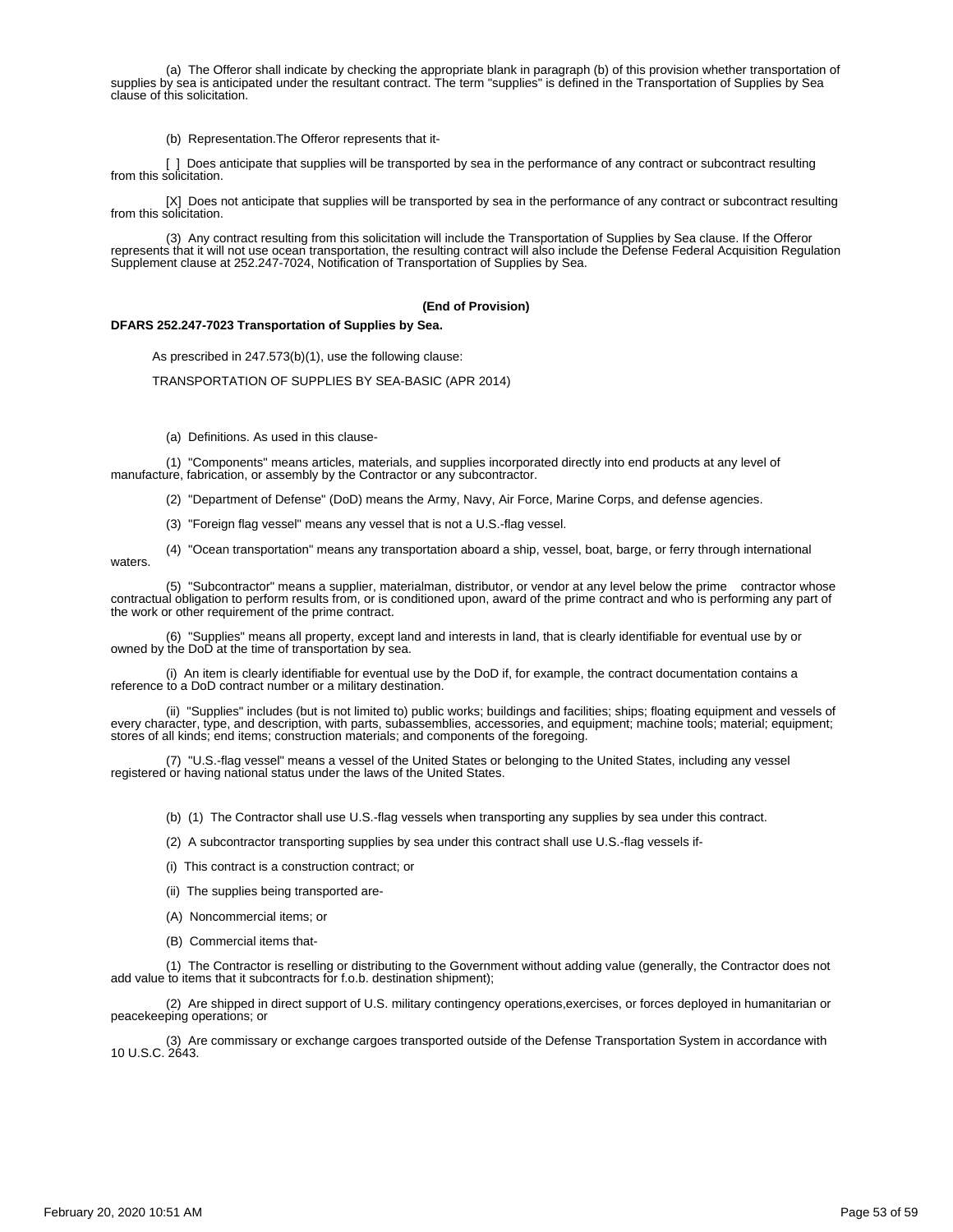(c) The Contractor and its subcontractors may request that the Contracting Officer authorize shipment in foreign-flag vessels, or designate available U.S.-flag vessels, if the Contractor or a subcontractor believes that-

(1) U.S.-flag vessels are not available for timely shipment;

- (2) The freight charges are inordinately excessive or unreasonable; or
- (3) Freight charges are higher than charges to private persons for transportation of like goods.

 (d) The Contractor must submit any request for use of other than U.S.-flag vessels in writing to the Contracting Officer at least 45 days prior to the sailing date necessary to meet its delivery schedules. The Contracting Officer will process requests submitted after such date

 (s) as expeditiously as possible, but the Contracting Officer's failure to grant approvals to meet the shipper's sailing date will not of itself constitute a compensable delay under this or any other clause of this contract. Requests shall contain at a minimum-

- (1) Type, weight, and cube of cargo;
- (2) Required shipping date;
- (3) Special handling and discharge requirements;
- (4) Loading and discharge points;
- (5) Name of shipper and consignee;
- (6) Prime contract number; and

 (7) A documented description of efforts made to secure U.S.-flag vessels, including points of contact (with names and telephone numbers) with at least two U.S.-flag carriers contacted. Copies of telephone notes, telegraphic and facsimile message or letters will be sufficient for this purpose.

 (e) The Contractor shall, within 30 days after each shipment covered by this clause, provide the Contracting Officer and the Maritime Administration, Office of Cargo Preference, U.S. Department of Transportation, 400 Seventh Street SW, Washington, DC 20590, one copy of the rated on board vessel operating carrier's ocean bill of lading, which shall contain the following information:

- (1) Prime contract number;
- (2) Name of vessel;
- (3) Vessel flag of registry;
- (4) Date of loading;
- (5) Port of loading;
- (6) Port of final discharge;
- (7) Description of commodity;
- (8) Gross weight in pounds and cubic feet if available;
- (9) Total ocean freight in U.S. dollars; and
- (10) Name of steamship company.

 (f) If this contract exceeds the simplified acquisition threshold, the Contractor shall provide with its final invoice under this contract a representation that to the best of its knowledge and belief-

- (1) No ocean transportation was used in the performance of this contract;
- (2) Ocean transportation was used and only U.S.-flag vessels were used for all ocean shipments under the contract;

 (3) Ocean transportation was used, and the Contractor had the written consent of the Contracting Officer for all foreignflag ocean transportation; or

 (4) Ocean transportation was used and some or all of the shipments were made on foreign-flag vessels without the written consent of the Contracting Officer. The Contractor shall describe these shipments in the following format:

|        | <b>Item Description</b> | <b>Contract Line Items</b> | <b>Quantity</b> |
|--------|-------------------------|----------------------------|-----------------|
|        |                         |                            |                 |
| 'TOTAL |                         |                            |                 |

 (g) If this contract exceeds the simplified acquisition threshold and the final invoice does not include the required representation, the Government will reject and return it to the Contractor as an improper invoice for the purposes of the Prompt Payment clause of this contract. In the event there has been unauthorized use of foreign-flag vessels in the performance of this contract, the Contracting Officer is entitled to equitably adjust the contract, based on the unauthorized use.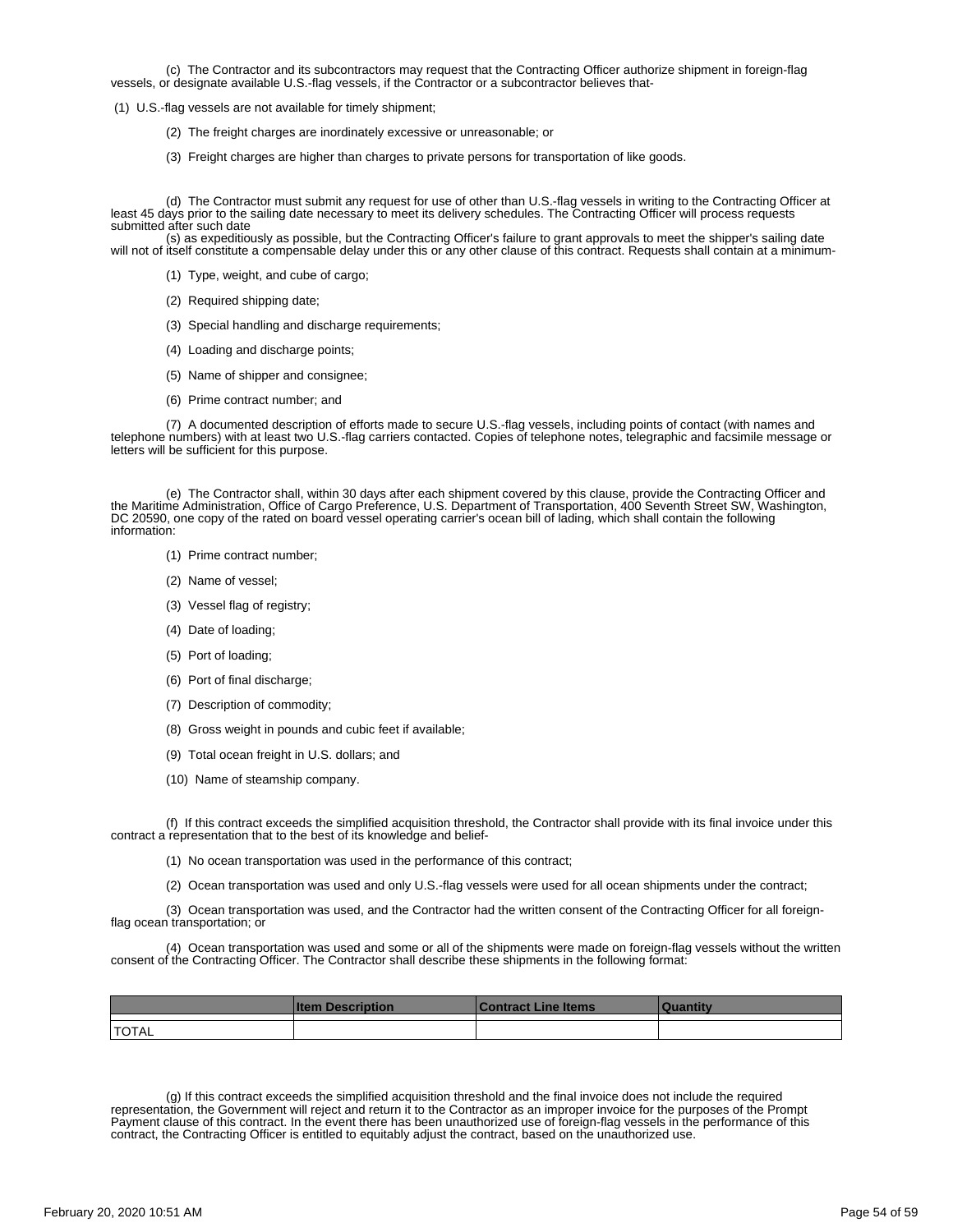(h) In the award of subcontracts for the types of supplies described in paragraph (b)(2) of this clause, including subcontracts for commercial items, the Contractor shall flow down the requirements of this clause as follows:

 (1) The Contractor shall insert the substance of this clause, including this paragraph (h), in subcontracts that exceed the simplified acquisition threshold in Part 2 of the Federal Acquisition Regulation.

 (2) The Contractor shall insert the substance of paragraphs (a) through (e) of this clause, and this paragraph (h), in subcontracts that are at or below the simplified acquisition threshold in Part 2 of the Federal Acquisition Regulation.

# **ALTERNATE I (APR 2014)**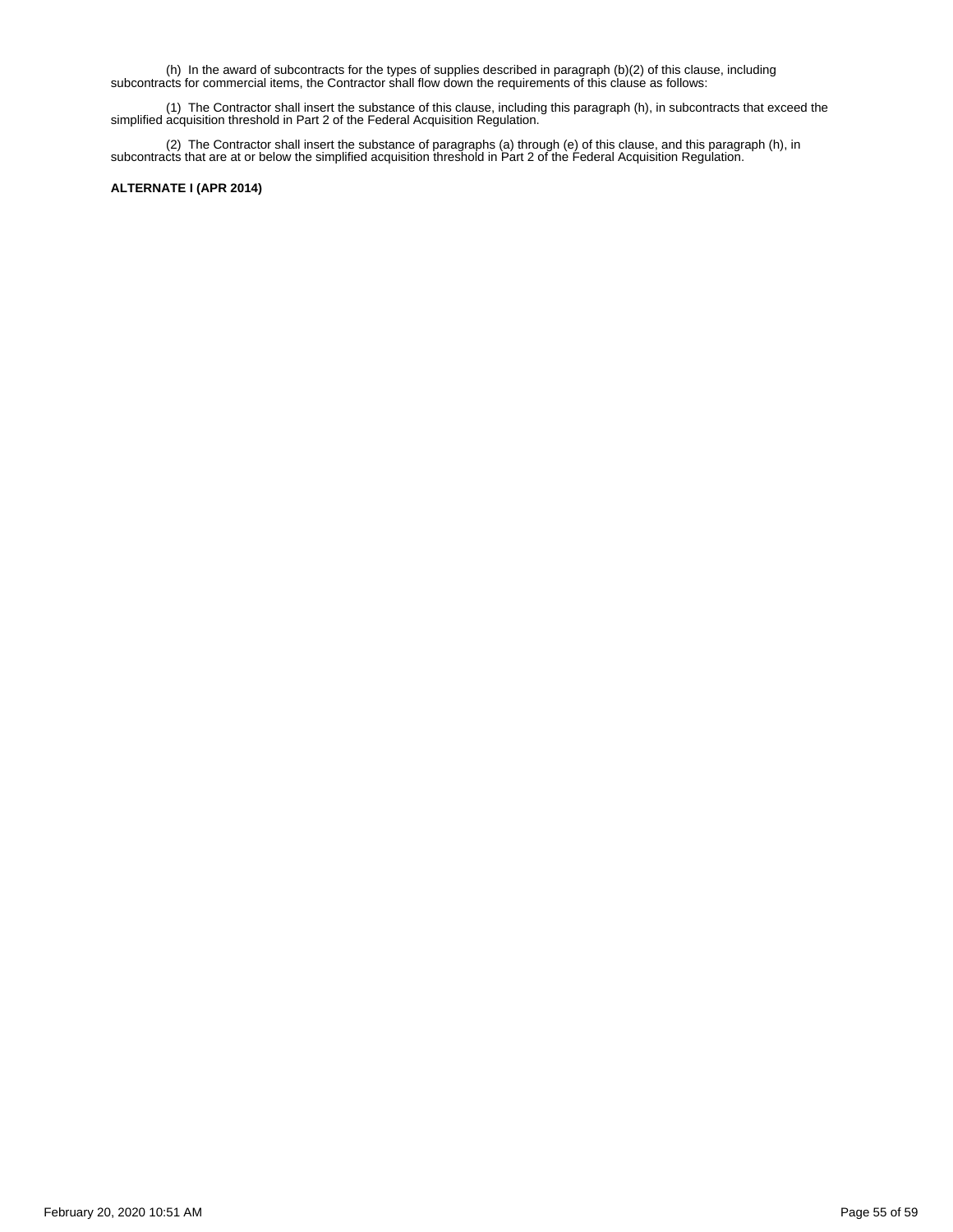As prescribed in 247.574(b)(2), use the following clause, which uses a different paragraph (b) than the basic clause.

(a) Definitions. As used in this clause-

"Components" means articles, materials, and supplies incorporated directly into end products at any level of manufacture, fabrication, or assembly by the Contractor or any subcontractor.

"Department of Defense" (DoD) means the Army, Navy, Air Force, Marine Corps, and defense agencies.

"Foreign-flag vessel" means any vessel that is not a U.S.-flag vessel.

"Ocean transportation" means any transportation aboard a ship, vessel, boat, barge, or ferry through international waters.

"Subcontractor" means a supplier, materialman, distributor, or vendor at any level below the prime contractor whose contractual obligation to perform results from, or is conditioned upon, award of the prime contract and who is performing any part of the work or other requirement of the prime contract.

"Supplies" means all property, except land and interests in land, that is clearly identifiable for eventual use by or owned by the DoD at the time of transportation by sea.

 (i) An item is clearly identifiable for eventual use by the DoD if, for example, the contract documentation contains a reference to a DoD contract number or a military destination.

 (ii) "Supplies" includes (but is not limited to) public works; buildings and facilities; ships; floating equipment and vessels of every character, type, and description, with parts, subassemblies, accessories, and equipment; machine tools; material; equipment; stores of all kinds; end items; construction materials; and components of the foregoing.

"U.S.-flag vessel" means a vessel of the United States or belonging to the United States, including any vessel registered or having national status under the laws of the United States.

(b)(1) The Contractor shall use U.S.-flag vessels when transporting any supplies by sea under this contract.

 (2) A subcontractor transporting supplies by sea under this contract shall use U.S.-flag vessels if the supplies being transported are-

(i) Noncommercial items; or

(ii) Commercial items that-

 (A) The Contractor is reselling or distributing to the Government without adding value (generally, the Contractor does not add value to items that it subcontracts for f.o.b. destination shipment);

 (B) Are shipped in direct support of U.S. military contingency operations, exercises, or forces deployed in humanitarian or peacekeeping operations (Note: This contract requires shipment of commercial items in direct support of U.S. military contingency operations, exercises, or forces deployed in humanitarian or peacekeeping operations); or

 (C) Are commissary or exchange cargoes transported outside of the Defense Transportation System in accordance with 10 U.S.C. 2643.

(c) The Contractor and its subcontractors may request that the Contracting Officer authorize shipment in foreign-flag vessels, or designate available U.S.-flag vessels, if the Contractor or a subcontractor believes that-

(1) U.S.-flag vessels are not available for timely shipment;

- (2) The freight charges are inordinately excessive or unreasonable; or
- (3) Freight charges are higher than charges to private persons for transportation of like goods.

(d) The Contractor must submit any request for use of other than U.S.-flag vessels in writing to the Contracting Officer at least 45 days prior to the sailing date necessary to meet its delivery schedules. The Contracting Officer will process requests submitted after such date

 (s) as expeditiously as possible, but the Contracting Officer's failure to grant approvals to meet the shipper's sailing date will not of itself constitute a compensable delay under this or any other clause of this contract. Requests shall contain at a minimum-

- (1) Type, weight, and cube of cargo;
- (2) Required shipping date;
- (3) Special handling and discharge requirements;
- (4) Loading and discharge points;
- (5) Name of shipper and consignee;
- (6) Prime contract number; and

 (7) A documented description of efforts made to secure U.S.-flag vessels, including points of contact (with names and telephone numbers) with at least two U.S.-flag carriers contacted. Copies of telephone notes, telegraphic and facsimile message or letters will be sufficient for this purpose.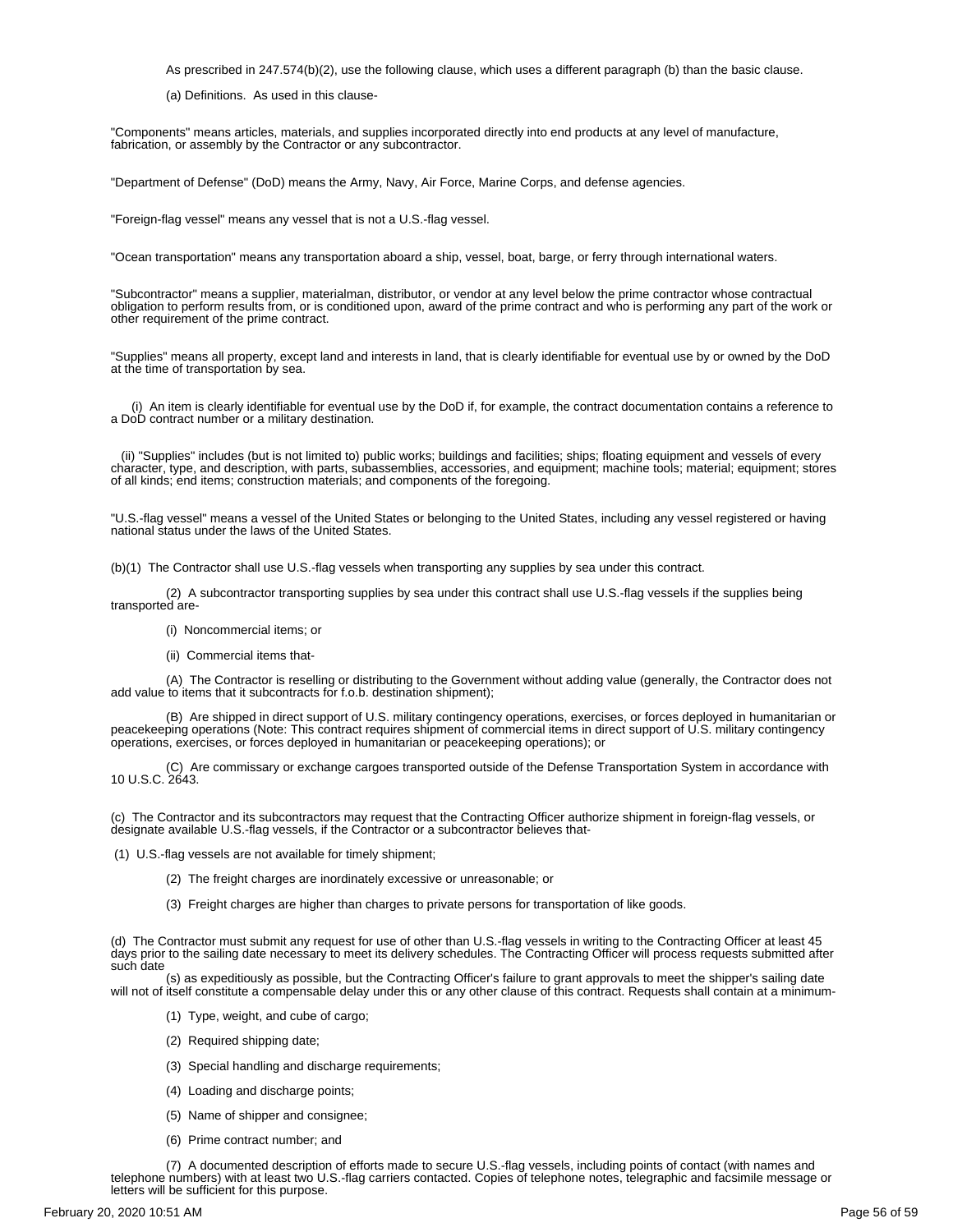(e) The Contractor shall, within 30 days after each shipment covered by this clause, provide the Contracting Officer and the Maritime Administration, Office of Cargo Preference, U.S. Department of Transportation, 400 Seventh Street SW, Washington, DC 20590, one copy of the rated on board vessel operating carrier's ocean bill of lading, which shall contain the following information:

- (1) Prime contract number;
- (2) Name of vessel;
- (3) Vessel flag of registry;
- (4) Date of loading;
- (5) Port of loading;
- (6) Port of final discharge;
- (7) Description of commodity;
- (8) Gross weight in pounds and cubic feet if available;
- (9) Total ocean freight in U.S. dollars; and
- (10) Name of steamship company.

(f) If this contract exceeds the simplified acquisition threshold, the Contractor shall provide with its final invoice under this contract a representation that to the best of its knowledge and belief-

- (1) No ocean transportation was used in the performance of this contract;
- (2) Ocean transportation was used and only U.S.-flag vessels were used for all ocean shipments under the contract;

 (3) Ocean transportation was used, and the Contractor had the written consent of the Contracting Officer for all foreignflag ocean transportation; or

 (4) Ocean transportation was used and some or all of the shipments were made on foreign-flag vessels without the written consent of the Contracting Officer. The Contractor shall describe these shipments in the following format:

|              | ltem Description | <b>Contract Line Items</b> |  |
|--------------|------------------|----------------------------|--|
|              |                  |                            |  |
| <b>TOTAL</b> |                  |                            |  |

(g) If this contract exceeds the simplified acquisition threshold and the final invoice does not include the required representation, the Government will reject and return it to the Contractor as an improper invoice for the purposes of the Prompt Payment clause of this contract. In the event there has been unauthorized use of foreign-flag vessels in the performance of this contract, the Contracting Officer is entitled to equitably adjust the contract, based on the unauthorized use.

(h) In the award of subcontracts for the types of supplies described in paragraph (b)(2) of this clause, including subcontracts for commercial items, the Contractor shall flow down the requirements of this clause as follows:

 (1) The Contractor shall insert the substance of this clause, including this paragraph (h), in subcontracts that exceed the simplified acquisition threshold in Part 2 of the Federal Acquisition Regulation.

 (2) The Contractor shall insert the substance of paragraphs (a) through (e) of this clause, and this paragraph (h), in subcontracts that are at or below the simplified acquisition threshold in Part 2 of the Federal Acquisition Regulation.

# **ALTERNATE II (APR 2014)**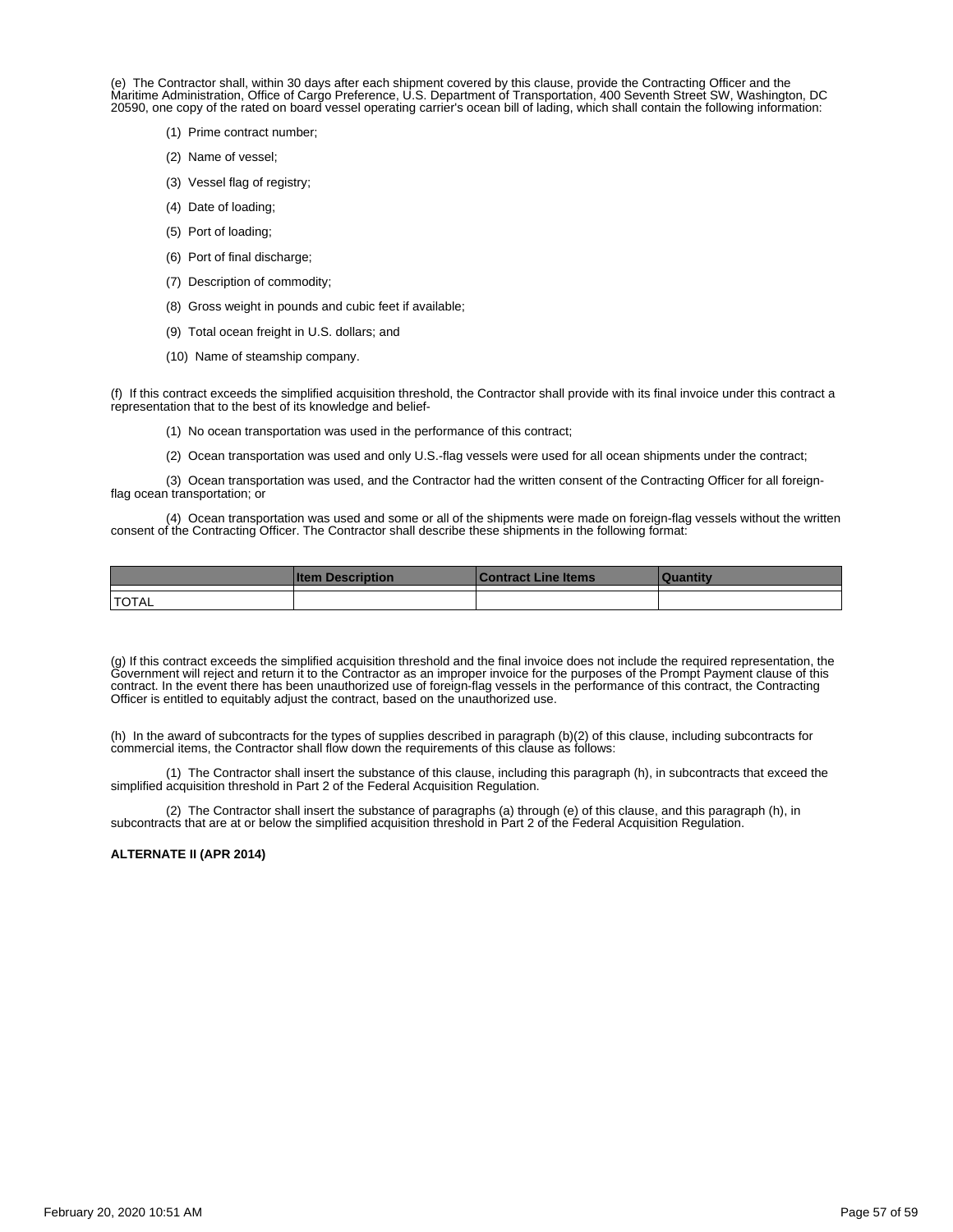As prescribed in 247.574(b)(2), use the following clause, which uses a different paragraph (b) than the basic clause.

(a) Definitions. As used in this clause-

"Components" means articles, materials, and supplies incorporated directly into end products at any level of manufacture, fabrication, or assembly by the Contractor or any subcontractor.

"Department of Defense" (DoD) means the Army, Navy, Air Force, Marine Corps, and defense agencies.

"Foreign-flag vessel" means any vessel that is not a U.S.-flag vessel.

"Ocean transportation" means any transportation aboard a ship, vessel, boat, barge, or ferry through international waters.

"Subcontractor" means a supplier, materialman, distributor, or vendor at any level below the prime contractor whose contractual obligation to perform results from, or is conditioned upon, award of the prime contract and who is performing any part of the work or other requirement of the prime contract.

"Supplies" means all property, except land and interests in land, that is clearly identifiable for eventual use by or owned by the DoD at the time of transportation by sea.

 (i) An item is clearly identifiable for eventual use by the DoD if, for example, the contract documentation contains a reference to a DoD contract number or a military destination.

 (ii) "Supplies" includes (but is not limited to) public works; buildings and facilities; ships; floating equipment and vessels of every character, type, and description, with parts, subassemblies, accessories, and equipment; machine tools; material; equipment; stores of all kinds; end items; construction materials; and components of the foregoing.

"U.S.-flag vessel" means a vessel of the United States or belonging to the United States, including any vessel registered or having national status under the laws of the United States.

(b)(1) The Contractor shall use U.S.-flag vessels when transporting any supplies by sea under this contract.

 (2) A subcontractor transporting supplies by sea under this contract shall use U.S.-flag vessels if the supplies being transported are-

(i) Noncommercial items; or

(ii) Commercial items that-

 (A) The Contractor is reselling or distributing to the Government without adding value (generally, the Contractor does not add value to items that it subcontracts for f.o.b. destination shipment);

 (B) Are shipped in direct support of U.S. military contingency operations, exercises, or forces deployed in humanitarian or peacekeeping operations (Note: This contract requires shipment of commercial items in direct support of U.S. military contingency operations, exercises, or forces deployed in humanitarian or peacekeeping operations); or

 (C) Are commissary or exchange cargoes transported outside of the Defense Transportation System in accordance with 10 U.S.C. 2643.

(c) The Contractor and its subcontractors may request that the Contracting Officer authorize shipment in foreign-flag vessels, or designate available U.S.-flag vessels, if the Contractor or a subcontractor believes that-

(1) U.S.-flag vessels are not available for timely shipment;

- (2) The freight charges are inordinately excessive or unreasonable; or
- (3) Freight charges are higher than charges to private persons for transportation of like goods.

(d) The Contractor must submit any request for use of other than U.S.-flag vessels in writing to the Contracting Officer at least 45 days prior to the sailing date necessary to meet its delivery schedules. The Contracting Officer will process requests submitted after such date

 (s) as expeditiously as possible, but the Contracting Officer's failure to grant approvals to meet the shipper's sailing date will not of itself constitute a compensable delay under this or any other clause of this contract. Requests shall contain at a minimum-

- (1) Type, weight, and cube of cargo;
- (2) Required shipping date;
- (3) Special handling and discharge requirements;
- (4) Loading and discharge points;
- (5) Name of shipper and consignee;
- (6) Prime contract number; and

 (7) A documented description of efforts made to secure U.S.-flag vessels, including points of contact (with names and telephone numbers) with at least two U.S.-flag carriers contacted. Copies of telephone notes, telegraphic and facsimile message or letters will be sufficient for this purpose.